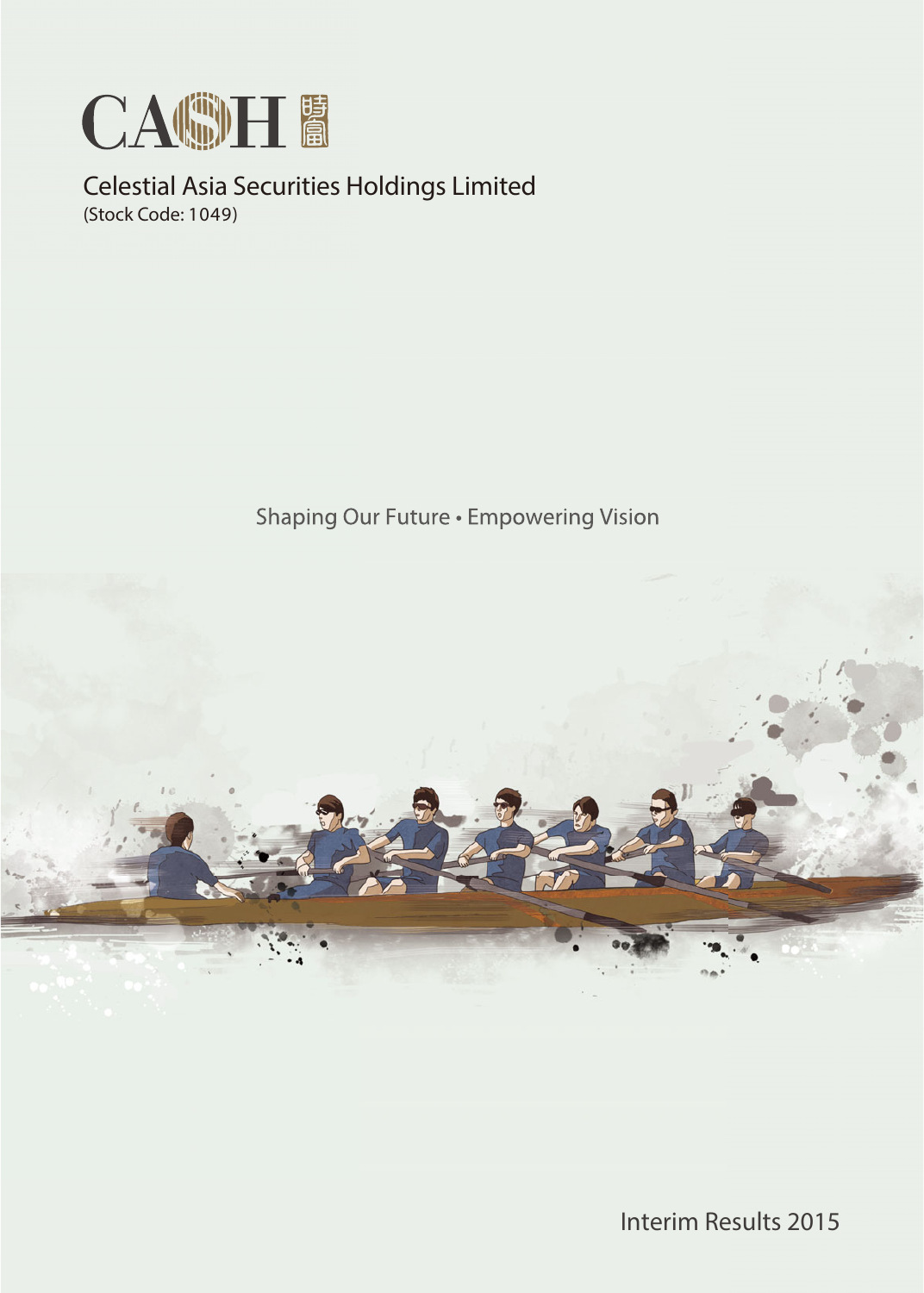# Condensed Consolidated Statement of Profit or Loss and Other Comprehensive Income

The unaudited consolidated results of Celestial Asia Securities Holdings Limited ("Company" or "CASH") and its subsidiaries ("Group") for the six months ended 30 June 2015, together with the comparative figures for the last corresponding period, are as follows:

|                                                                           |       |                         | Unaudited<br>Six months ended 30 June |  |  |  |
|---------------------------------------------------------------------------|-------|-------------------------|---------------------------------------|--|--|--|
|                                                                           | Notes | 2015<br><b>HK\$'000</b> | 2014<br>HK\$'000                      |  |  |  |
|                                                                           |       |                         |                                       |  |  |  |
| Revenue                                                                   | (3)   | 782,551                 | 637,348                               |  |  |  |
| Other income                                                              |       | 5,223                   | 7,451                                 |  |  |  |
| Cost of inventories and services                                          |       | (358,081)               | (315, 399)                            |  |  |  |
| Net gains on investments held for trading                                 |       | 105,747                 | 30,108                                |  |  |  |
| Gain on partial disposal of available-for-sale                            |       |                         |                                       |  |  |  |
| financial assets                                                          |       | 14,381                  |                                       |  |  |  |
| Salaries, allowances and commission                                       |       | (234, 796)              | (146, 995)                            |  |  |  |
| Other operating, administrative and                                       |       |                         |                                       |  |  |  |
| selling expenses                                                          |       | (250, 702)              | (212, 421)                            |  |  |  |
| Depreciation of property and equipment                                    |       | (17,700)                | (15, 577)                             |  |  |  |
| Finance costs                                                             |       | (9,426)                 | (11,771)                              |  |  |  |
| Fair value change on investment properties                                |       |                         | 34,974                                |  |  |  |
| Gain of disposal of property                                              |       |                         | 18,002                                |  |  |  |
| Share of results of an associate                                          |       | 95                      | 60,463                                |  |  |  |
| Profit before taxation                                                    |       | 37,292                  | 86,183                                |  |  |  |
| Income tax expense                                                        | (5)   | (5, 119)                | (10,604)                              |  |  |  |
|                                                                           |       |                         |                                       |  |  |  |
| Profit for the period                                                     |       | 32,173                  | 75,579                                |  |  |  |
| Other comprehensive (expense) income for<br>the period, net of income tax |       |                         |                                       |  |  |  |
| Exchange difference on translation of                                     |       |                         |                                       |  |  |  |
| foreign operations                                                        |       | (216)                   | (1,496)                               |  |  |  |
| Total other comprehensive expense for the period                          |       | (216)                   | (1,496)                               |  |  |  |
| Total comprehensive income for the period                                 |       | 31,957                  | 74,083                                |  |  |  |
|                                                                           |       |                         |                                       |  |  |  |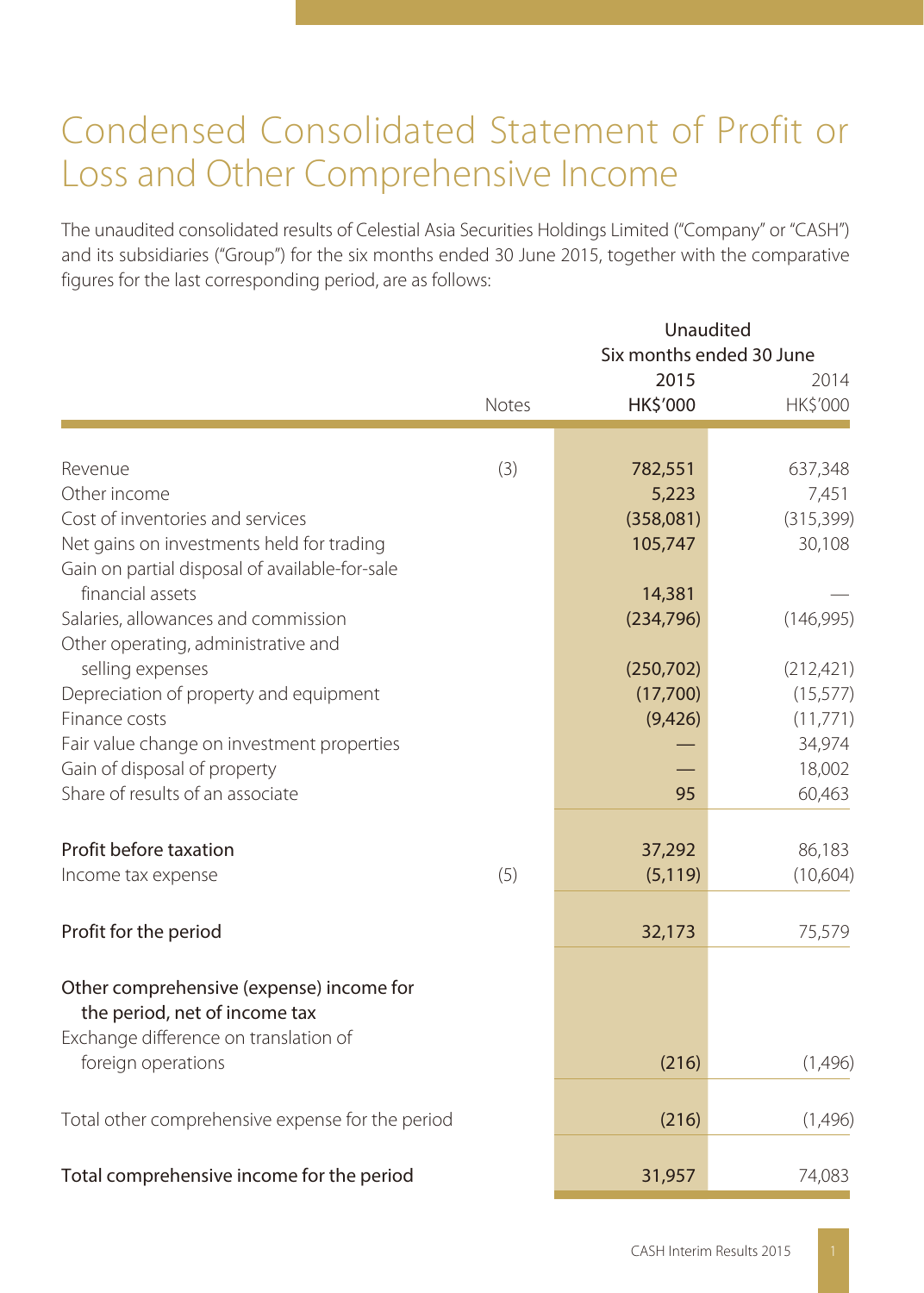|                                                               | Unaudited<br>Six months ended 30 June |                  |                  |  |
|---------------------------------------------------------------|---------------------------------------|------------------|------------------|--|
|                                                               | Note                                  | 2015<br>HK\$'000 | 2014<br>HK\$'000 |  |
| Profit for the period attributable to:                        |                                       |                  |                  |  |
| Owners of the Company                                         |                                       | 12,500           | 19,786           |  |
| Non-controlling interests                                     |                                       | 19,673           | 55,793           |  |
|                                                               |                                       |                  |                  |  |
|                                                               |                                       | 32,173           | 75,579           |  |
| Total comprehensive income for<br>the period attributable to: |                                       |                  |                  |  |
| Owners of the Company                                         |                                       | 12,305           | 19,680           |  |
| Non-controlling interests                                     |                                       | 19,652           | 54,403           |  |
|                                                               |                                       | 31,957           | 74,083           |  |
| Profit per share                                              | (6)                                   |                  |                  |  |
| — Basic (HK cents)                                            |                                       | 2.3              | 3.6              |  |
| - Diluted (HK cents)                                          |                                       | 2.2              | 3.6              |  |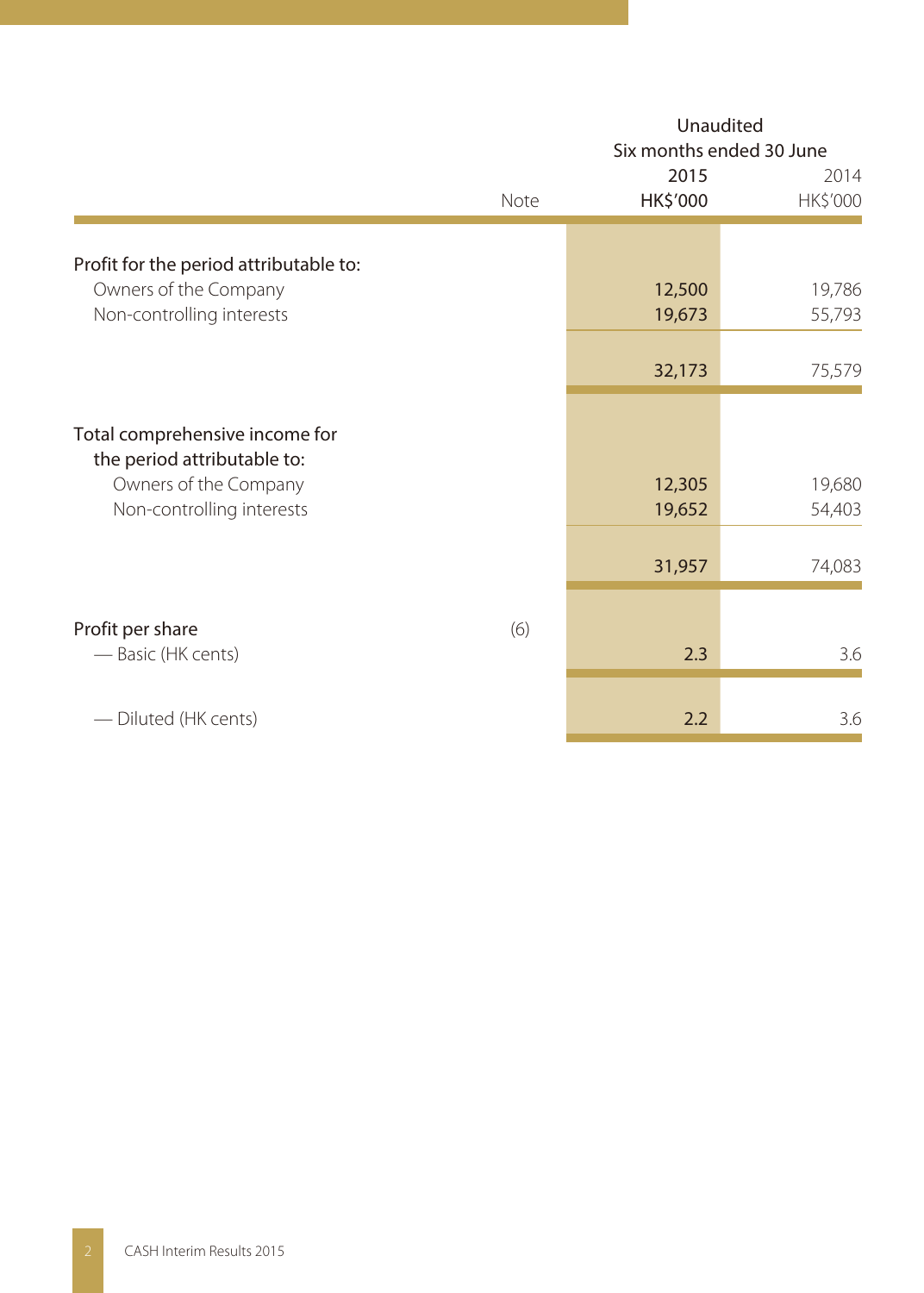# Condensed Consolidated Statement of Financial Position

|                                               | Note | 30 June<br>2015<br>(Unaudited)<br>HK\$'000 | 31 December<br>2014<br>(Audited)<br>HK\$'000 |
|-----------------------------------------------|------|--------------------------------------------|----------------------------------------------|
|                                               |      |                                            |                                              |
| Non-current assets                            |      |                                            |                                              |
| Property and equipment                        |      | 79,203                                     | 74,486                                       |
| Investment properties                         |      | 213,666                                    | 213,666                                      |
| Goodwill                                      |      | 60,049                                     | 60,049                                       |
| Intangible assets<br>Interest in an associate |      | 53,212                                     | 53,212                                       |
| Available-for-sale financial assets           |      | 1,434<br>8,412                             | 1,434                                        |
|                                               |      |                                            | 21,031                                       |
| Rental and utilities deposits<br>Other assets |      | 21,099                                     | 44,160<br>4,792                              |
| Deferred tax assets                           |      | 6,206                                      | 6,200                                        |
|                                               |      |                                            |                                              |
|                                               |      | 443,281                                    | 479,030                                      |
|                                               |      |                                            |                                              |
| <b>Current assets</b>                         |      |                                            |                                              |
| Inventories - finished goods held for sale    |      | 62,972                                     | 56,396                                       |
| Accounts receivable                           | (7)  | 1,169,795                                  | 707,859                                      |
| Loans receivable                              |      | 10,906                                     | 44,442                                       |
| Other assets                                  |      |                                            | 7,317                                        |
| Prepayments, deposits and other receivables   |      | 108,979                                    | 40,662                                       |
| Tax recoverable                               |      | 1,111                                      | 1,111                                        |
| Investments held for trading                  |      | 1,284                                      | 44,545                                       |
| Bank deposits subject to conditions           |      | 44,000                                     | 64,155                                       |
| Bank balances - trust and segregated accounts |      | 950,842                                    | 792,117                                      |
| Bank balances (general accounts) and cash     |      | 396,051                                    | 300,299                                      |
|                                               |      |                                            |                                              |
|                                               |      | 2,745,940                                  | 2,058,903                                    |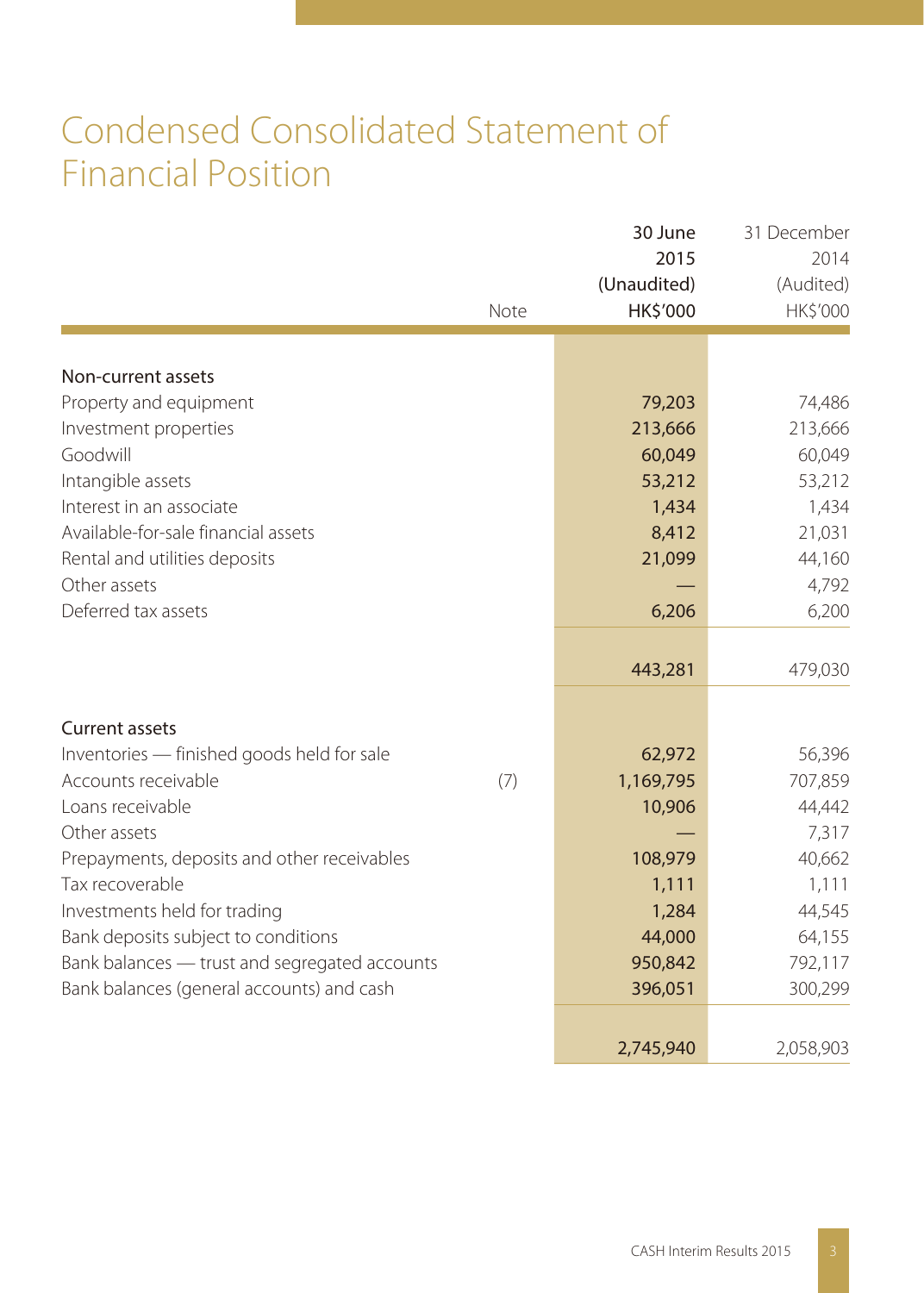|                                                                                                                                   | Notes | 30 June<br>2015<br>(Unaudited)<br><b>HK\$'000</b> | 31 December<br>2014<br>(Audited)<br>HK\$'000 |
|-----------------------------------------------------------------------------------------------------------------------------------|-------|---------------------------------------------------|----------------------------------------------|
|                                                                                                                                   |       |                                                   |                                              |
| <b>Current liabilities</b><br>Accounts payable<br>Financial liabilities at fair value through                                     | (8)   | 1,598,996                                         | 1,287,188                                    |
| profit or loss<br>Accrued liabilities and other payables<br>Taxation payable                                                      |       | 166,142<br>21,778                                 | 1,055<br>100,752<br>16,493                   |
| Obligations under finance leases<br>- amount due within one year<br>Borrowings - amount due within one year                       |       | 169<br>550,890                                    | 334,868                                      |
|                                                                                                                                   |       | 2,337,975                                         | 1,740,356                                    |
| Net current assets                                                                                                                |       | 407,965                                           | 318,547                                      |
| Total assets less current liabilities                                                                                             |       | 851,246                                           | 797,577                                      |
| Capital and reserves<br>Share capital<br>Reserves                                                                                 | (10)  | 55,415<br>322,713                                 | 55,415<br>311,211                            |
| Equity attributable to owners of the Company<br>Non-controlling interests                                                         |       | 378,128<br>351,641                                | 366,626<br>324,926                           |
| <b>Total equity</b>                                                                                                               |       | 729,769                                           | 691,552                                      |
| Non-current liabilities<br>Deferred tax liabilities<br>Borrowings - amount due after one year<br>Obligations under finance leases |       | 15,617<br>104,654                                 | 14,509<br>91,516                             |
| - amount due after one year                                                                                                       |       | 1,206                                             |                                              |
|                                                                                                                                   |       | 121,477                                           | 106,025                                      |
|                                                                                                                                   |       | 851,246                                           | 797,577                                      |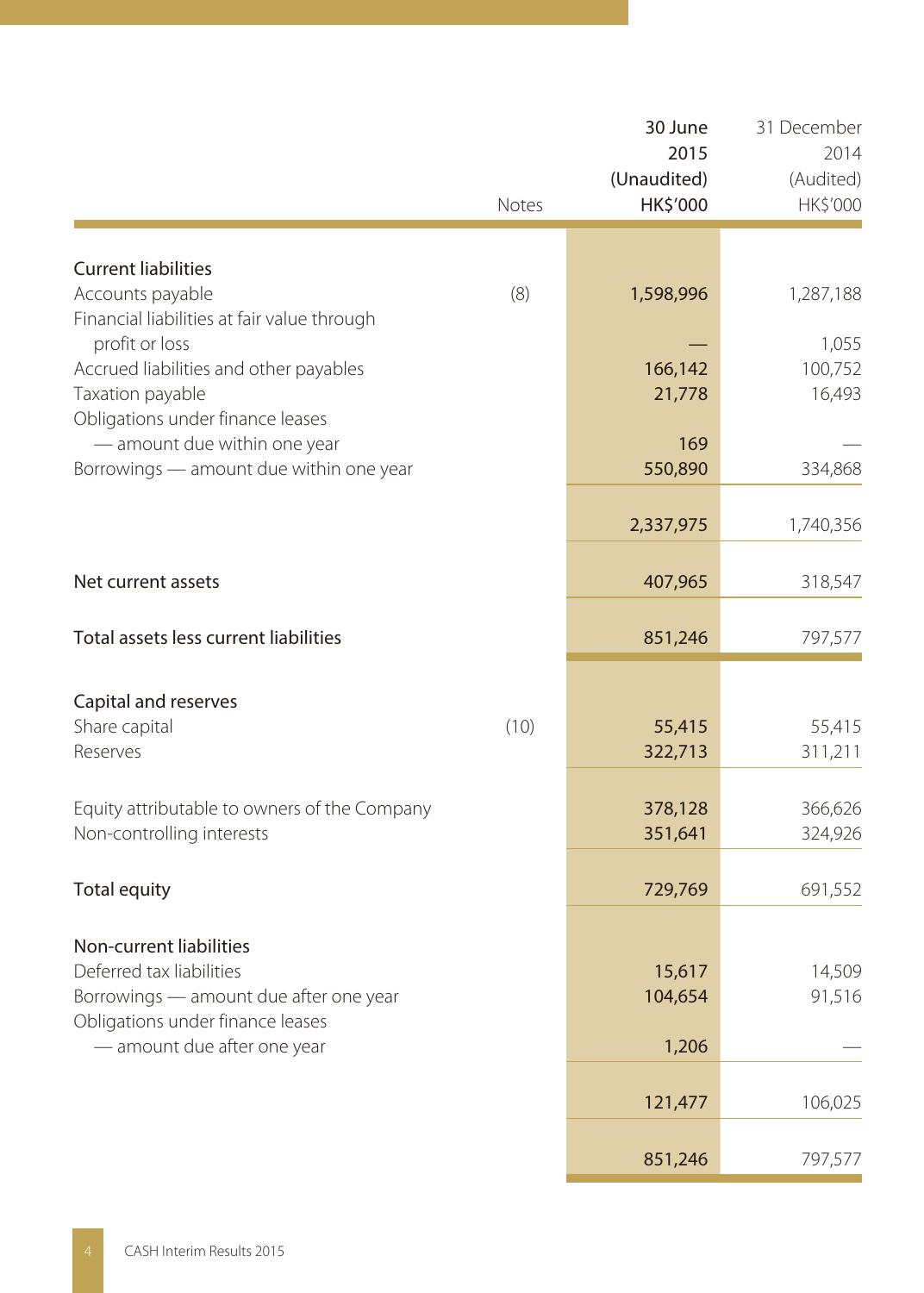# Condensed Consolidated Statement of Changes in Equity

|                                                                                                      | Unaudited                           |                            |                                                 |                                       |                                       |                            |                               |                            |                                                                               |                          |                                              |                   |
|------------------------------------------------------------------------------------------------------|-------------------------------------|----------------------------|-------------------------------------------------|---------------------------------------|---------------------------------------|----------------------------|-------------------------------|----------------------------|-------------------------------------------------------------------------------|--------------------------|----------------------------------------------|-------------------|
|                                                                                                      |                                     |                            |                                                 |                                       | Attributable to owners of the Company |                            | Six months ended 30 June 2015 |                            |                                                                               |                          |                                              |                   |
|                                                                                                      | Share<br>capital<br><b>HK\$'000</b> | premium<br><b>HK\$'000</b> | Share Contributed<br>surplus<br><b>HK\$'000</b> | General<br>reserve<br><b>HK\$'000</b> | Other<br>reserve<br><b>HK\$'000</b>   | reserve<br><b>HK\$'000</b> | reserve<br><b>HK\$'000</b>    | reserve<br><b>HK\$'000</b> | Translation Share option Revaluation Accumulated<br>losses<br><b>HK\$'000</b> | Total<br><b>HK\$'000</b> | Non-<br>controlling<br>interests<br>HK\$'000 | Total<br>HK\$'000 |
| At 1 January 2015                                                                                    | 55,415                              | 510,677                    | 88,926                                          | 1,160                                 | 59,110                                | 12,390                     | 3,604                         | 11,164                     | (375, 820)                                                                    | 366,626                  | 324,926                                      | 691,552           |
| Profit for the period                                                                                |                                     |                            |                                                 |                                       |                                       |                            |                               |                            | 12,500                                                                        | 12,500                   | 19,673                                       | 32,173            |
| Recognition of equity-settled<br>share-based payments                                                |                                     |                            |                                                 |                                       |                                       |                            | 427                           |                            |                                                                               | 427                      |                                              | 427               |
| Exchange differences arising<br>on translation of foreign<br>operations                              |                                     |                            |                                                 |                                       |                                       | (195)                      |                               |                            |                                                                               | (195)                    | (21)                                         | (216)             |
| Total comprehensive income<br>(expense) for the period                                               | 55,415                              | 510,677                    | 88,926                                          | 1,160                                 | 59,110                                | 12,195                     | 4,031                         | 11,164                     | (363, 320)                                                                    | 379,358                  | 344,578                                      | 723,936           |
| Distribution of non-controlling<br>interests of CASH Financial<br>Services Group Limited<br>("CFSG") |                                     |                            |                                                 |                                       | (1,230)                               |                            |                               |                            |                                                                               | (1,230)                  | 7,063                                        | 5,833             |
| At 30 June 2015                                                                                      | 55,415                              | 510,677                    | 88,926                                          | 1,160                                 | 57,880                                | 12,195                     | 4,031                         | 11,164                     | (363, 320)                                                                    | 378,128                  | 351,641                                      | 729,769           |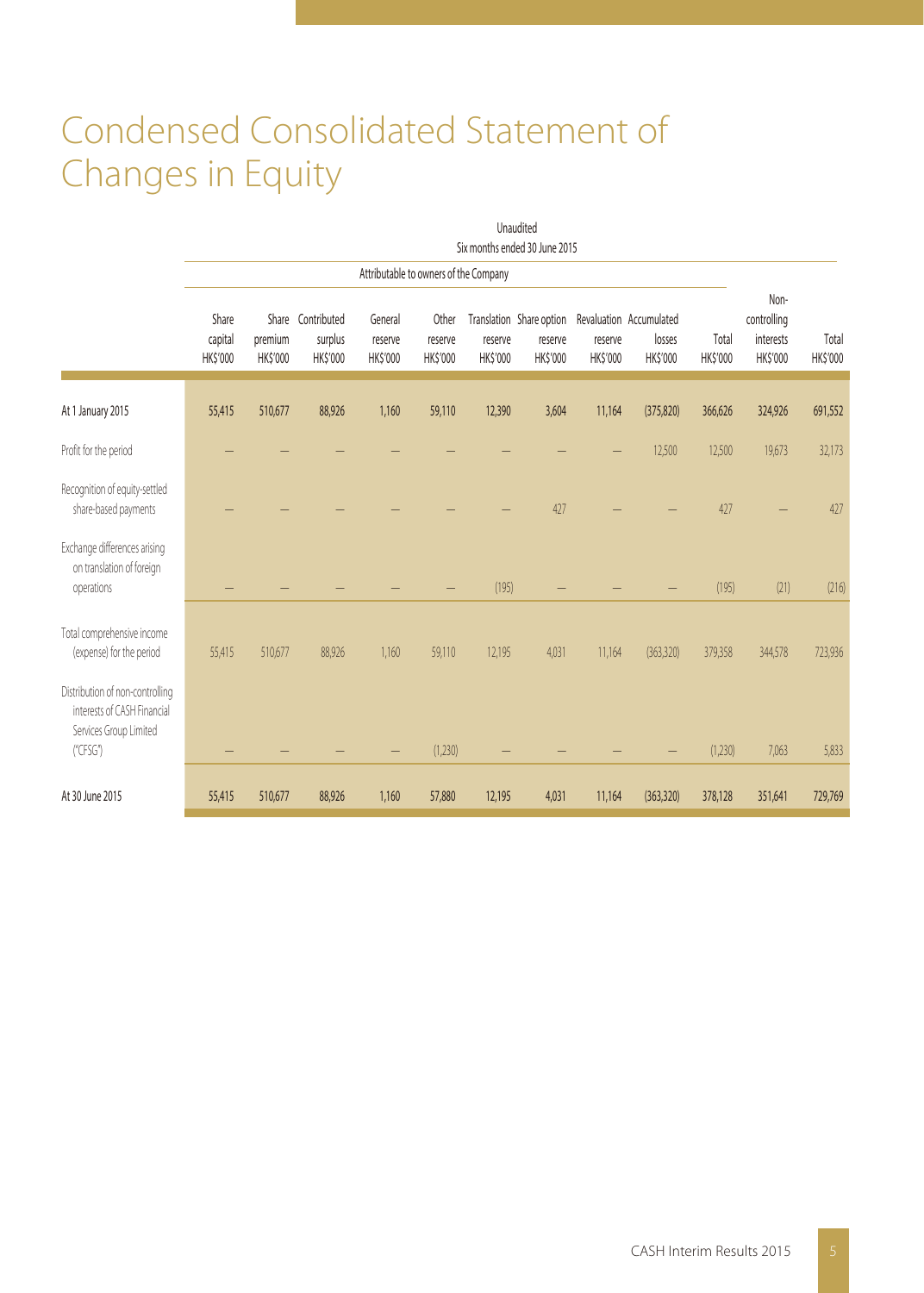|                                                                         | Six months ended 30 June 2014         |                              |                                    |                                |                              |                                    |                                    |                                   |                   |                                              |                   |
|-------------------------------------------------------------------------|---------------------------------------|------------------------------|------------------------------------|--------------------------------|------------------------------|------------------------------------|------------------------------------|-----------------------------------|-------------------|----------------------------------------------|-------------------|
|                                                                         | Attributable to owners of the Company |                              |                                    |                                |                              |                                    |                                    |                                   |                   |                                              |                   |
|                                                                         | Share<br>capital<br>HK\$'000          | Share<br>premium<br>HK\$'000 | Contributed<br>surplus<br>HK\$'000 | General<br>reserve<br>HK\$'000 | Other<br>reserve<br>HK\$'000 | Translation<br>reserve<br>HK\$'000 | Revaluation<br>reserve<br>HK\$'000 | Accumulated<br>losses<br>HK\$'000 | Total<br>HK\$'000 | Non-<br>controlling<br>interests<br>HK\$'000 | Total<br>HK\$'000 |
| At 1 January 2014                                                       | 55,415                                | 510,677                      | 88,926                             | 1,160                          | 55,339                       | 13,437                             | 11,164                             | (378, 860)                        | 357,258           | 307,558                                      | 664,816           |
| Profit for the period                                                   |                                       |                              |                                    |                                |                              |                                    |                                    | 19,786                            | 19,786            | 55,793                                       | 75,579            |
| Exchange differences<br>arising on translation<br>of foreign operations |                                       |                              |                                    |                                |                              | (106)                              |                                    |                                   | (106)             | (1,390)                                      | (1,496)           |
| Total comprehensive<br>expense for the period                           |                                       |                              |                                    |                                |                              | (106)                              |                                    |                                   | (106)             | (1,390)                                      | (1,496)           |
| Realised upon<br>distributions from<br>an associate                     |                                       |                              |                                    |                                |                              | (12, 147)                          |                                    | 12,147                            |                   |                                              |                   |
| Distribution of<br>non-controlling<br>interests of CFSG                 |                                       |                              |                                    |                                |                              |                                    |                                    |                                   |                   | (51,314)                                     | (51,314)          |
| At 30 June 2014                                                         | 55,415                                | 510,677                      | 88,926                             | 1,160                          | 55,339                       | 1,184                              | 11,164                             | (346, 927)                        | 376,938           | 310,647                                      | 687,585           |

Unaudited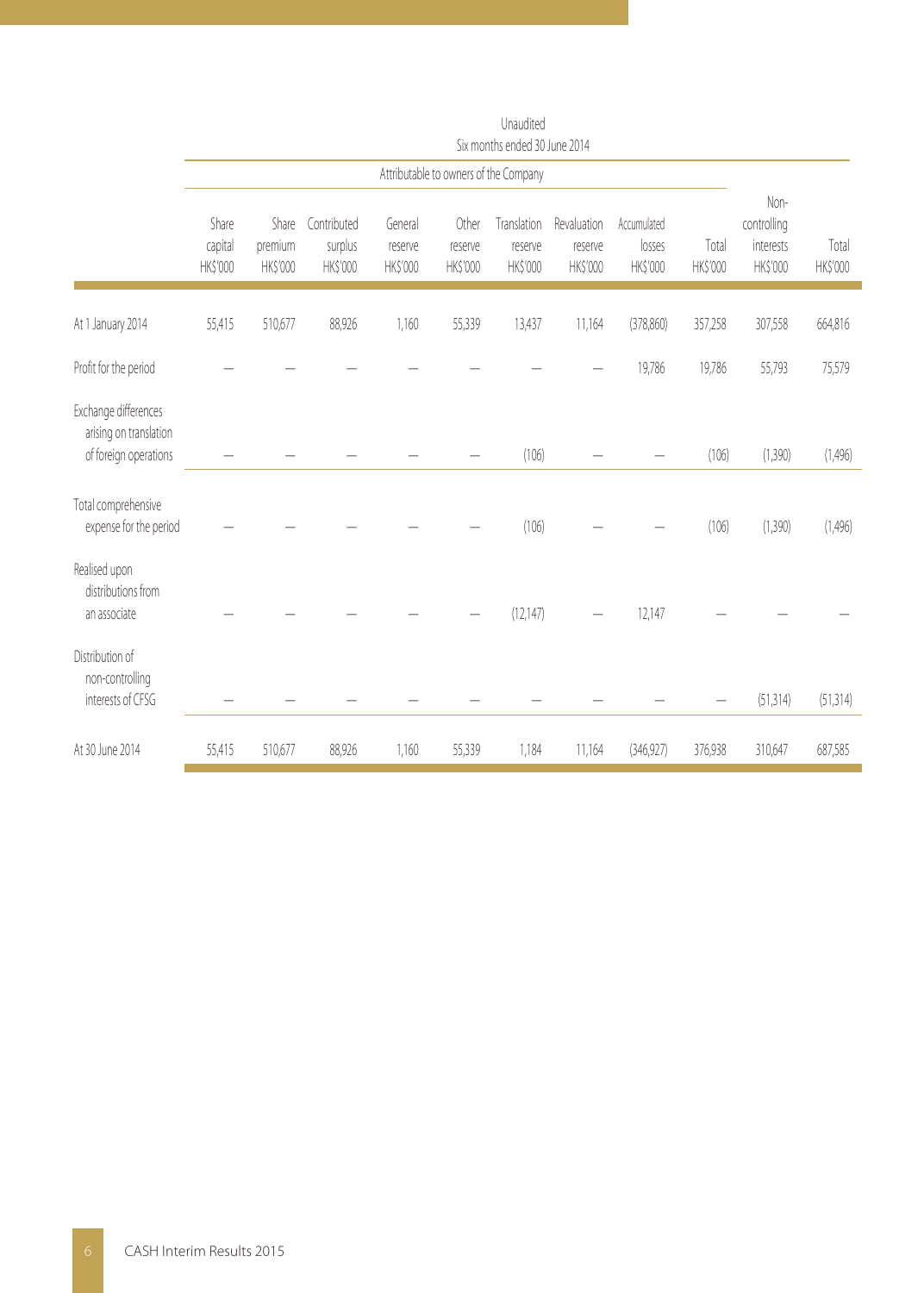# Condensed Consolidated Statement of Cash Flows

|                                                  | Unaudited<br>Six months ended 30 June |                  |  |  |
|--------------------------------------------------|---------------------------------------|------------------|--|--|
|                                                  | 2015<br>HK\$'000                      | 2014<br>HK\$'000 |  |  |
| Net cash used in operating activities            | (311, 579)                            | (164,006)        |  |  |
| Net cash generated from investing activities     | 36,791                                | 33,434           |  |  |
| Net cash generated from financing activities     | 369,910                               | 135,742          |  |  |
| Net increase in cash and cash equivalents        | 95,122                                | 5,170            |  |  |
| Cash and cash equivalents at beginning of period | 300,929                               | 279,450          |  |  |
| Cash and cash equivalents at end of period       | 396,051                               | 284,620          |  |  |
| Bank balances and cash                           | 396,051                               | 284,620          |  |  |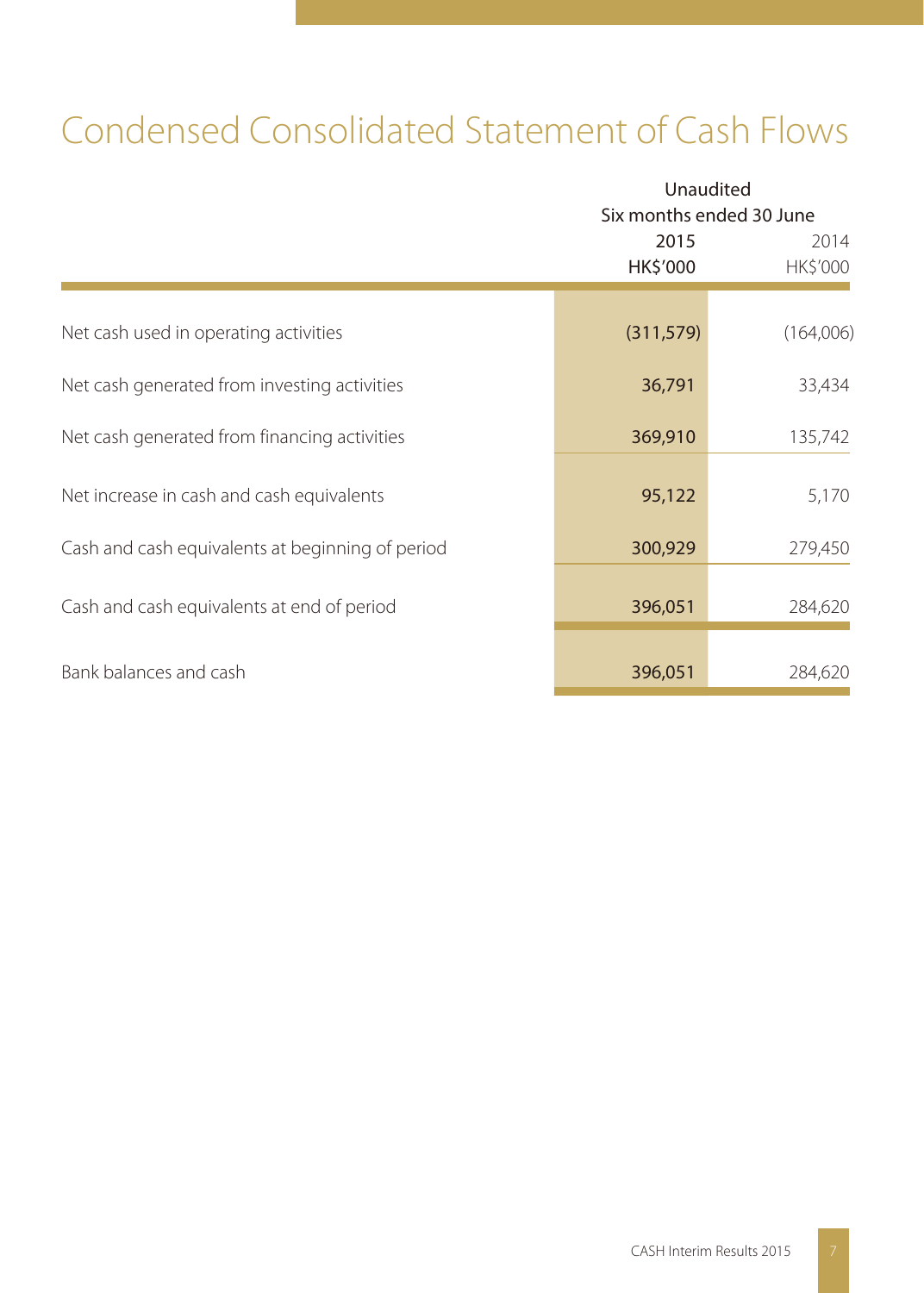Notes:

### (1) Basis of preparation

The unaudited condensed consolidated results of the Group have been prepared in accordance with Hong Kong Financial Reporting Standards ("HKFRSs") and Hong Kong Accounting Standard ("HKAS") 34 "Interim Financial Reporting" issued by the Hong Kong Institute of Certified Public Accountants ("HKICPA"). In addition, the unaudited consolidated accounts include applicable disclosures required by the Rules Governing the Listing of Securities on The Stock Exchange of Hong Kong Limited ("Stock Exchange") ("Listing Rules") and by the Hong Kong Companies Ordinance.

#### (2) Significant accounting policies

Except for the Group has applied the following new and revised standards, amendments and interpretations ("new and revised HKFRSs") issued by HKICPA, which are mandatory for the accounting periods beginning on or after 1 January 2015, the accounting policies and methods of computation used in the preparation of these accounts are consistent with those used in the annual accounts for the year ended 31 December 2014.

| Amendments to HKAS 19 | Defined benefit plans: Employee contributions |
|-----------------------|-----------------------------------------------|
| Amendments to HKFRSs  | Annual improvements to HKFRSs 2010-2012 cycle |
| Amendments to HKFRSs  | Annual improvements to HKFRSs 2011-2013 cycle |

The directors of the Company consider that the adoption of these new and revised HKFRSs has had no material effect on the amounts reported and/or disclosures set out in the Group's unaudited condensed consolidated financial statements.

#### (3) Revenue

An analysis of the Group's revenue for the period is as follows:

|                                                                                                |                        | Unaudited<br>Six months ended 30 June |  |  |
|------------------------------------------------------------------------------------------------|------------------------|---------------------------------------|--|--|
|                                                                                                | 2015<br><b>HKS'000</b> | 2014<br><b>HK\$'000</b>               |  |  |
| Fee and commission income<br>Sales of furniture and household goods and electrical appliances, | 148,178                | 86,535                                |  |  |
| net of discounts and returns<br>Online game subscription income and licensing income           | 634,007<br>366         | 549,958<br>855                        |  |  |
|                                                                                                | 782,551                | 637,348                               |  |  |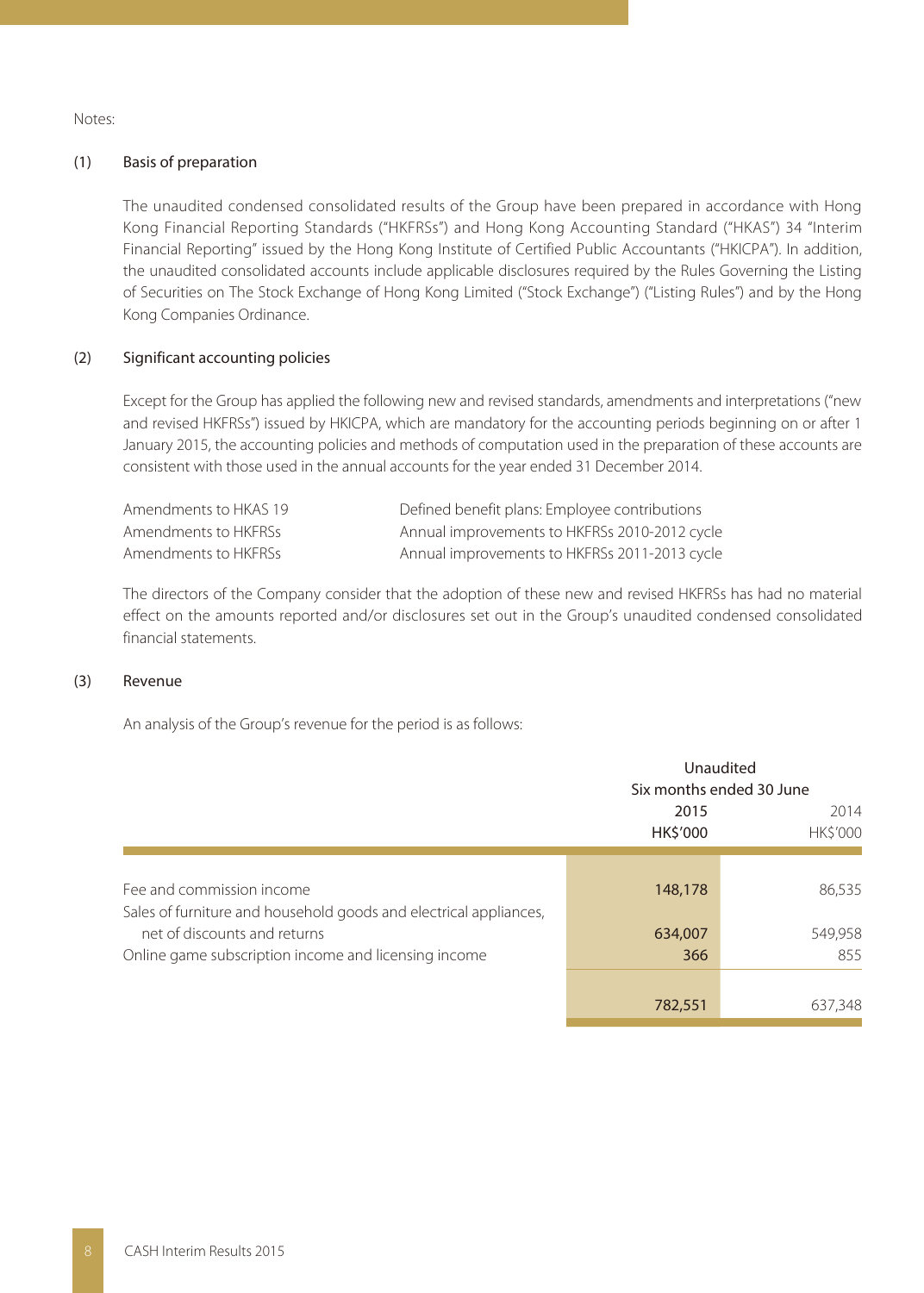### (4) Business and geographical segments

### *Business segments*

Information reported to the Executive Directors of the Company, being the chief operating decision maker, for the purposes of resource allocation and assessment of segment performance focuses on types of goods or services delivered or provided.

Specifically, the Group's operating and reportable segments are as follows:

| Financial services   | Broking, financing, corporate finance services and securities trading      |
|----------------------|----------------------------------------------------------------------------|
| Retailing            | Sales of furniture and household goods and electrical appliances           |
| Online game services | Provision of online game services, sales of online game auxiliary products |
|                      | and licensing services                                                     |

### *Segment revenue and results*

*For the six months ended 30 June 2015*

|                                                                                                                                     | Financial<br>services<br>HK\$'000 | Retailing<br>HK\$'000 | Online game<br>services<br>HK\$'000 | Consolidated<br>HK\$'000        |
|-------------------------------------------------------------------------------------------------------------------------------------|-----------------------------------|-----------------------|-------------------------------------|---------------------------------|
| Reportable segment revenue<br>From external customers                                                                               | 148,178                           | 634,007               | 366                                 | 782,551                         |
| Reportable segment profit (loss)                                                                                                    | 34,248                            | 9,813                 | (321)                               | 43,740                          |
| Net gains on investments held for<br>trading<br>Unallocated corporate expenses<br>Share of results of an associate<br>Finance costs |                                   |                       |                                     | 3,312<br>(9,280)<br>95<br>(575) |
| Profit before taxation                                                                                                              |                                   |                       |                                     | 37,292                          |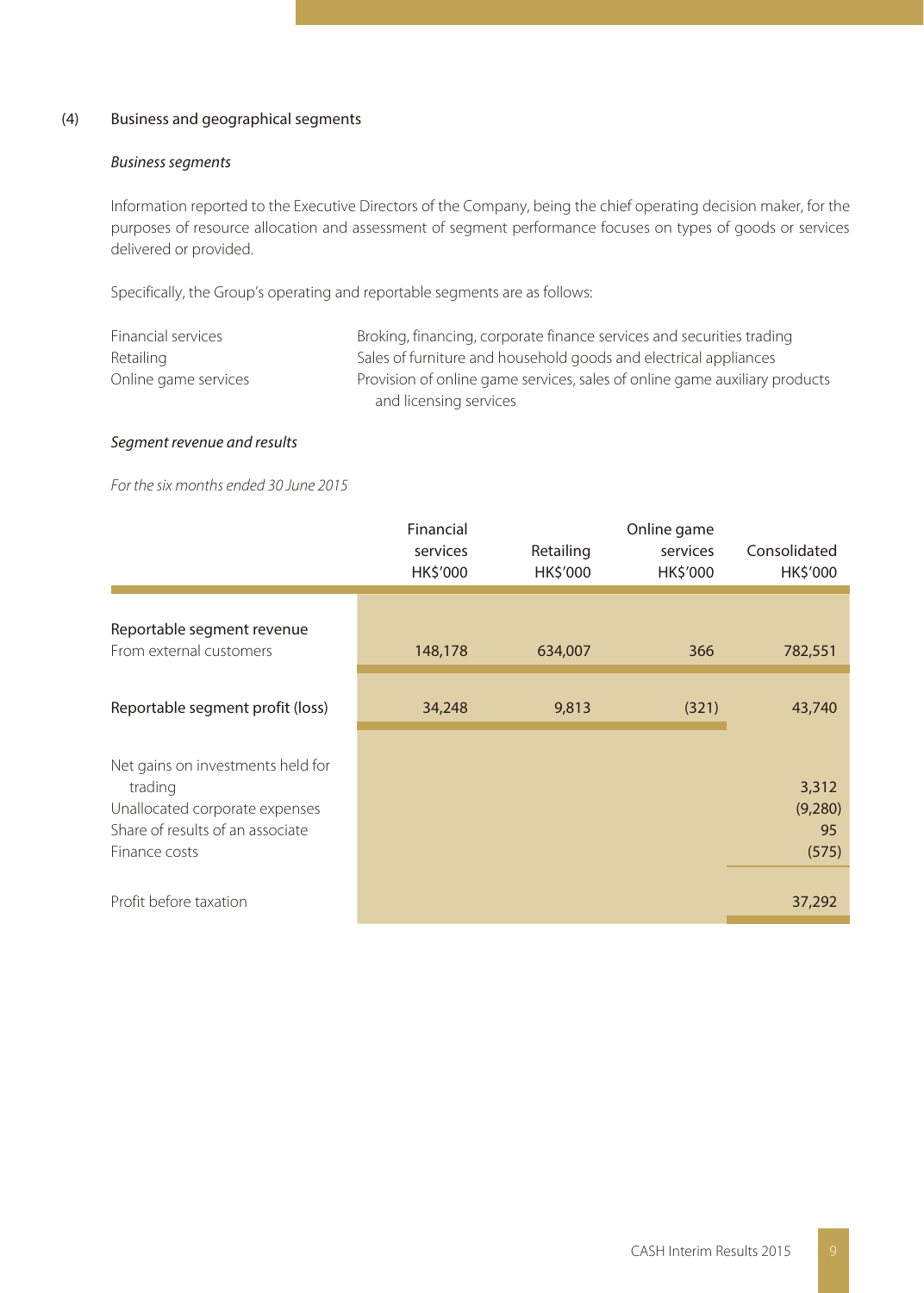#### *For the six months ended 30 June 2014 (Restated)*

|                                                                                                                                     | Financial<br>services<br>HK\$'000 | Retailing<br><b>HK\$'000</b> | Online game<br>services<br><b>HK\$'000</b> | Consolidated<br><b>HK\$'000</b>  |
|-------------------------------------------------------------------------------------------------------------------------------------|-----------------------------------|------------------------------|--------------------------------------------|----------------------------------|
| Reportable segment revenue<br>From external customers                                                                               | 86,535                            | 549,958                      | 855                                        | 637,348                          |
| Reportable segment profit (loss)                                                                                                    | 31,079                            | (1,002)                      | (725)                                      | 29,352                           |
| Net gains on investments held for<br>trading<br>Unallocated corporate expenses<br>Share of results of an associate<br>Finance costs |                                   |                              |                                            | 366<br>(3,919)<br>60,463<br>(79) |
| Profit before taxation                                                                                                              |                                   |                              |                                            | 86,183                           |

Segment result represents the profit before taxation earned or loss incurred by each segment without allocation of share of results of an associate. This is the measure reported to the Executive Directors for the purposes of resource allocation and performance assessment.

### *Geographical segments*

The Group's operations are located in Hong Kong and the People's Republic of China ("PRC"). No analysis of the Group's revenue by geographical locations is disclosed because no significant portion of the revenue from external customers are derived outside Hong Kong.

#### (5) Income tax expense

Hong Kong Profits Tax is calculated at 16.5% of the estimated assessable profit for both periods.

Taxation arising in other jurisdiction is calculated at the rates prevailing in the relevant jurisdiction.

Under the Law of People's Republic of China on Enterprise Income Tax ("EIT Law") and Implementation Regulation of the EIT Law, the tax rate of the PRC subsidiaries is 25% from 1 January 2008 onwards.

No deferred tax asset arising from tax losses brought forward has been recognised in the financial statements due to the uncertainty of future profit streams against which the asset can be utilised.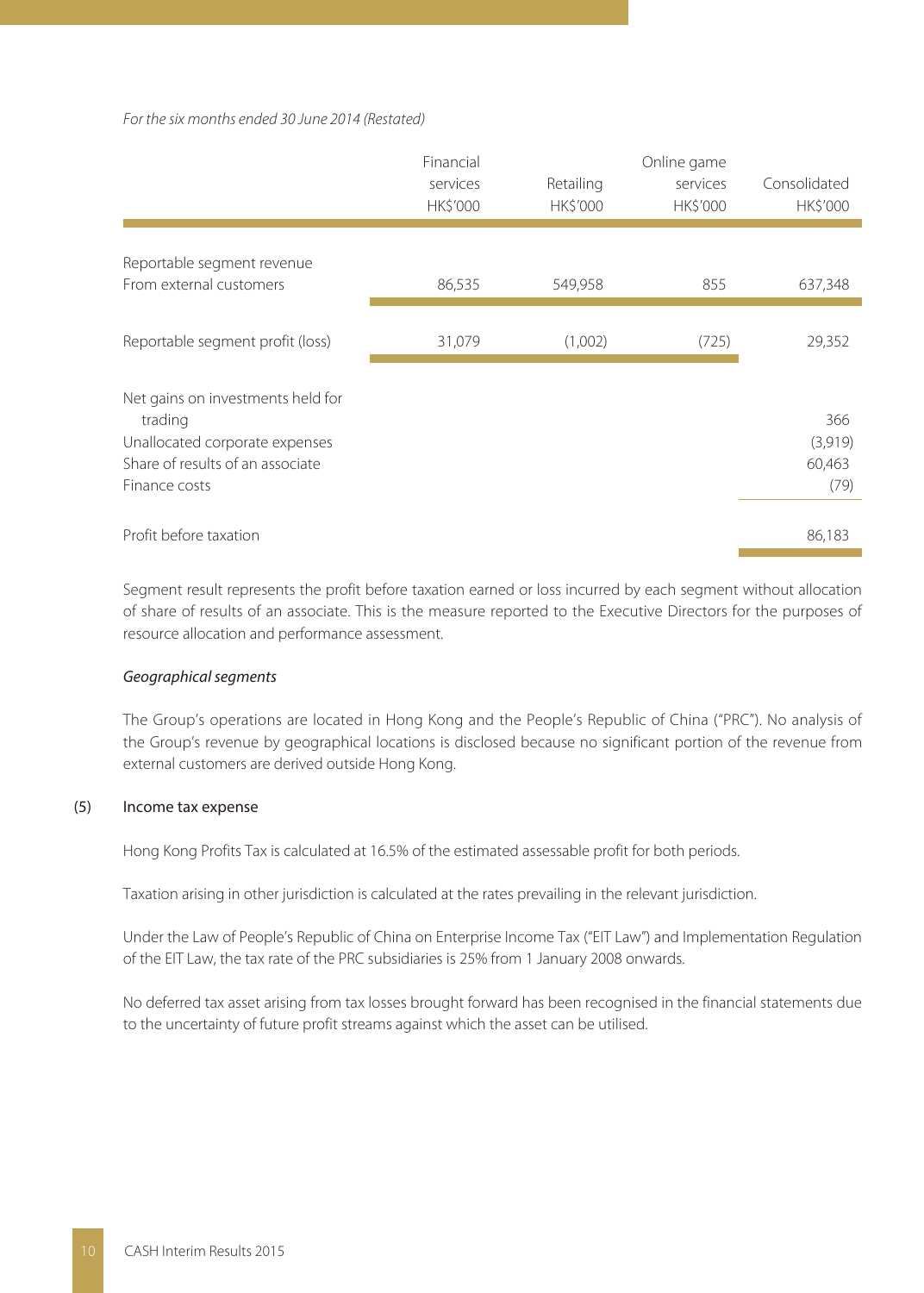### (6) Profit per share

The calculation of the basic and diluted profit per share attributable to the owners of the Company for the six months ended 30 June 2015 together with the comparative figures for the prior period are based on the following data:

|                                                              | Unaudited                |          |  |
|--------------------------------------------------------------|--------------------------|----------|--|
|                                                              | Six months ended 30 June |          |  |
|                                                              | 2015                     | 2014     |  |
|                                                              | HK\$'000                 | HK\$'000 |  |
|                                                              |                          |          |  |
| Profit for the purpose of basic and diluted profit per share | 12,500                   | 19.786   |  |
|                                                              |                          |          |  |

|                                                                                         |              | Unaudited<br>Six months ended 30 June |  |  |
|-----------------------------------------------------------------------------------------|--------------|---------------------------------------|--|--|
|                                                                                         | 2015<br>'000 | 2014<br>'000                          |  |  |
| Number of shares                                                                        |              |                                       |  |  |
| Weighted average number of ordinary shares for<br>the purpose of basic profit per share | 554,148      | 554,148                               |  |  |
| Effect of dilutive potential ordinary shares:<br>Share options                          | 9,897        |                                       |  |  |
| Weight average number of ordinary shares for<br>the purpose of diluted profit per share | 564,045      | 554,148                               |  |  |

For the period ended 30 June 2014, the computation of diluted profit per share has not taken into account the effects of share options as it would result in profit per share.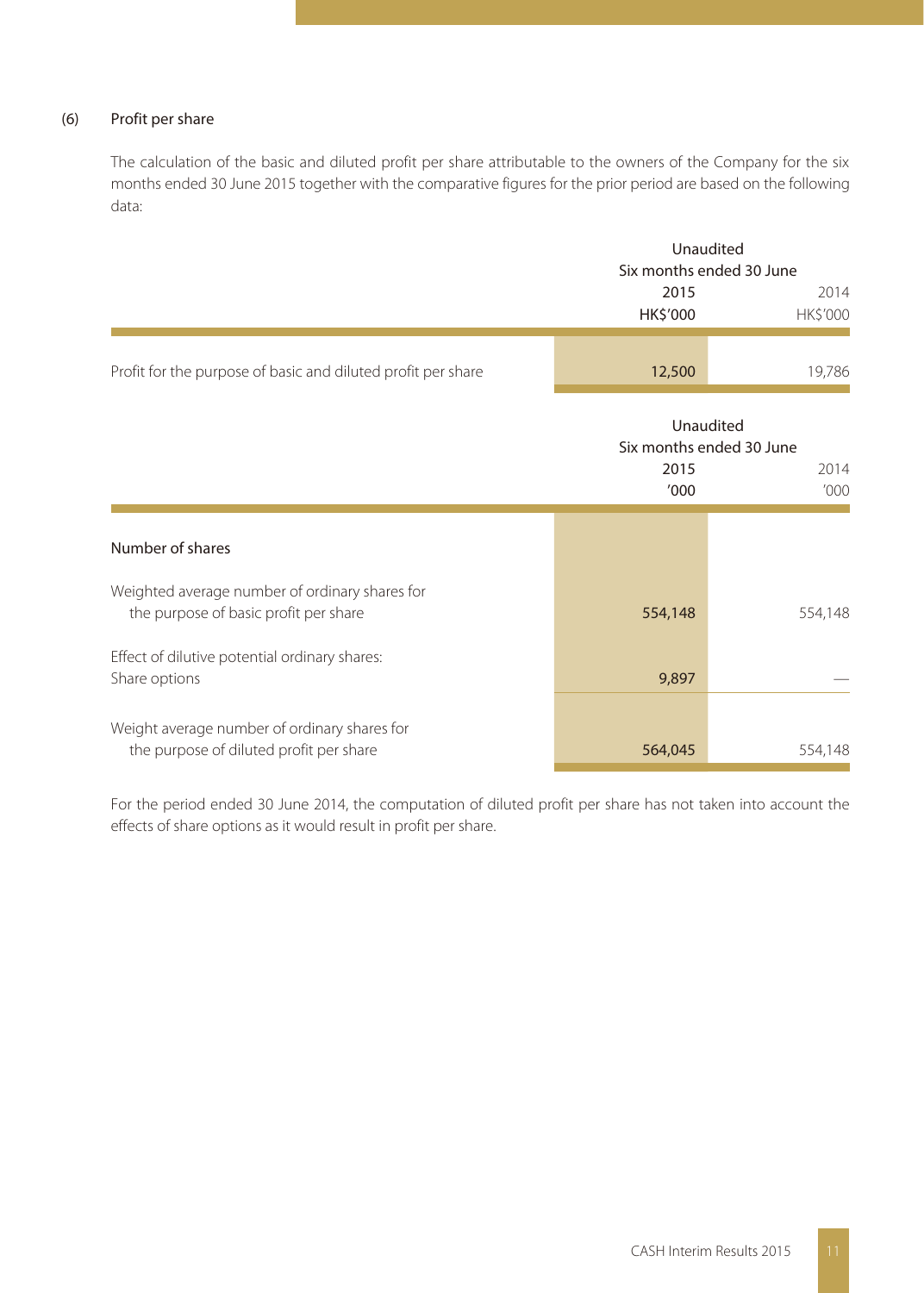|                                                                            | 30 June<br>2015<br>(Unaudited)<br>HK\$'000 | 31 December<br>2014<br>(Audited)<br>HK\$'000 |
|----------------------------------------------------------------------------|--------------------------------------------|----------------------------------------------|
|                                                                            |                                            |                                              |
| Accounts receivable arising from the business of<br>dealing in securities: |                                            |                                              |
| Clearing houses, brokers and dealers                                       | 72,914                                     | 84,844                                       |
| Cash clients                                                               | 162,260                                    | 57,949                                       |
| Margin clients                                                             | 428,039                                    | 283,423                                      |
| IPO subscription                                                           | 78,507                                     |                                              |
| Accounts receivable arising from the business of                           |                                            |                                              |
| dealing in futures and options:                                            |                                            |                                              |
| Clients                                                                    | 214                                        | 139                                          |
| Clearing houses, brokers and dealers                                       | 423,992                                    | 274,998                                      |
| Commission receivable from brokerage of mutual funds and                   |                                            |                                              |
| insurance-linked investment products                                       | 1,599                                      | 4.697                                        |
|                                                                            |                                            |                                              |
| Accounts receivable arising from the business of provision of              |                                            |                                              |
| corporate finance services                                                 | 2,153                                      | 390                                          |
| Accounts receivable arising from the business of provision of              |                                            |                                              |
| online game services                                                       | 117                                        | 205                                          |
|                                                                            |                                            |                                              |
| Accounts receivable arising from the business of retailing                 |                                            | 1,214                                        |
|                                                                            |                                            |                                              |
|                                                                            | 1,169,795                                  | 707,859                                      |

The settlement terms of accounts receivable arising from the business of dealing in securities are two days after trade date or at specific terms agreed with clearing houses, brokers and dealers, and accounts receivable arising from the business of dealing in futures and options are one day after trade date or at specific terms agreed with clearing houses, brokers and dealers.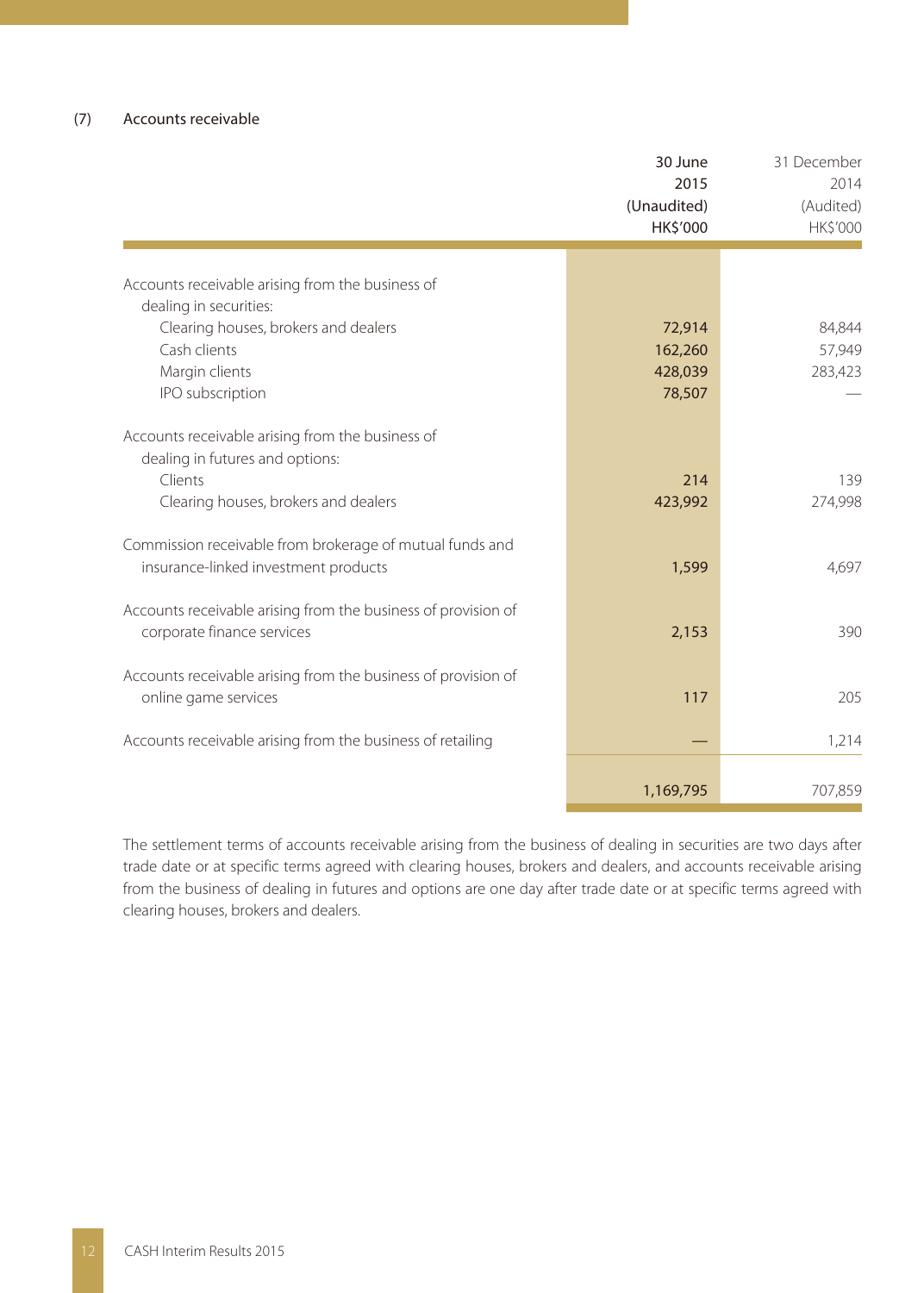Accounts receivable from margin and cash clients arising from the business of dealing in securities are repayable on demand subsequent to settlement date. No ageing analysis is disclosed as in the opinion of directors of the Company, the ageing analysis does not give additional value in view of the nature of broking business.

The Group offsets certain accounts receivable and accounts payable when the Group currently has a legally enforceable right to set off the balances; and intends either to settle on a net basis, or to realise the balances simultaneously.

In respect of the commission receivables from brokerage of mutual funds and insurance-linked investment products as well as accounts receivable arising from the business of corporate finance services, the Group allows a credit period of 30 days. The ageing analysis (from the completion date of the services) is as follows:

|                                                                 | 30 June<br>2015<br>(Unaudited)<br>HK\$'000 | 31 December<br>2014<br>(Audited)<br>HK\$'000 |
|-----------------------------------------------------------------|--------------------------------------------|----------------------------------------------|
| $0 - 30$ days<br>$31-60$ days<br>$61 - 90$ days<br>Over 90 days | 2,856<br>191<br>705                        | 3,873<br>134<br>51<br>1,029                  |
|                                                                 | 3,752                                      | 5,087                                        |

Loans to margin clients are secured by clients' pledged securities which can be sold at the Group's discretion to settle any margin call requirements imposed by their respective securities transactions. The Group is able to use client's pledged securities up to the amount of 140% of the loans to margin clients as collateral of the Group's borrowing (with client's consent). The loans are repayable on demand and bear interest at commercial rates. No ageing analysis is disclosed as in the opinion of directors of the Company, the ageing analysis does not give additional value in view of the nature of business of share margin financing.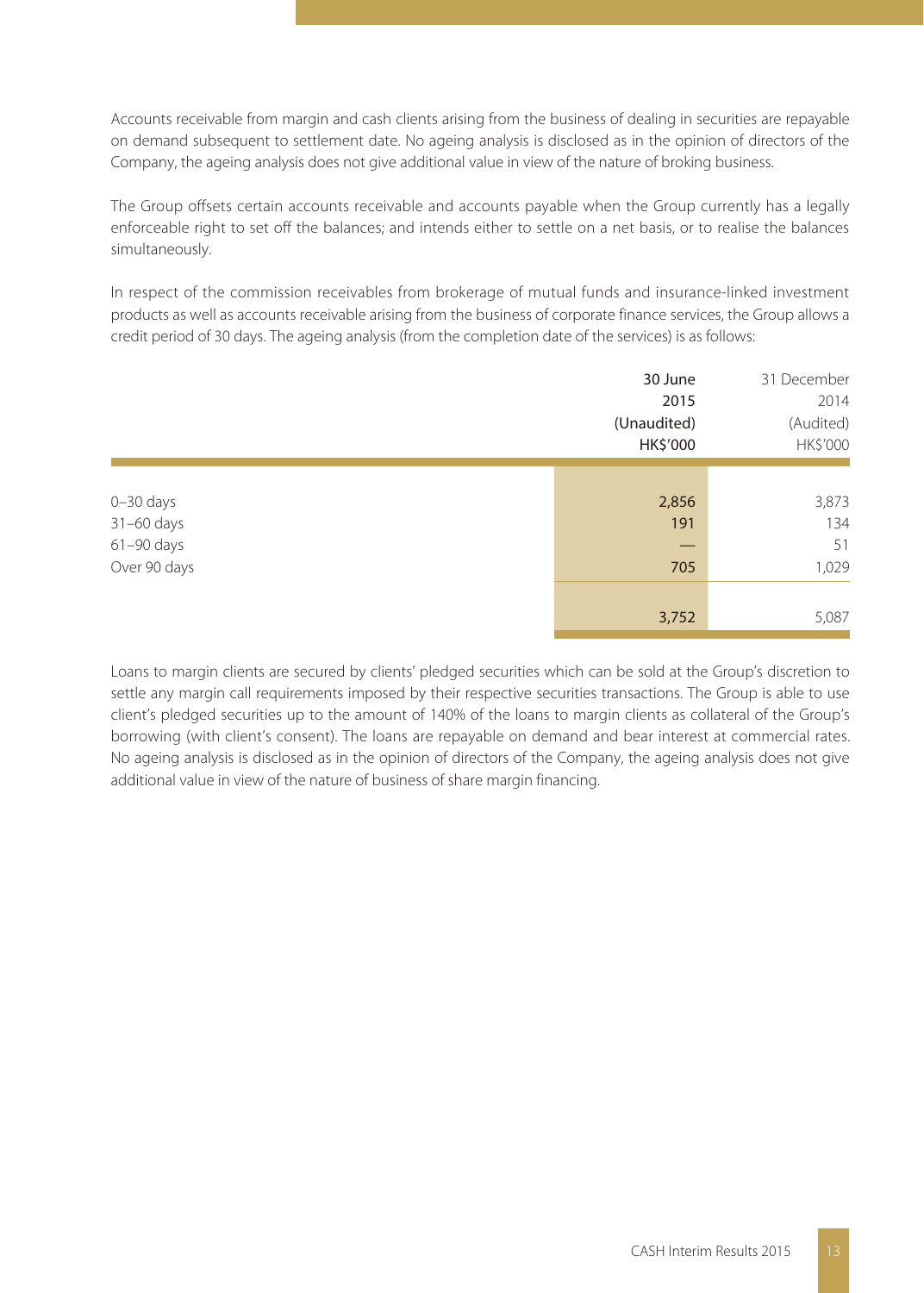Included in accounts receivable from margin clients arising from the business of dealing in securities are amounts due from certain related parties and connected parties, the details of which are as follows:

| Name                                                                       | Balance at<br>1 January<br>2015<br>HK\$'000 | Balance at<br>30 June<br>2015<br>HK\$'000 | Maximum<br>amount<br>outstanding<br>during<br>the period<br>HK\$'000 | Market value<br>of pledged<br>securities at<br>fair value at<br>30 June<br>2015<br>HK\$'000 |
|----------------------------------------------------------------------------|---------------------------------------------|-------------------------------------------|----------------------------------------------------------------------|---------------------------------------------------------------------------------------------|
| Directors of the Company                                                   |                                             |                                           |                                                                      |                                                                                             |
| Mr Kwan Pak Hoo Bankee and<br>associates (Notes (a), (b) and (c))          |                                             |                                           | 2,345                                                                | 7,035                                                                                       |
| Mr Law Ping Wah Bernard and<br>associates (Note (b))                       |                                             |                                           | 18,036                                                               |                                                                                             |
| Mr Ng Hin Sing Derek and associates                                        |                                             |                                           | 26,197                                                               | 359                                                                                         |
| A shareholder with significant<br>influence over the Company<br>(Note (c)) |                                             |                                           |                                                                      |                                                                                             |
| Cash Guardian Limited                                                      |                                             |                                           | 4,058                                                                | 10,864                                                                                      |
| Directors of CFSG                                                          |                                             |                                           |                                                                      |                                                                                             |
| Ms Cheng Pui Lai Majone and<br>associates                                  |                                             |                                           | 26,197                                                               | 359                                                                                         |
| Mr Ng Kung Chit Raymond and<br>associates (Note (d))                       |                                             |                                           | 18,200                                                               |                                                                                             |
| Other connected clients                                                    |                                             |                                           |                                                                      |                                                                                             |
| Mr Kwan Pak Leung Horace and<br>associates (Note (e))                      |                                             |                                           | 24,818                                                               |                                                                                             |
| Ms Chan Siu Fei Susanna and<br>associates (Note (e))                       |                                             |                                           | 16,599                                                               | 10                                                                                          |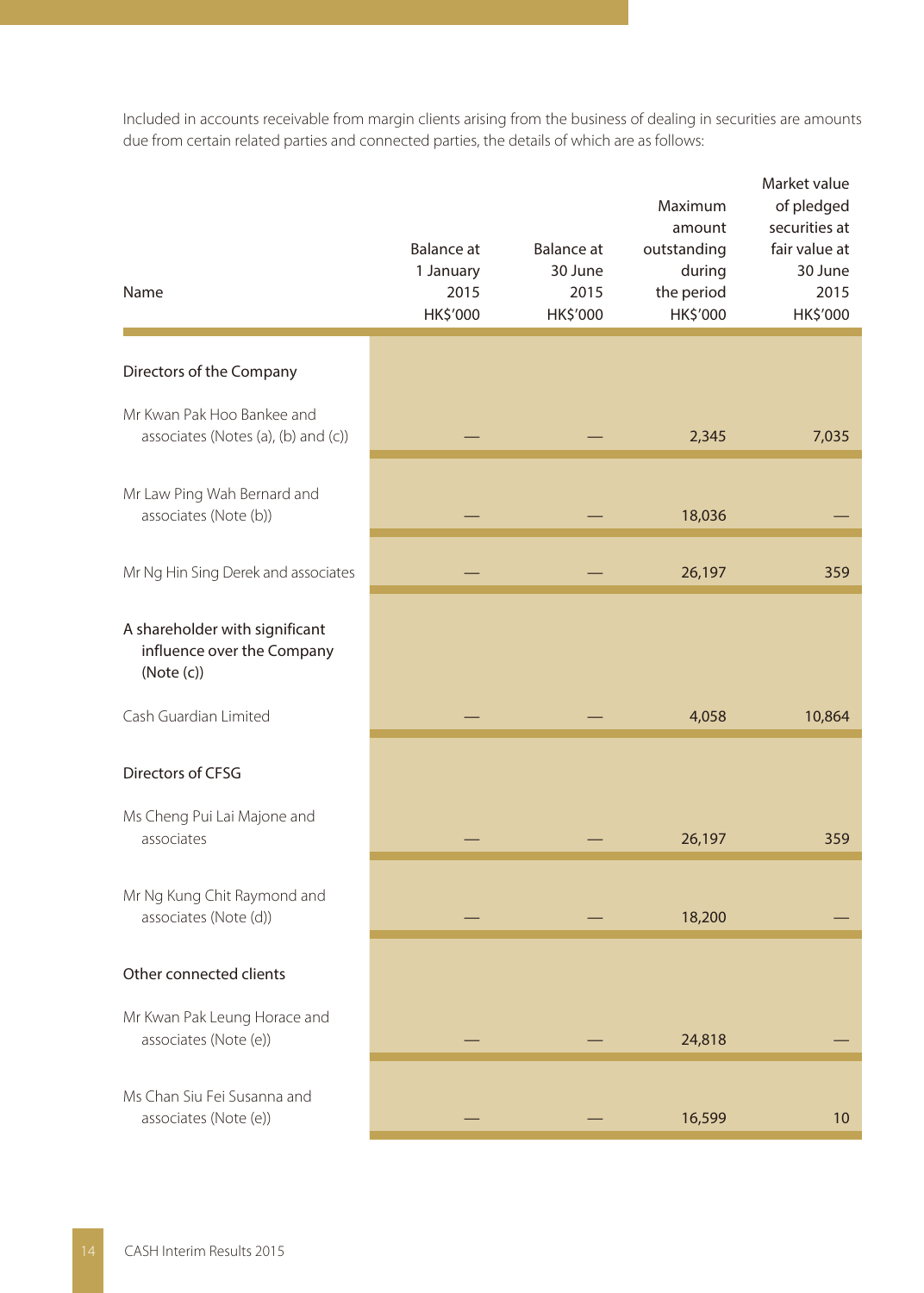Notes:

- (a) Associates are defined in accordance with the Listing Rules.
- (b) Mr Kwan Pak Hoo Bankee and Mr Law Ping Wah Bernard are also the executive directors of CFSG.
- (c) Cash Guardian Limited is solely owned and controlled by Mr Kwan Pak Hoo Bankee, who is the director of the Company and CFSG.
- (d) Mr Ng Kung Chit Raymond was appointed as an executive director of CFSG on 1 May 2014.
- (e) Mr Kwan Pak Leung Horace and Ms Chan Siu Fei Susanna were deemed connected persons of the Company. In the annual general meeting of CFSG held in 2014, they have individually granted margin financing arrangement from CFSG.

The above balances are repayable on demand and bear interest at commercial rates which are similar to the rates offered to other margin clients.

### (8) Accounts payable

|                                                                                                                              | 30 June<br>2015<br>(Unaudited)<br><b>HK\$'000</b> | 31 December<br>2014<br>(Audited)<br><b>HK\$'000</b> |
|------------------------------------------------------------------------------------------------------------------------------|---------------------------------------------------|-----------------------------------------------------|
| Accounts payable arising from the business of<br>dealing in securities:<br>Clearing houses<br>Cash clients<br>Margin clients | 117,470<br>731,680<br>195,547                     | 34,418<br>640,349<br>140,309                        |
| Accounts payable to clients arising from the business of<br>dealing in futures and options                                   | 385,696                                           | 293,230                                             |
| Trade creditors arising from retailing business                                                                              | 168,184                                           | 178,463                                             |
| Accounts payable arising from the online game services                                                                       | 419                                               | 419                                                 |
|                                                                                                                              | 1,598,996                                         | 1,287,188                                           |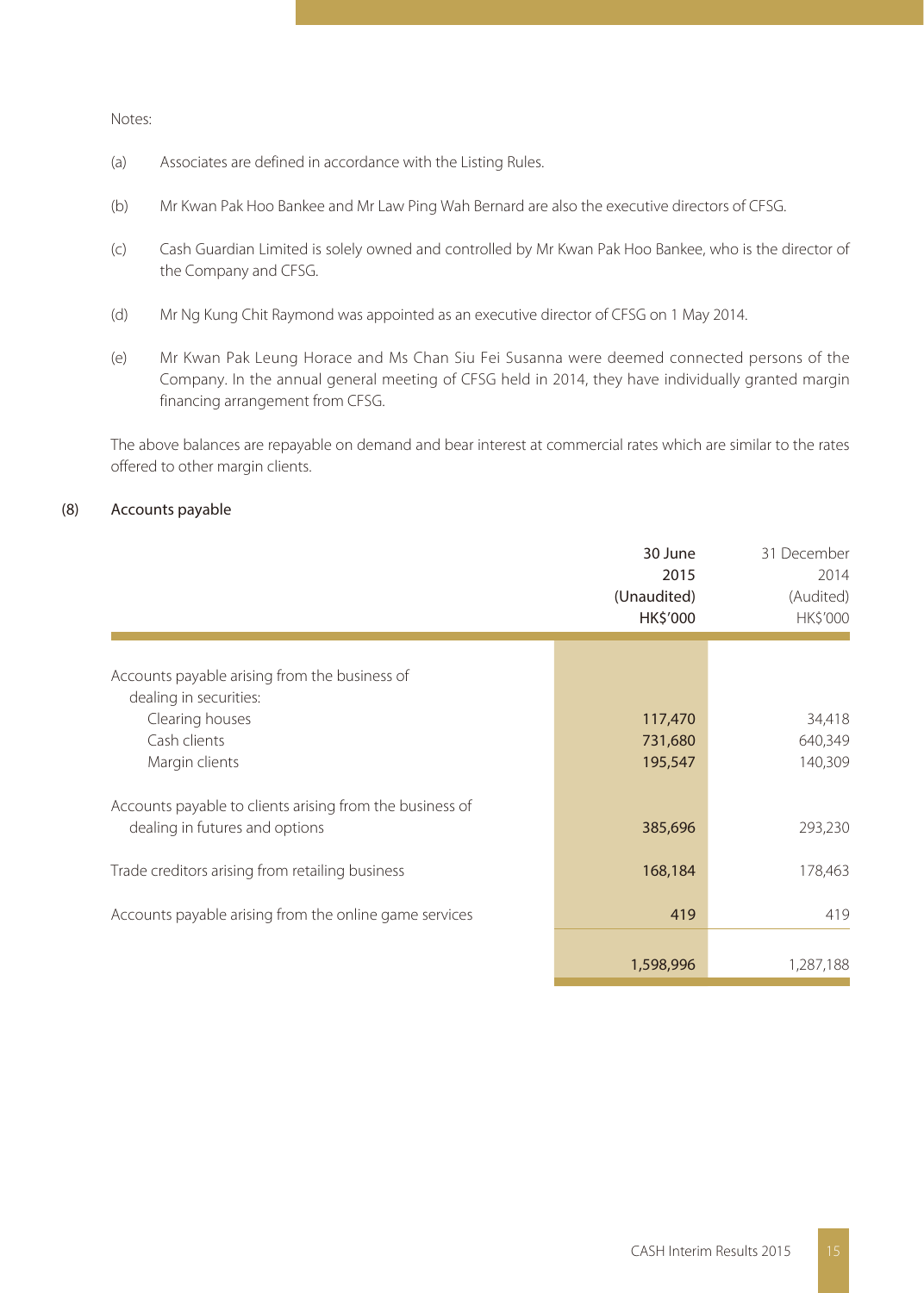The settlement terms of accounts payable arising from the business of dealing in securities are two days after trade date or at specific terms agreed with clearing houses. Accounts payable to margin clients and cash clients are repayable on demand. No ageing analysis is disclosed as in the opinion of directors of the Company, the ageing analysis does not give additional value in view of the nature of business of share margin financing.

Accounts payable to clients arising from the business of dealing in futures and options are margin deposits received from clients for their trading of these contracts. The required margin deposits are repayable upon the closure of the corresponding futures and options and leveraged foreign contracts position. The excess of the outstanding amounts over the required margin deposits stipulated are repayable to clients on demand. No ageing analysis is disclosed as in the opinion of directors of the Company, the ageing analysis does not give additional value in view of the nature of these businesses.

At 30 June 2015, the accounts payable amounting to HK\$950,842,000 (31 December 2014: HK\$792,117,000) were payable to clients and other institutions in respect of the trust and segregated bank balances received and held for clients and other institutions in the course of the conduct of regulated activities. However, the Group does not have a currently enforceable right to offset these payables with the deposits placed.

Trade creditors arising from retailing business principally comprise amount outstanding for trade purpose and ongoing cost. The credit period taken for trade purchase is ranged from 30 to 90 days.

The following is an ageing analysis (from trade date) of trade creditors arising from retailing business at reporting date:

|                                                                 | (Unaudited) | 31 December<br>30 June<br>2014<br>2015<br>(Audited)<br>HK\$'000<br>HK\$'000  |
|-----------------------------------------------------------------|-------------|------------------------------------------------------------------------------|
| $0 - 30$ days<br>$31-60$ days<br>$61 - 90$ days<br>Over 90 days |             | 68,983<br>88,454<br>45,529<br>18,963<br>38,604<br>44,348<br>25,347<br>16,419 |
|                                                                 |             | 178,463<br>168,184                                                           |

The accounts payable arising from online game services are aged within 30 days (from trade date).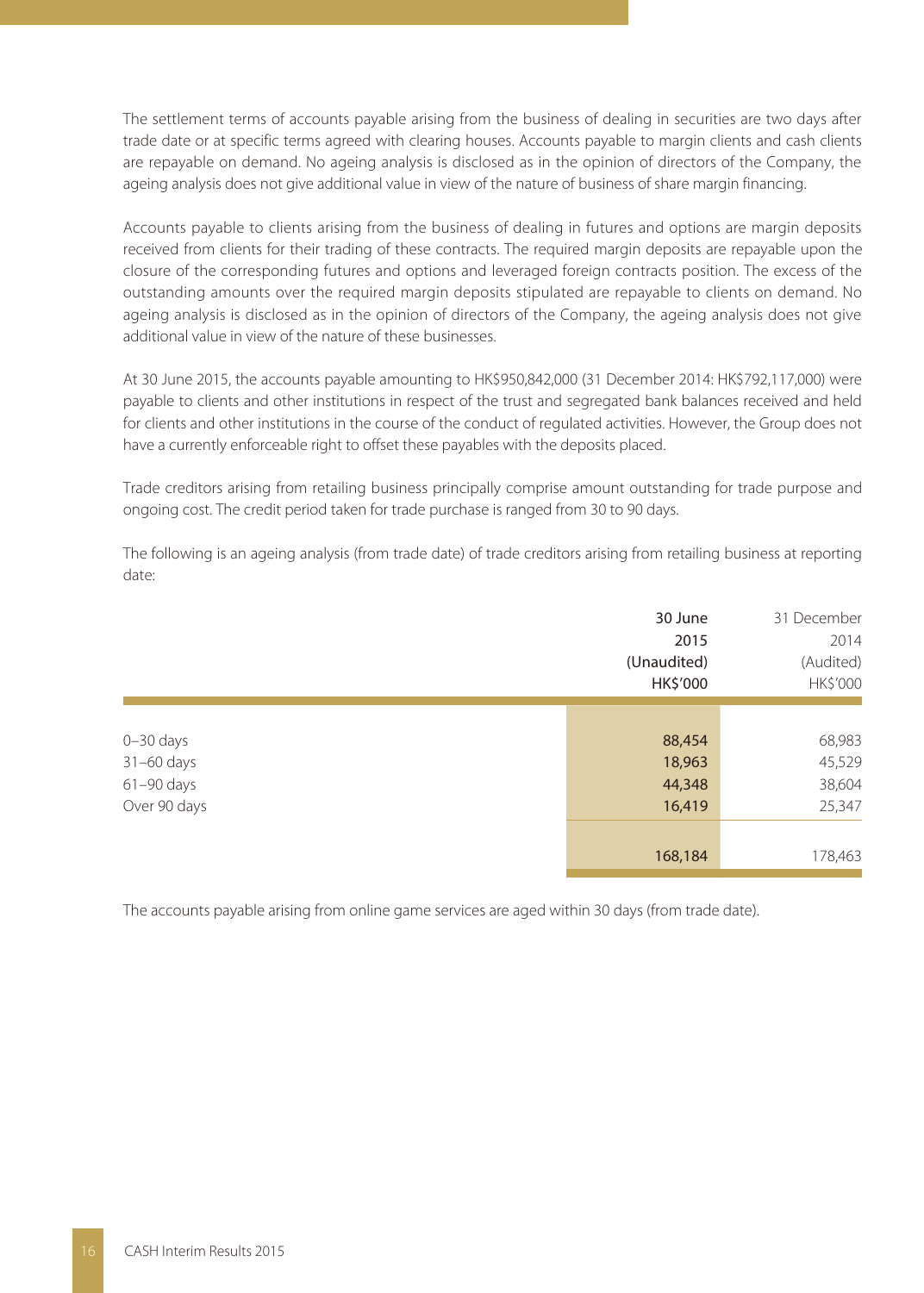### (9) Capital risk management

The Group manages its capital to ensure that entities in the Group will be able to continue as a going concern while maximising the return to shareholders through the optimisation of the debt and equity balance. The capital structure of the Group consists of debt, which includes the borrowings and equity attributable to owners of the Company, comprising issued share capital, reserves and accumulated losses as disclosed in consolidated statement of changes in equity. The management reviews the capital structure by considering the cost of capital and the risks associated with each class of capital. In view of this, the Group will balance its overall capital structure through the payment of dividends, new share issues as well as the issue of new debt or the redemption of existing debt. The Group's overall strategy remains unchanged throughout the period.

Certain group entities are regulated by the Hong Kong Securities and Futures Commission ("SFC") and are required to comply with the financial resources requirements according to the Hong Kong Securities and Futures (Financial Resources) Rules ("SF(FR)R"). The Group's regulated entities are subject to minimum paid-up share capital requirements and liquid capital requirements under the SF(FR)R. Management closely monitors, on a daily basis, the liquid capital level of these entities to ensure compliance with the minimum liquid capital requirements under the SF(FR)R. The Group's regulated entities have complied with the capital requirements imposed by the SF(FR)R throughout both periods.

#### *Financial risk management objectives and policies*

The Group's major financial instruments include accounts receivable and payable, deposits and other receivables, investments in equity securities, bank balances and deposits, loan to an associate, loan receivable, loan from a non-controlling shareholder of a subsidiary, accrued liabilities and other payables and borrowings. The risks associated with these financial instruments and the policies on how to mitigate these risks are set out below. The management manages and monitors these exposures to ensure appropriate measures are implemented on a timely and effective manner.

### *Market risk*

### *Equity price risk*

The Group has a portfolio of held-for-trading investments in equity securities and financial liabilities which are carried at fair value and expose the Group to price risk. The directors of the Company manage the exposure by closely monitoring the portfolio of equity securities and imposing trading limits on individual trades.

In addition, the Group is exposed to equity price risk as a result of changes in fair value of its unlisted equity investments and investments in derivatives. The directors of the Company manage the exposure by closing all the open position of derivatives and imposing trading limits on daily basis.

*Interest rate risk*

Fair value interest rate risk

The Group is exposed to fair value interest rate risk in relation to fixed rate loans receivable and fixed rate other borrowings. The Group currently does not have a fair value hedging policy.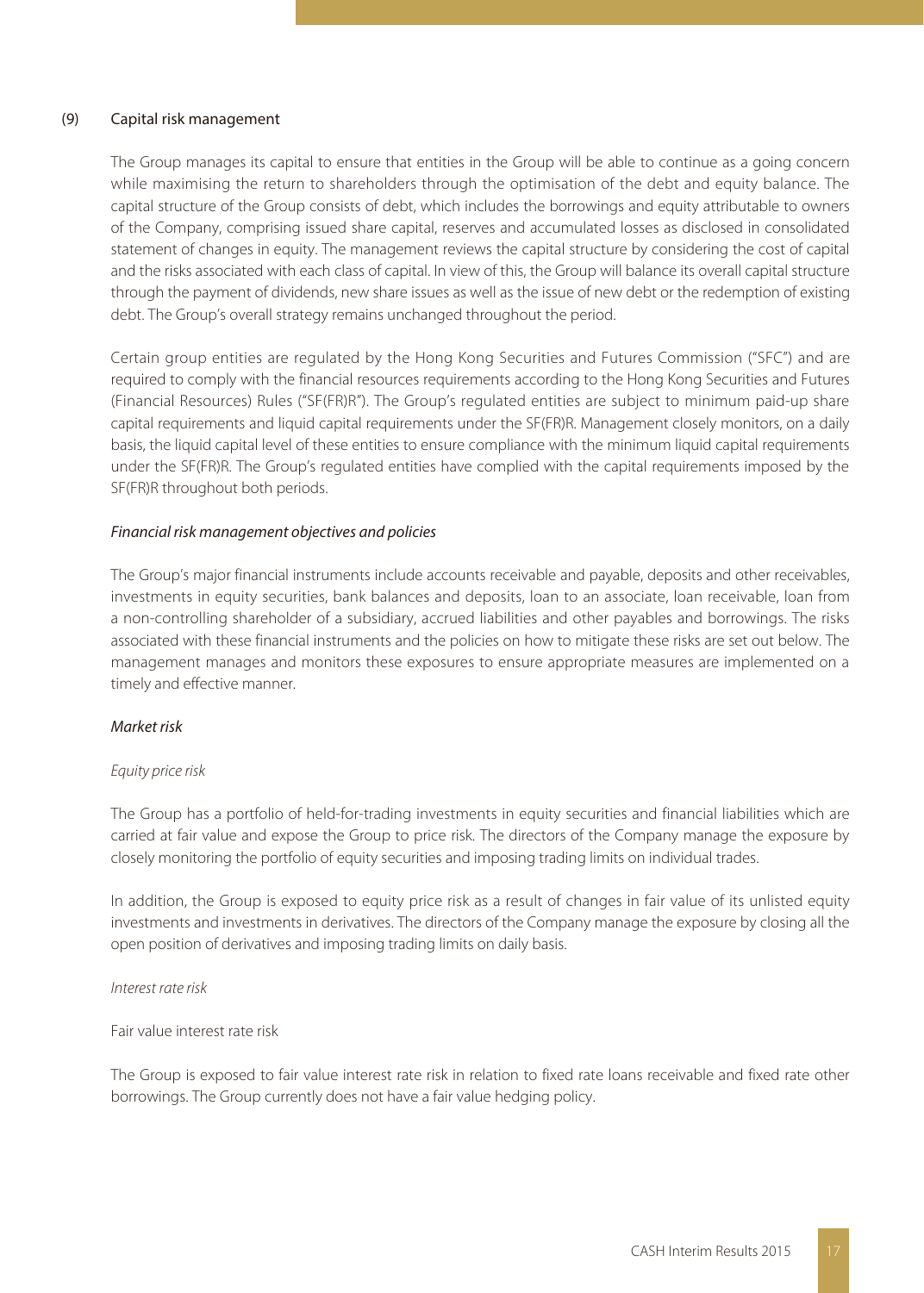#### Cash flow interest rate risk

The Group is also exposed to cash flow interest rate risk in relation to variable-rate bank borrowings, loans receivable, loans to margin clients and bank balances. The Group currently does not have a cash flow interest rate hedging policy. However, management is closely monitoring its exposure arising from margin financing and other lending activities undertaken by allowing an appropriate margin on the interest received and paid by the Group.

The Group's exposures to interest rates on financial assets and financial liabilities are detailed in the liquidity risk management section of this note. The Group's cash flow interest rate risk is mainly concentrated on the fluctuation of Hong Kong Prime Rate and HIBOR arising from the Group's variable interest rate instruments.

### *Foreign currency risk*

The Group entities have financial assets and liabilities denominated in currencies other than their respective functional currencies. Consequently, the Group is exposed to risks that the exchange rate of functional currencies relative to other currencies may change in a manner that has an adverse effect on the value of the position of the Group's assets denominated in foreign currencies.

The exposure primarily arises from the receivables from foreign brokers, foreign currency deposits with banks, equity securities listed outside Hong Kong and accounts payable to clients denominated in United Stated dollars ("USD") and Renminbi ("RMB"). Among the receivables denominated in foreign currencies, RMB receivables amounted to approximately HK\$177 million as at 30 June 2015. As such, there would be a considerable foreign exchange risk exposure by the end of the 2nd quarter. The management monitors foreign exchange exposure and will consider hedging significant foreign exposure should the need arises. The directors of the Company do not expect significant foreign exchange risk arising from USD denominated monetary items in view of the Hong Kong dollar pegged system to the USD.

### *Credit risk*

The Group's maximum exposure to credit risk which will cause a financial loss to the Group due to failure to discharge an obligation by the counterparties provided by the Group is arising from the carrying amount of the respective recognised financial assets as stated in the consolidated statement of financial position.

The Group has delegated a team responsible for determination of credit limits and other monitoring procedures to ensure that follow-up action is taken to recover overdue debts. In addition, the Group reviews the recoverable amount of each individual trade debt at each reporting date to ensure that adequate impairment losses are made for irrecoverable amounts. In this regard, the directors of the Company consider that the Group's credit risk is significantly reduced.

In order to minimise the credit risk on brokerage, financing and corporate finance operations, the Credit and Risk Management Committee is set up by CFSG to compile the credit and risk management policies, to approve credit limits and to determine any debt recovery action on those delinquent receivables. In addition, the Credit and Risk Management Committee reviews the recoverable amount of accounts receivable and loans receivable on an individual and collective basis at each reporting date to ensure that adequate impairment losses are made for irrecoverable amounts. In this regard, the directors of the Company consider that the Group's credit risk is significantly reduced.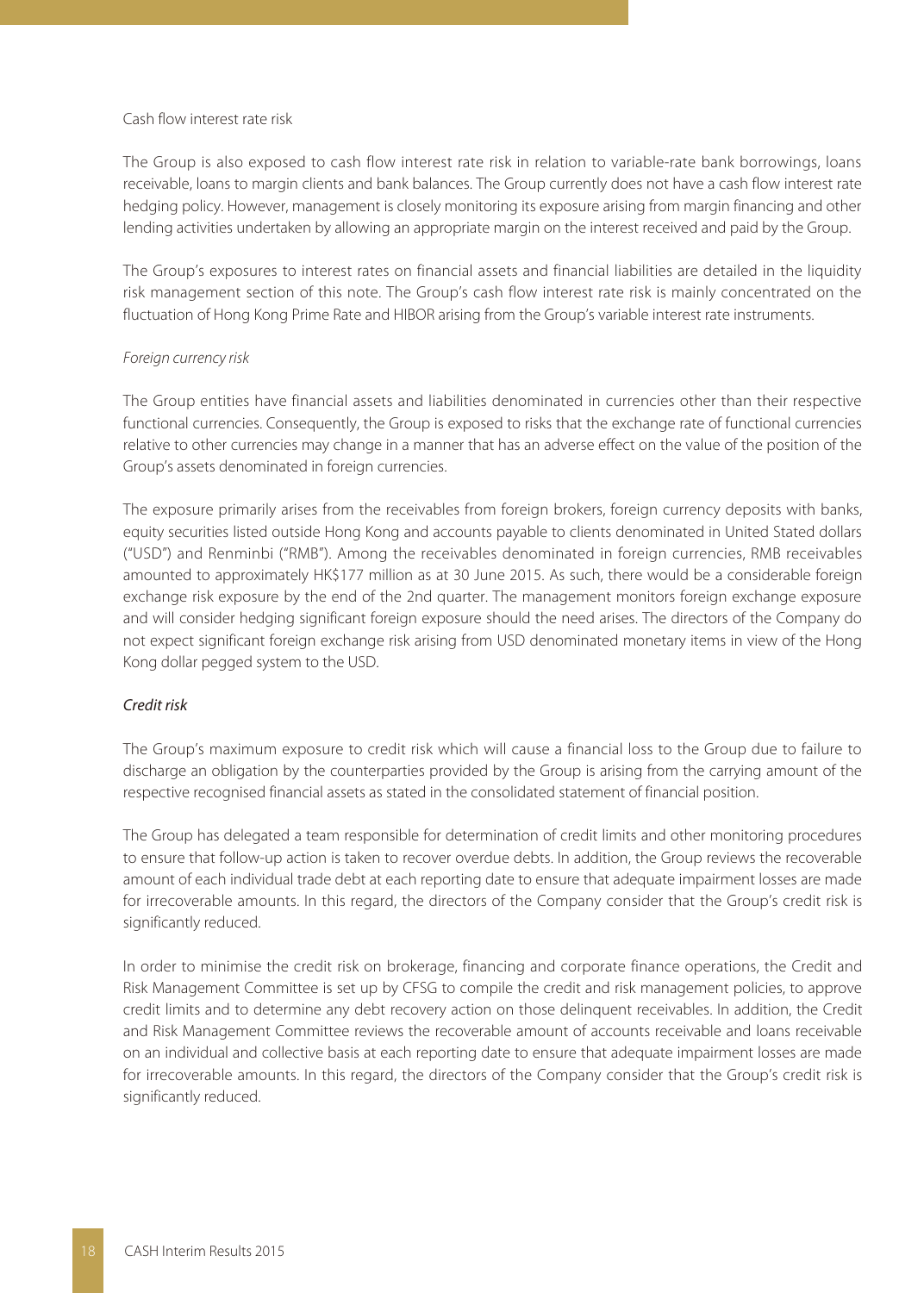In respect to the accounts receivable from MF Global Hong Kong Limited, the Group closely monitors the progress of liquidation and the directors of the Company regularly contact the liquidators for the recovery of the outstanding amount.

The Group has no significant concentration of credit risk as the exposure spread over a number of counterparties and customers, except for the loans receivable.

Bank balances and deposits are placed in various authorised institutions and the directors of the Company consider the credit risk of such authorised institutions is low.

#### *Liquidity risk*

As part of ordinary broking activities, the Group is exposed to liquidity risk arising from timing difference between settlement with clearing houses or brokers and customers. To address the risk, treasury team works closely with the settlement division on monitoring the liquidity gap. In addition, for contingency purposes, clean loan facilities are put in place.

#### *Fair values*

The directors of the Company consider that the carrying amounts of financial assets and financial liabilities recorded at amortised cost in the consolidated financial statements approximate their fair values.

### (10) Share capital

|                                                              | Par value of each<br>ordinary share<br><b>HKS</b> | Number<br>of shares<br>'000' | Amount<br><b>HK\$'000</b> |
|--------------------------------------------------------------|---------------------------------------------------|------------------------------|---------------------------|
| Ordinary shares                                              |                                                   |                              |                           |
| Authorised:<br>At 1 January 2015 and 30 June 2015            | 0.10                                              | 3,000,000                    | 300,000                   |
| Issued and fully paid:<br>At 1 January 2015 and 30 June 2015 | 0.10                                              | 554,148                      | 55,415                    |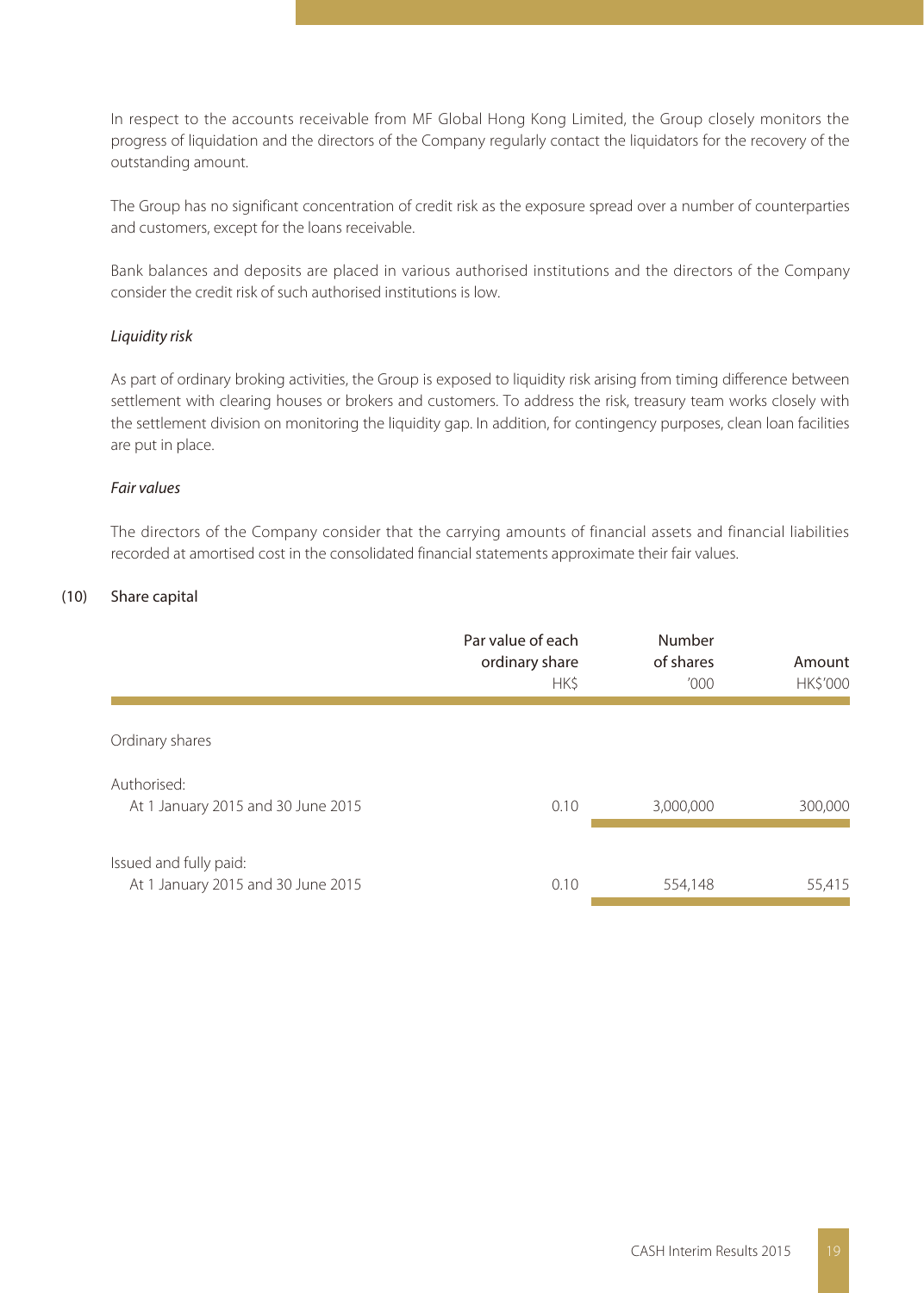### (11) Related party transactions

The Group had the following transactions with related parties during the period:

|                                                                                                                                                                                                                  |              | Unaudited<br>Six months ended 30 June |                      |
|------------------------------------------------------------------------------------------------------------------------------------------------------------------------------------------------------------------|--------------|---------------------------------------|----------------------|
|                                                                                                                                                                                                                  | <b>Notes</b> | 2015<br><b>HK\$'000</b>               | 2014<br>HK\$'000     |
| Commission and interest income received from<br>the following major shareholders of the Company                                                                                                                  |              |                                       |                      |
| with significant influences over the Company<br>Cash Guardian Limited                                                                                                                                            | (a)          | 50                                    | 10                   |
| Commission and interest income received from<br>the following directors of the Company<br>Mr Kwan Pak Hoo Bankee and associates<br>Mr Law Ping Wah Bernard and associates<br>Mr Ng Hin Sing Derek and associates | (b)<br>(b)   | 75<br>44<br>86                        | 16<br>$\overline{4}$ |
|                                                                                                                                                                                                                  |              | 205                                   | 20                   |
| Commission and interest income received from<br>the following directors of CFSG<br>Ms Cheng Pui Lai Majone and associates                                                                                        |              | 72                                    |                      |
| Mr Ng Kung Chit Raymond and associates                                                                                                                                                                           |              | 46<br>118                             | 12<br>12             |
| Interest expense paid to the following<br>directors of the Company                                                                                                                                               |              |                                       |                      |
| Mr Kwan Pak Hoo Bankee and associates<br>Mr Law Ping Wah Bernard and associates<br>Mr Ng Hin Sing Derek and associates                                                                                           |              | 158<br>39<br>58                       |                      |
|                                                                                                                                                                                                                  |              | 255                                   |                      |
| Interest expense paid to the following directors of CFSG<br>Mr Ng Kung Chit Raymond and associates                                                                                                               | (c)          | 58                                    |                      |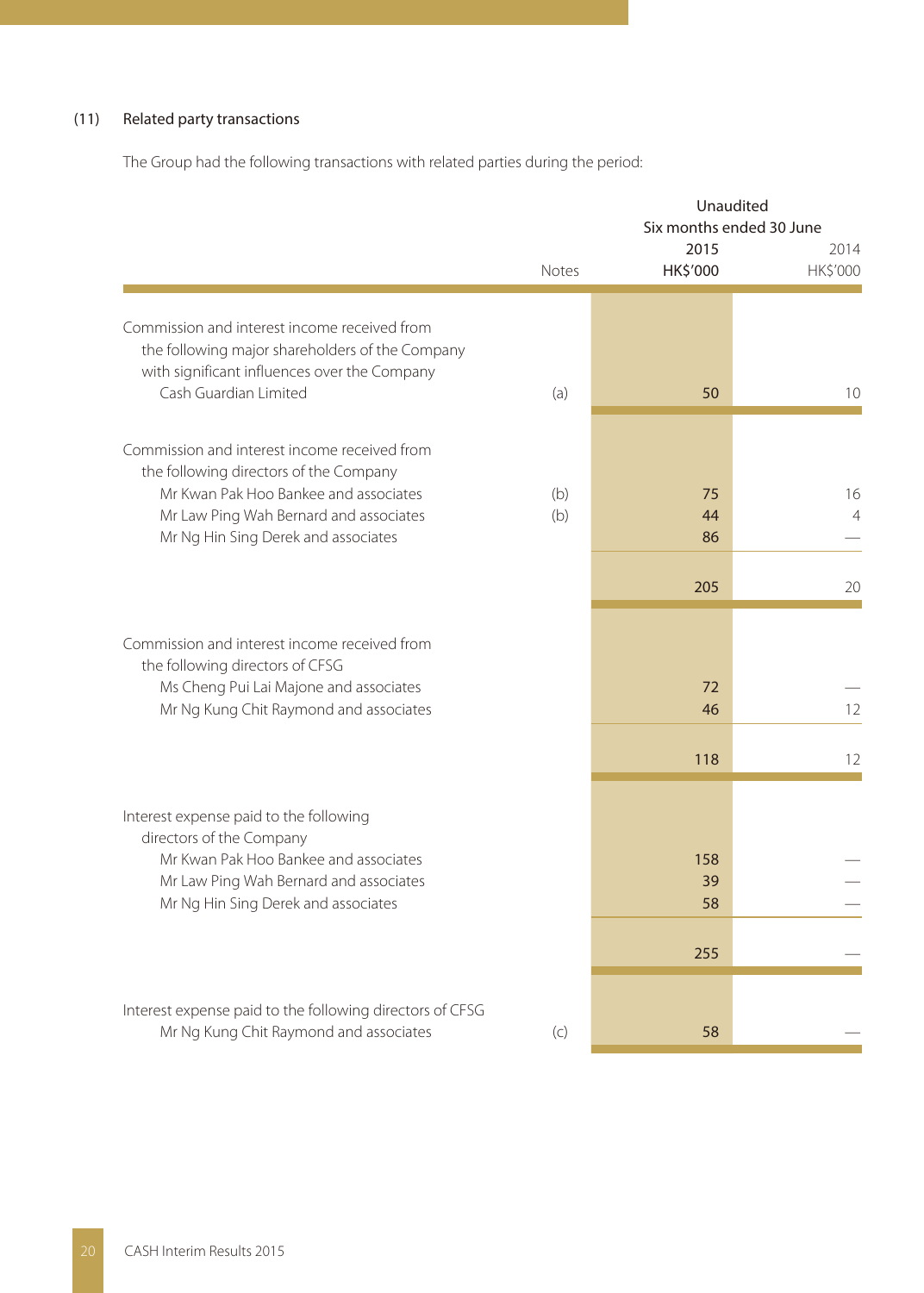|                                                                                                                                                                                                 |       | Unaudited<br>Six months ended 30 June |                         |  |  |
|-------------------------------------------------------------------------------------------------------------------------------------------------------------------------------------------------|-------|---------------------------------------|-------------------------|--|--|
|                                                                                                                                                                                                 | Notes | 2015<br>HK\$'000                      | 2014<br><b>HK\$'000</b> |  |  |
| Outstanding borrowings from the following<br>directors of the Company<br>Mr Kwan Pak Hoo Bankee and associates<br>Mr Law Ping Wah Bernard and associates<br>Mr Ng Hin Sing Derek and associates | (d)   | 38,658<br>9,539<br>14,113             |                         |  |  |
|                                                                                                                                                                                                 |       | 62,310                                |                         |  |  |
| Outstanding borrowings from the following<br>director of CESG<br>Mr Ng Kung Chit Raymond and associates                                                                                         | (d)   | 14,060                                |                         |  |  |
| Commission and interest income received from<br>other connected clients<br>Mr Kwan Pak Leung Horace and associates<br>Ms Chan Siu Fei Susanna and associates                                    | (e)   | 25<br>22                              |                         |  |  |
|                                                                                                                                                                                                 |       | 47                                    |                         |  |  |
| Interest income received from CESG                                                                                                                                                              | (f)   | 653                                   | 811                     |  |  |

### Notes:

- (a) Cash Guardian Limited has significant influence over the Company. Cash Guardian Limited is solely owned and controlled by Mr Kwan Pak Hoo Bankee, an executive director of the Company and CFSG.
- (b) Mr Kwan Pak Hoo Bankee and Mr Law Ping Wah Bernard are also the executive director of CFSG.
- (c) Mr Ng Kung Chit Raymond was appointed as director of CFSG on 1 May 2014.
- (d) The borrowings were on normal commercial terms and were not secured by the assets of the Group.
- (e) Mr Kwan Pak Leung Horace and Ms Chan Siu Fei Susanna were deemed connected persons of the Company. In the annual general meeting of CFSG held in 2014, they have individually granted margin financing arrangement from CFSG.
- (f) During the six months ended 30 June 2015, the Group received interest income from CFSG of approximately HK\$653,000 (2014: HK\$811,000).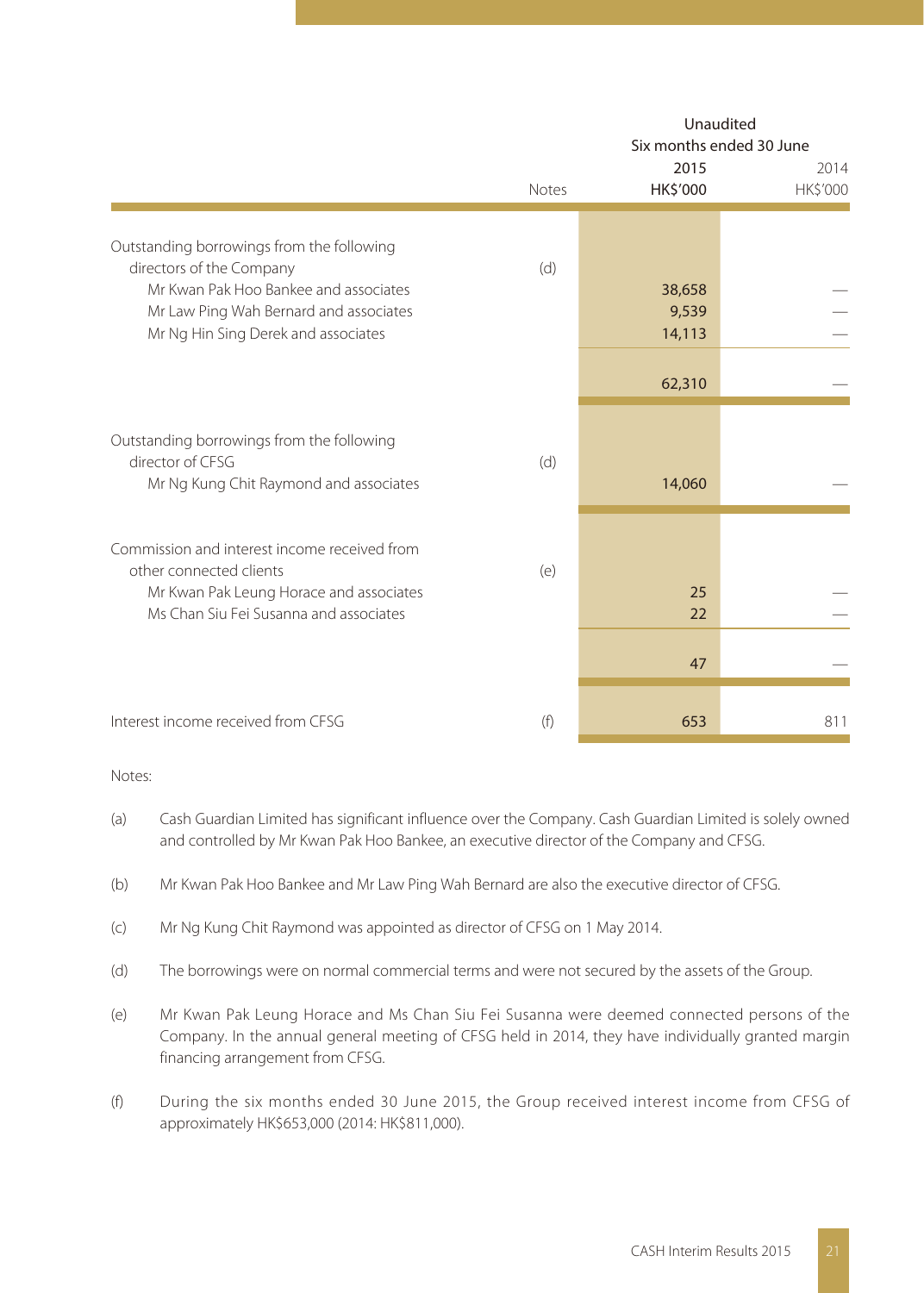#### (12) Events after the reporting period

- (a) On 31 July 2015, the Company announced a proposed 2-for-1 rights issue at a subscription price of HK\$0.40 per share to raise approximately HK\$110.8 million.
- (b) In May 2015, the Group sold the licence of The Chinese Gold & Silver Exchange Society to an independent third party at a consideration of HK\$13,000,000 and the transaction was completed on 5 August 2015.
- (c) On 3 July 2015, the Group entered into a sale and purchase agreement to dispose of an investment property in Shanghai to an independent third party at a consideration of RMB17,300,000. The transaction has been scheduled to be completed in September 2015.

### (13) Interim dividend

No interim dividend in respect of the six months ended 30 June 2015 and 30 June 2014 was declared by the Board.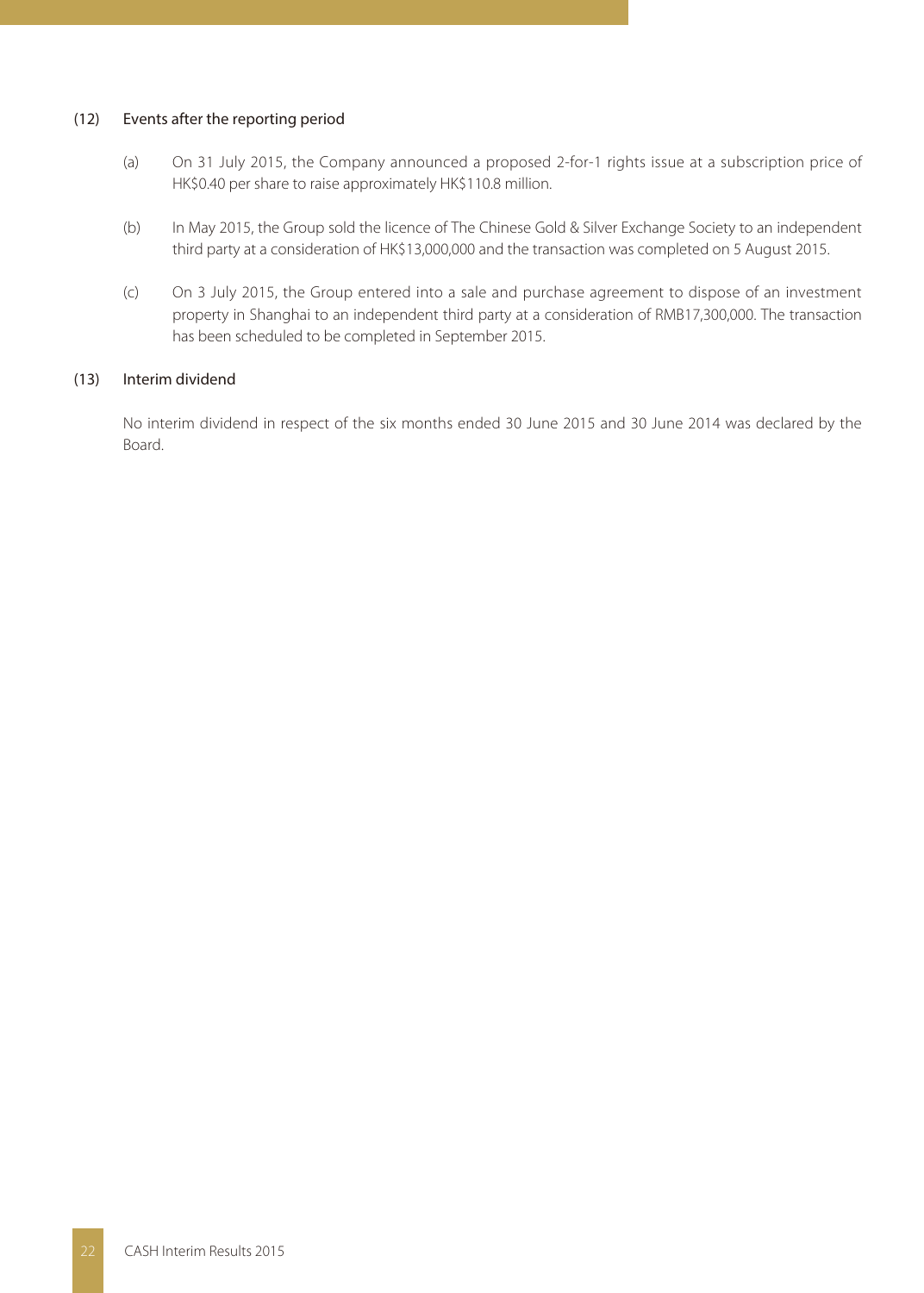# Dividend

The Board does not recommend the payment of any dividend for the six months ended 30 June 2015 (2014: nil).

# Review and Prospects

## Financial Review

# Financial Performance

For the six months ended 30 June 2015, the Group recorded revenue of HK\$782.6 million as compared to HK\$637.3 million for the same period last year.

Overall, the Group reported a net profit for the period of HK\$32.2 million as compared to the net profit of HK\$75.6 million for the same period last year.

## Financial Services Business — FSG

For the six months ended 30 June 2015, FSG recorded revenue of HK\$148.2 million, represented an increase of 71.3% as compared with HK\$86.5 million for the same corresponding period last year.

China's stock market had been on a roller-coaster ride during the period under review, which had contributed to greater volatility and trading volumes in the Hong Kong stock market. Turnover of the domestic stock market was thin initially in early 2015 but the investment sentiment had turned buoyant since early April 2015. During the period, the People's Bank of China cut the reserve requirement ratios and lowered the interest rates. These stimulating measures had led to the mainland stock market rally with the total trading volume of the whole PRC market exceeded RMB1,500 billion on a daily basis. As Hong Kong becoming more connected with the mainland financial markets, the bull market came soon after the announcement that mainland mutual funds were permitted to invest in Hong Kong stocks. The huge capital inflow to chase local stocks and the report on earlier-than-expected launch of the Shenzhen-Hong Kong Stock Connect helped shoot up local market activities. Surrounded by such an encouraging atmosphere, the average daily market trading volume in Hong Kong also exceeded HK\$150 billion during the 2nd quarter of 2015.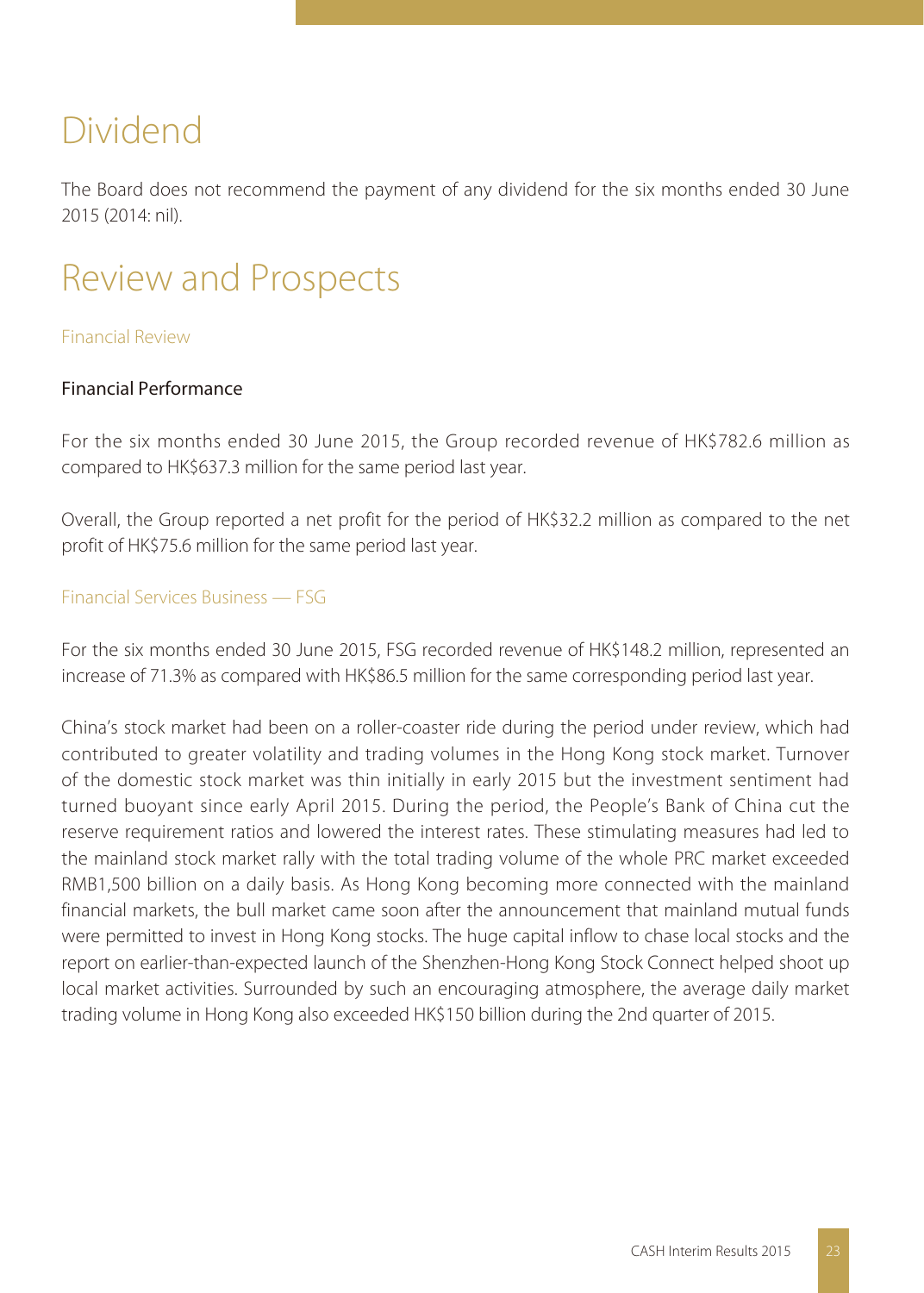Even though both the mainland and local stock markets experienced great corrections in late June amid the concerns about the deleveraging activities, uncertainties about the timing of the US interest rate hike and the Greek debt problem, the average daily turnover during the first half of the year amounted to approximately HK\$125.4 billion, 98% higher than the HK\$63.1 billion for the same period last year. During the same period, our clients who are mainly the retail investors had substantially increased their margin financing needs for their investment activities, which is one of the main contributing factors for the increase in revenue recorded by FSG over last corresponding period.

During the period, resources had been deployed in building the most advanced information and communication technology infrastructure and low-latency trading platform and recruited professionals to research and develop trading strategies for our algorithmic trading business to suit the versatile investment and wealth management needs for our institutional, corporate and individual investors. The algorithmic trading and alternative trading business was still at the investment and development stage and would require further resources for its future exploration and development. As the mainland and local markets have become more integrated and more vibrant cross-border financial activities will continue to increase, there will be tremendous growth opportunities for the brokerage and wealth management businesses. In order that FSG could focus its resources on growing the group's financial services businesses to seize these growth opportunities, the algorithmic trading and alternative trading business would be carried out directly by the Company subsequent to the end of the period.

During the period under review, FSG recorded a gain on partial disposal of its unlisted investment of approximately HK\$14.4 million. Taking into account the aforesaid gain and the six-month operating results, FSG recorded a profit of HK\$34.2 million for the six months ended 30 June 2015 as compared to a profit of HK\$31.1 million for the same corresponding period last year (which had already taken into account (1) a gain on disposal of an investment property in Hong Kong of approximately HK\$18.0 million; (2) an increase in fair value on its investment properties amounting to HK\$35.0 million; (3) a share of profit of an associate of HK\$60.5 million on the disposal of its entire registered shares of its subsidiary which owned and managed an investment property in the PRC).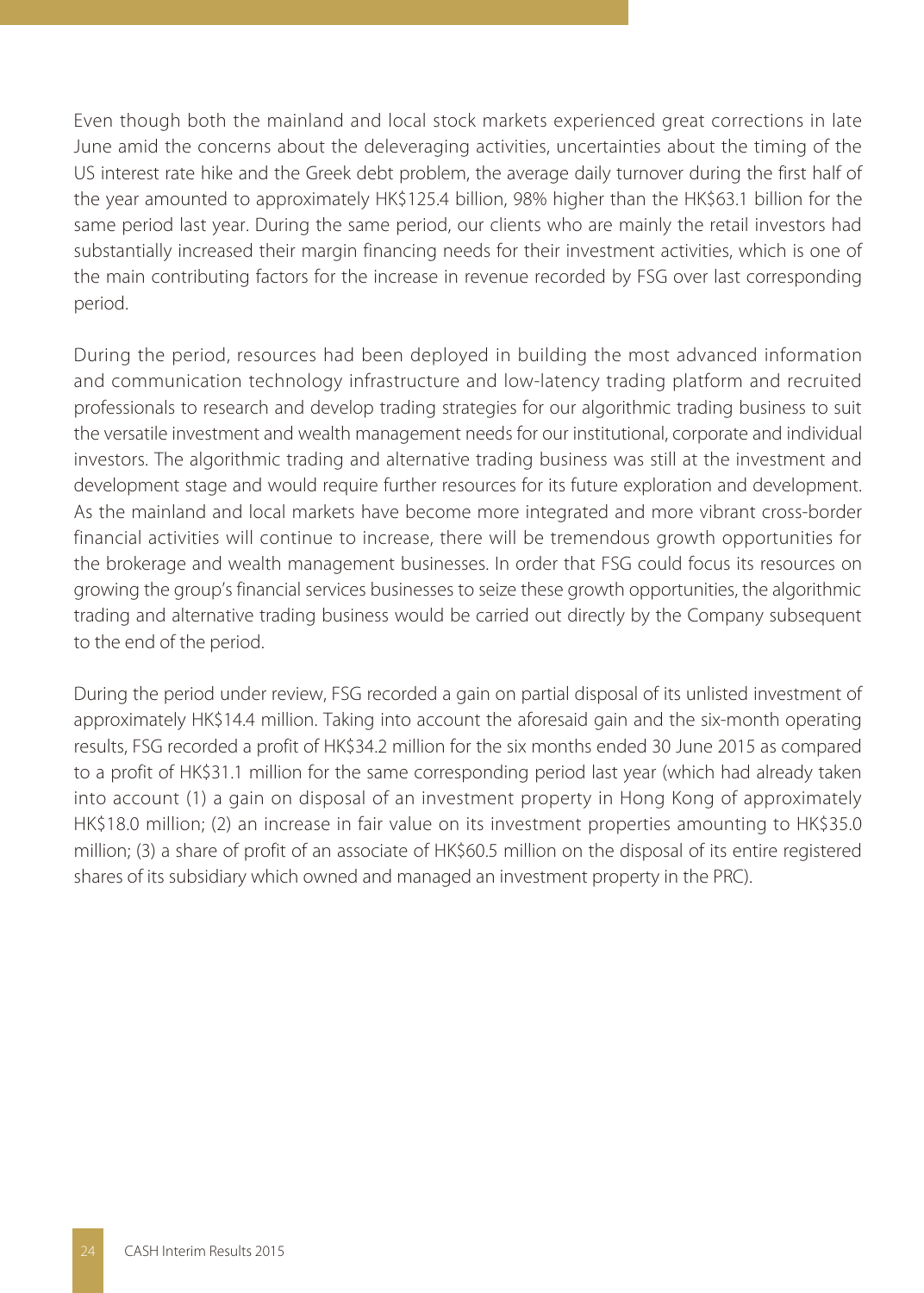## Retail Management Business — CRMG

During the period under review, the economic conditions of Hong Kong remained sound. Domestic demand which is one of the key economic growth drivers fared relatively better, thanks to the 17-year low unemployment rate of 3.2%. Wages and household incomes sustained further steady growth. Additionally, demand from younger home-seekers for small and medium-size apartments was still rising, notwithstanding the government's implementation of various administrative tactics to cool down the property market at the beginning of the year. In order to capture the increase in demand and purchasing power, we have strategically reformed our sales mix. We have strengthened our Tailor Made Furniture (TMF) services to boost the sales of our higher profit margin furniture products. At the same time, more high quality household products from Japan and Korea which are more appealing to our young customers were introduced into our retail stores. Besides, we have also benefited from the substantial devaluation of Japanese YEN against Hong Kong dollar, which had enhanced our gross profit margin. To gain greater market recognition, we had implemented comprehensive marketing plans to enrich our branding to reflect our strengths and commitment to providing smart and lively home solutions tailored for young families living in small and medium-size apartments.

However, we were still facing high inflationary pressure on our retailing business as the rate for Statutory Minimum Wage (SMW) had been raised from HK\$30 to HK\$32.5 during the period. The ripple effect caused by the rise in SMW had taken a heavy toll on our staff costs. The rental costs and related expenses for our retail outlets had also increased substantially, largely due to the continued upward rental reversions. We will continue to implement stringent cost control measures to contain the rising operating overheads.

In order to dedicate our resources to high growth business sectors in Hong Kong, we had ceased all our retailing business in the PRC. As a result, our retailing business in the PRC reported an operating loss of HK\$0.5 million as compared to a net loss of HK\$5.1 million in the same corresponding period last year.

Overall, our CRMG recorded revenue of HK\$634.0 million and a turnaround profit of HK\$9.8 million for the six months ended 30 June 2015 as compared to revenue of HK\$550.0 million and a loss of HK\$1.0 million for the same period last year.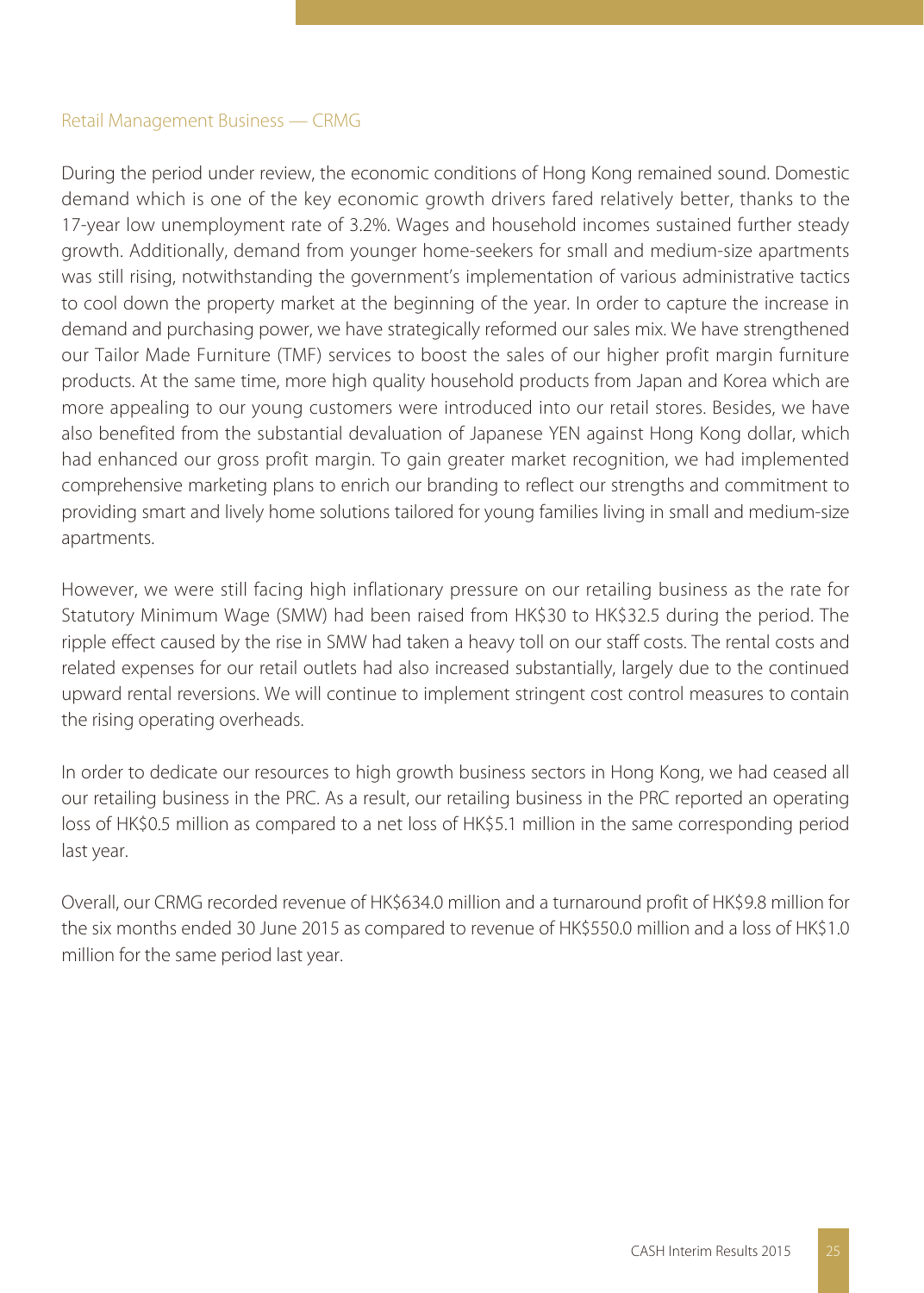## Mobile Internet Services Business — Net2Gather

In view of keen competition and unstable local business landscape in mobile internet industry, we started this year to explore the potentials of game licensing business in overseas markets, and solicit global distribution partners to operate and promote Chinese mobile game titles, while we also provided full-fledged services to the Chinese game developers to facilitate game distribution in overseas markets. We will continue to explore investment opportunities to form strategic partnerships with game development teams, operating and distribution platforms, to enhance our product offerings and distribution capabilities.

Overall, for the six months ended 30 June 2015, the Group's Mobile Internet Services business recorded revenue of HK\$0.4 million and a segment loss of HK\$0.3 million as compared to revenue of HK\$0.9 million and a segment loss of HK\$0.7 million for the same period last year.

## *Liquidity and Financial Resources*

The Group's total equity amounted to HK\$729.8 million as at 30 June 2015 as compared to HK\$691.6 million at the end of last year. The increase in equity was due to the profit reported for the period.

As at 30 June 2015, the Group had total outstanding borrowings of approximately HK\$656.9 million, comprising of unsecured loans of approximately of HK\$99.2 million payable to certain independent third parties and secured loans of approximately of HK\$557.7 million (including bank loans of approximately HK\$556.4 million and obligations under finance leases of approximately HK\$1.3 million). The above bank loans of approximately HK\$556.4 million were secured by the Group's investment properties of carrying amounts of approximately HK\$213.7 million, pledged deposits of HK\$44.0 million, corporate guarantees and its margin clients' securities pledged to it. The increase in borrowings of approximately of HK\$230.5 million as compared with HK\$426.4 million as at 31 December 2014 was mainly due to additional bank borrowings for the increase in margin loans provided to our clients for their trading and investment activities at the current report date.

As at 30 June 2015, our cash and bank balances totalled HK\$1,390.9 million as compared to HK\$1,156.6 million at the end of the previous year. The liquidity ratio as at 30 June 2015 remained healthy at 1.17 times, being almost the same as compared with 1.18 times as at 31 December 2014.

The gearing ratio, which represents the ratio of interest bearing borrowings of the Group divided by the total equity, was 90.0% as at 30 June 2015, as compared to 61.7% as at 31 December 2014. The increase in gearing ratio was due to the aforementioned increase in bank borrowings.

Saved as aforesaid, the Group had no material contingent liabilities at the period-end.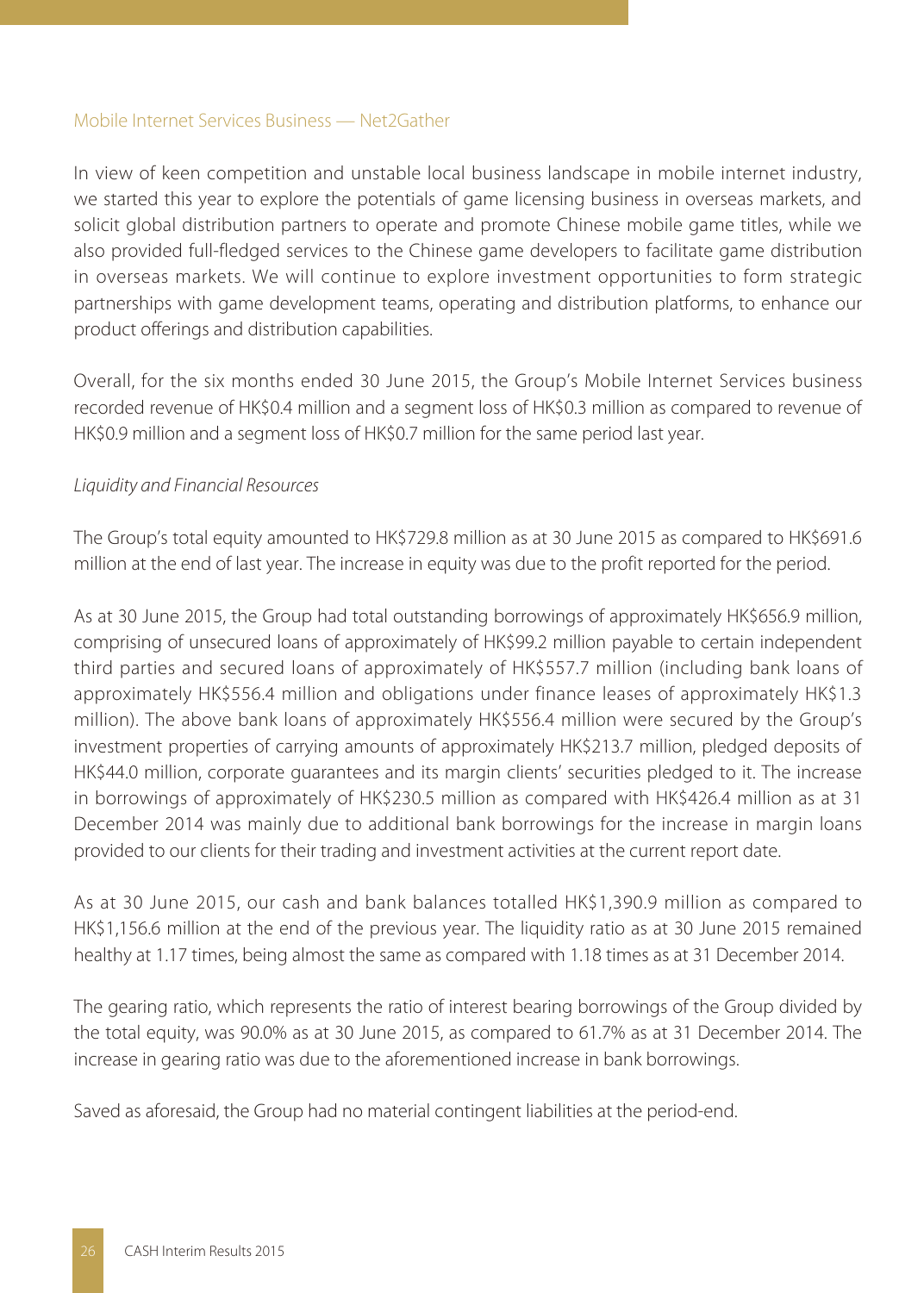# *Foreign Exchange Risks*

As at the end of the period, the Group did not have any material un-hedged foreign exchange exposure or interest rate mismatch.

## *Material Acquisitions and Disposals*

In March 2015, the Company signed a sale and purchase agreement with an independent third party relating to the proposed disposal of around 40% shareholding interest in CFSG at a purchase price of HK\$0.37 per share, which triggered a possible mandatory conditional cash offers for shares in CFSG. The resolution for approving the agreement was not passed at the special general meeting of the Company held in May 2015, and the conditions under the agreement was not satisfied. Accordingly, the transaction was terminated on 15 May 2015.

Since then, the Company and CFSG were in further negotiation with potential investors in relation to, among other things, any possible transactions relating to the sale of shares in CFSG. The discussions with the potential investors in relation to the possible transaction had ceased on 25 August 2015.

In May 2015, the Group disposed the licence of The Chinese Gold & Silver Exchange Society to an independent third party at a consideration of HK\$13 million.

In June 2015, the algorithmic trading and alternative trading business was disposed by CFSG to the Company at a consideration of HK\$1.55 million as determined based on the unaudited net asset value of the business unit as at 30 April 2015.

Save as aforesaid, the Group did not make any material acquisition and disposal during the period.

## *Capital Commitments*

The Group did not have any material capital commitment at the end of the period.

## *Material Investments*

As at 30 June 2015, the Group was holding a portfolio of investments held for trading with market values of approximately HK\$1.3 million. The net gain derived from investments held for trading of HK\$105.7 million was recorded for the period.

We did not have any future plans for material investments, nor addition of capital assets.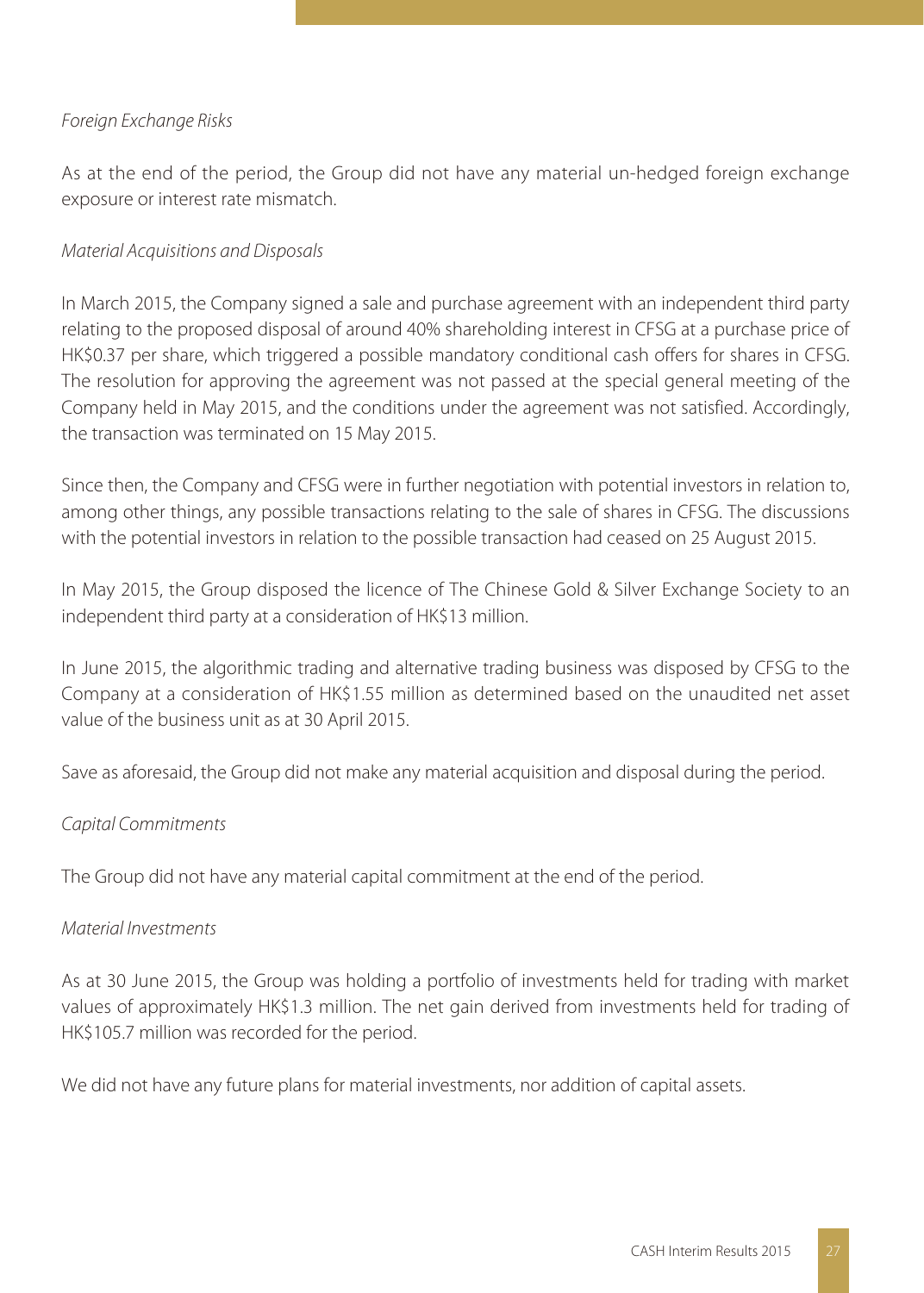# Management Discussion and Analysis

## Financial Services Business — FSG

## Industry Review

Global marketplace was facing various uncertainties in the first half of 2015. Massive monetary stimulus in China, Europe and Asia, oil price volatility, Greece financial crisis, US interest rate policy and the fears of slowing Mainland China economic growth are the mounting concerns of investors. Dragged by the domestic fiscal problem and downturns in exports, US gross domestic product (GDP) in real terms decreased by 0.2% in the first quarter of 2015. During the same period, Hong Kong economy recorded a 2.1% growth in real terms over a year earlier.

As one of the largest financial services centres in Asia, Hong Kong continued to attract international investors and fund flow. Total fund raised during the first six months of 2015 was HK\$708,904 million, an increase of 225% when compared with HK\$217,912 million for the same period last year. In particular, fund raised through new listings on The Hong Kong Stock Exchange (HKEx) increased by 57.6% to HK\$129.4 billion, which secured the HKEx its world's second position in terms of IPO fund raising in the first half of 2015. Mainland-Hong Kong Mutual Recognition of Funds (MRF) was launched on 22 May 2015, signifying a major breakthrough in the opening up of the Mainland's capital market to offshore funds. The MRF enhances the international competitiveness of Mainland and Hong Kong fund management firms and opens up a new frontier for Hong Kong asset management industries.

In Mainland China, the People's Bank of China (PBOC) announced in May the lowering of 25 basis points the one-year lending rate to 5.1% and the official one-year deposit rate to 2.25%. Mainland China slashed interest rates for a second time this year to spur the slowing economy and cut fundraising costs for cash-starved businesses.

The average daily turnover of the Hang Seng Index (HSI) for the first six months of 2015 was HK\$125,339 million, an increase of 99% when compared with HK\$62,933 million for the same period last year.

## Business Review

## *Securities Broking*

In the first half of the year, subsequent to the announcement of Shanghai – Hong Kong Stock Connect for the establishment of mutual stock market access between Mainland China and Hong Kong and inflow of capital from Mainland China into Hong Kong, Hong Kong stock market witnessed an incessant upward rally driven by market expectations.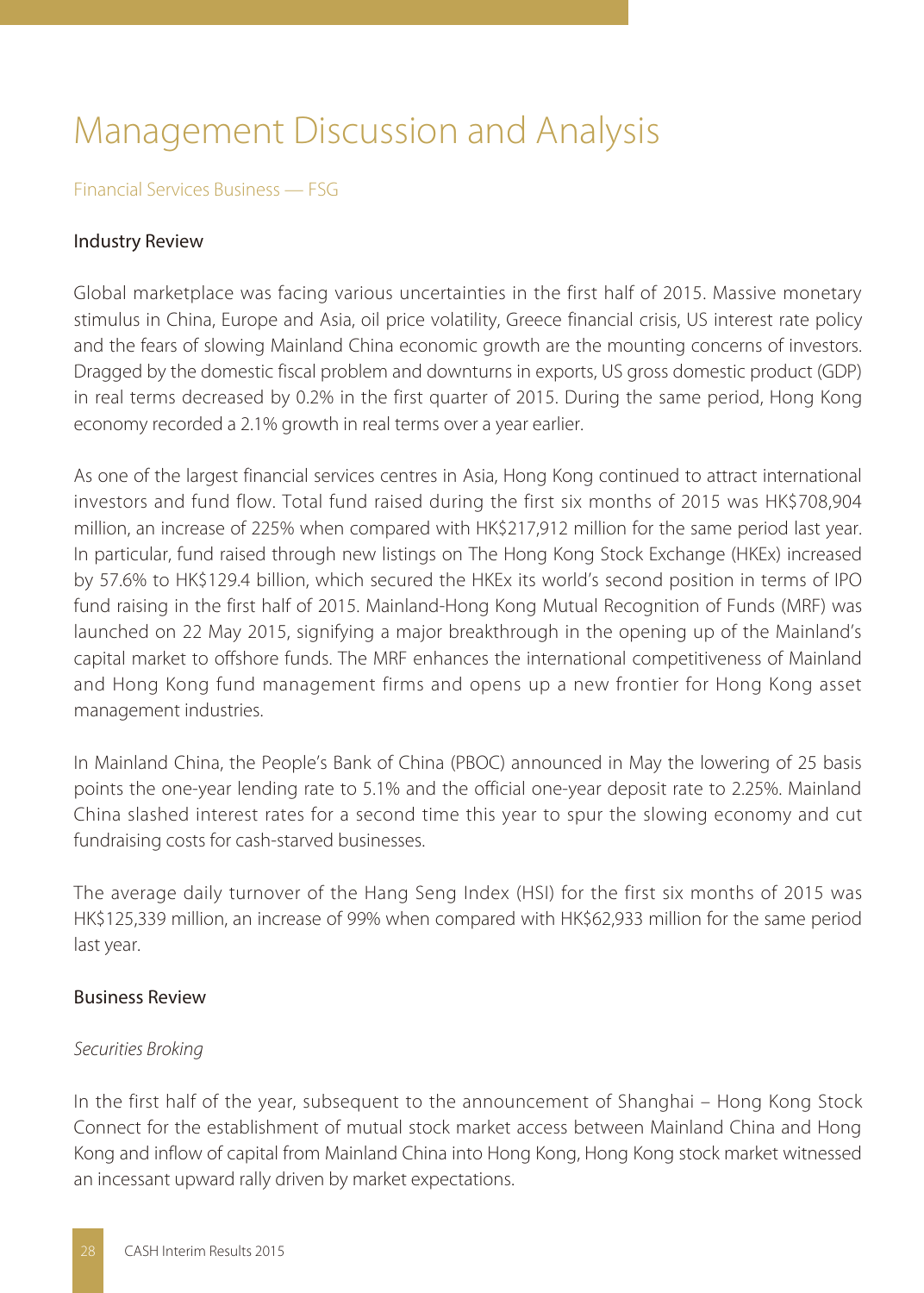We continued to recruit new sales teams and expand our business development capacity in Hong Kong and Mainland China. We strengthened our sales support services in Shenzhen and Shanghai representative offices to enhance our service quality for our mainland clients. We also further developed our direct market access ("DMA") services to professional investors and institutional clients. Further investment in software and hardware have been deployed to strengthen our leading position in DMA trading infrastructure.

Revenue from securities brokerage increased significantly in the second quarter of 2015 and commodities brokerage increased steadily in the first half of 2015. Commission income from brokerage grows by 82.0% to HK\$132.2 million compared to last year. Interest Income generated from margin financing business increased by 15.1% to HK\$16.0 million.

# *Investment Banking*

During the period, we continued our strategy to provide full-fledged investment banking services to our clients. We acted as the sole bookrunner and sole lead manager of a newly listed company which was successfully listed on the Growth Enterprise Market in the second quarter of 2015. We also acted as the sole sponsor to several new listing applications, some of which were submitted during the period. In the first half of 2015, we also acted as financial adviser or independent financial adviser to a number of sizeable listed companies and advised on various corporate finance transactions, including issue of securities, whitewash applications, and proposed continuing connected transactions, etc. We will continue to maintain our balance focus on IPOs and corporate transactions and actively seek opportunities to assist pre-IPO clients and listed issuers.

# *Asset Management*

During the period, we focused on those sectors with higher co-relationship with A-share market, liquidity sensitive and government policy encouraged sectors such as insurance and technology stocks. Meanwhile, we avoided the over-valued stocks and raw material sector.

Looking forward, we expect that PBOC would continue to increase market's liquidity in order to get rid of economic slowdown. China's economy is expected to have approximately 6.5% to 7% growth rate in 2015. Trading at approximate 10.83 times prospective 2015 P/E ratio, 1.2 times P/B and 3.46% dividend yield for the HSI as of 30 June 2015, the current valuation is undemanding for the long-term investors. Shenzhen-Hong Kong Stock Connect is expected to commence in the second half of 2015 or early 2016 and we believe that foreign investors will choose Hong Kong as a stepping stone to invest in Mainland markets. We believe that our revenue including performance fee and brokerage commission may keep a reasonable growth in 2015.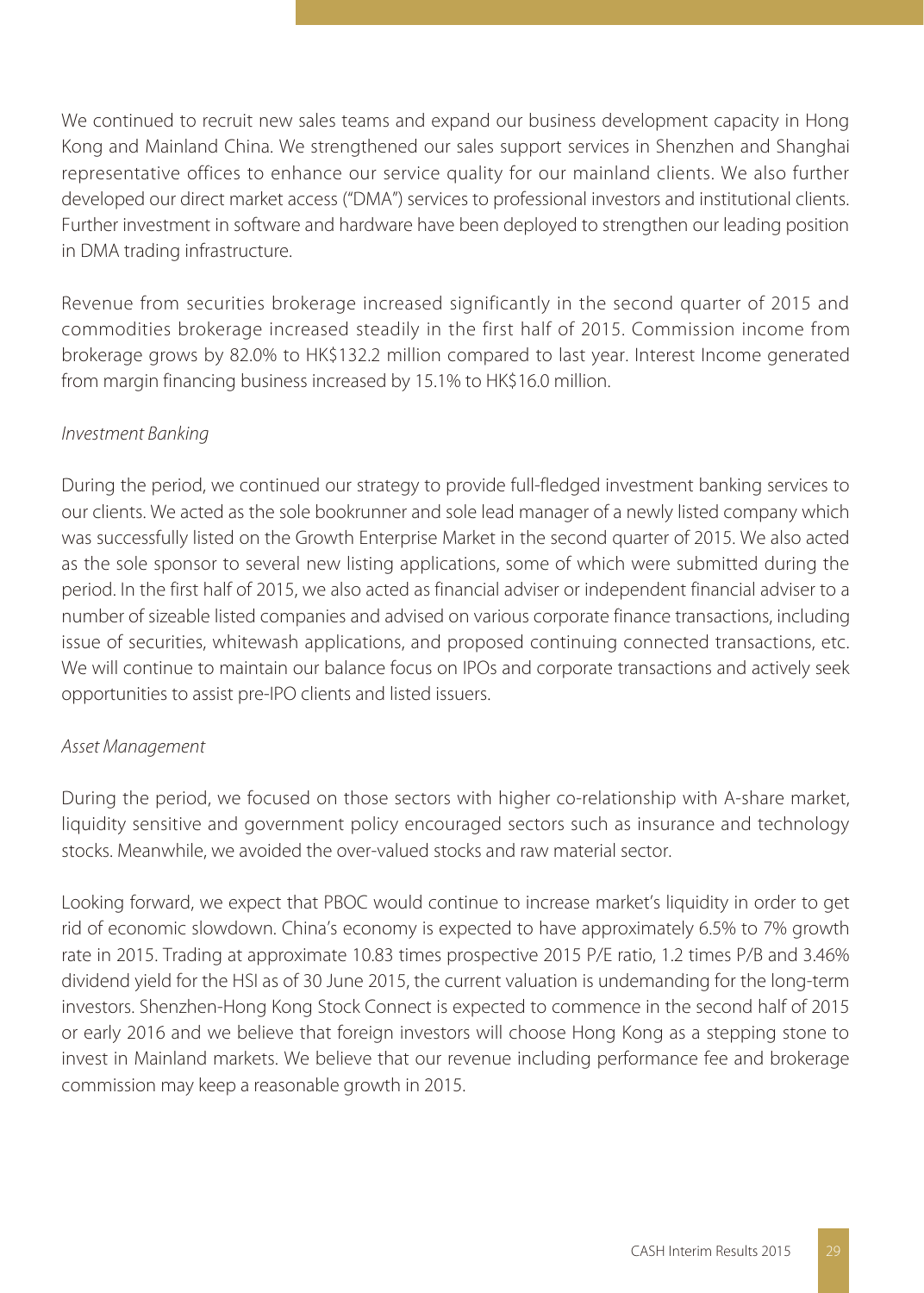## *Wealth Management*

During the period, the China stock market experienced a robust growth. Following the revamp of traditional investment-linked products, we experienced an intense market competition in the first half of 2015.

In the first half of 2015, we continued to focus on exploring new wealth management business opportunities. We not only strengthened the business co-operation with existing business partners, but also developed an extensive business network in Japan. We also optimized the existing product mix to cope with the changes in business environment. The strengthening in promotion on saving insurance products and critical illnesses products helped to minimize the effect of the newly launched guideline in investment-linked insurance product.

After the significant drop in A-share market in late June, we believed the time has come for a comprehensive promotion to diversify the business activities of wealth management services in order to cope with different market risk. Looking forward, we will continue to promote a wide range of wealth management services and explore new business opportunities in HK, Mainland China and other areas.

## *Mobile Trading and Platform Development*

In the first half of 2015, CFSG had further reinforced its position as a leading technology-focused financial services company through continuous advancement of electronic trading platform. We introduced Shanghai A-shares trading on the online platform since February 2015 soon after the launch of Shanghai-Hong Kong Stock Connect.

Aiming to bring our clients a more efficient way to manage their investment portfolio, we are currently developing the new feature "Basket Trading", which is scheduled to be launched in the fourth quarter of 2015. "Basket Trading" features that clients can trade a group of securities under the same industry/sector in one single basket order. As for the development of our mobile platform, we continue to upgrade our CASH RTQ mobile app to offer our clients an ultra-fast and powerful trading solution. The upgraded version of CASH RTQ will be launched in the third quarter of 2015 with additional functions including IPO subscription, Shanghai A-shares, Futures trading and Bond's price quote.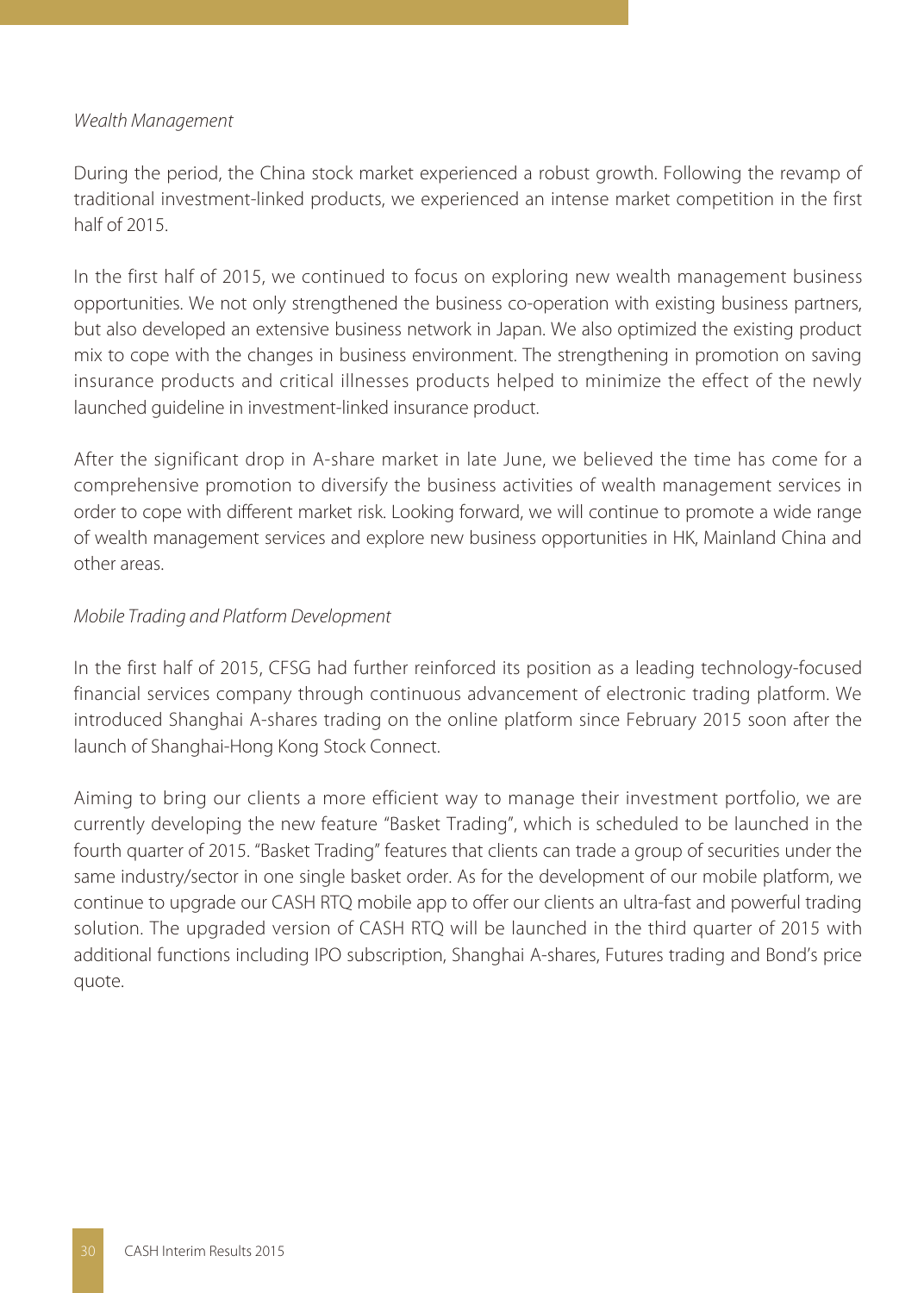# *Algorithmic Trading*

The Quant-Finance Lab is becoming the research-driven arm of CAFG (CASH Algo Finance Group) in Quantitative Finance, Financial Technology (FinTech) and Algorithmic Trading at the Hong Kong Science and Technology Parks. Key areas of focus also include Algo Incubation, Model Testing, Strategy Deployment, Risk Management and Compliance. Despite the China and global market volatility in the recent months, the Algo teams continued to enhancing the trading strategies and managing the risk parameters successfully. The corporate FinTech developments in our model incubation and testing, risk and performance assessment, and strategy deployment will evolve to the next stage. The joint security assessment of the CAFG Quant Finance Cloud has started with the telecom providers and two other professional institutes. This will pave the way for the next strategic move to cloud computing and take lead in innovative finance.

# Outlook

With China's commitment to restructure and rebalance the economy and financial market and to open up capital account, Mainland China economy and financial market are expected to continue to shift toward a more sustainable growth path in 2015. Hong Kong economy and financial market will continue to benefit from the continuous growth of Mainland China economy and financial market. It will also reinforce Hong Kong's position as an ideal investment destination for investors from Mainland China, and as a platform for overseas investors to gain access into the Mainland China. Serving as a positive catalyst for both the Shanghai and Hong Kong exchanges, the Shanghai-Hong Kong Stock Connect has boosted securities turnover at both Hong Kong and Shanghai Stock Exchanges during first six months of this year. The sources of investment from Mainland China will be further widened through the forthcoming Shenzhen-Hong Kong Stock Connect and the Qualified Domestic Individual Investor (QDII) Programme, which are pending approval by Central Government of China. Moving towards a cross-border market, we are well-prepared to seize the enormous opportunities arising from increased outbound capital form the Mainland China.

With Mainland China's new policy to temporarily suspend IPO, it is expected these IPO candidates will seek to list on HKEx and accordingly IPO activities in the second half of this year is expected to record significant growth. However, negative factors do exist. Economic policy, uncertainty of Mainland China and competition from other global exchanges may bring potential negative impact on the Hong Kong IPO market. The unresolved Greece financial crisis may also bring uncertainties to the global capital markets.

With the growing complexity and sophistication of the capital market, professionals and expertise with high calibre are intensively sought over. Human assets are always highly valued by the Group. Over the year, we were able to gather professionals from around the globe, ranging from scholars and professors from respectable universities, to expertise in the financial industry. The mix of talent allows the Group to develop further in an-round perspective. Leading the elite teams which advanced technology will drive the Group's future development. We will continue to build up our high technology trading strategies and to capture market niche and opportunities available.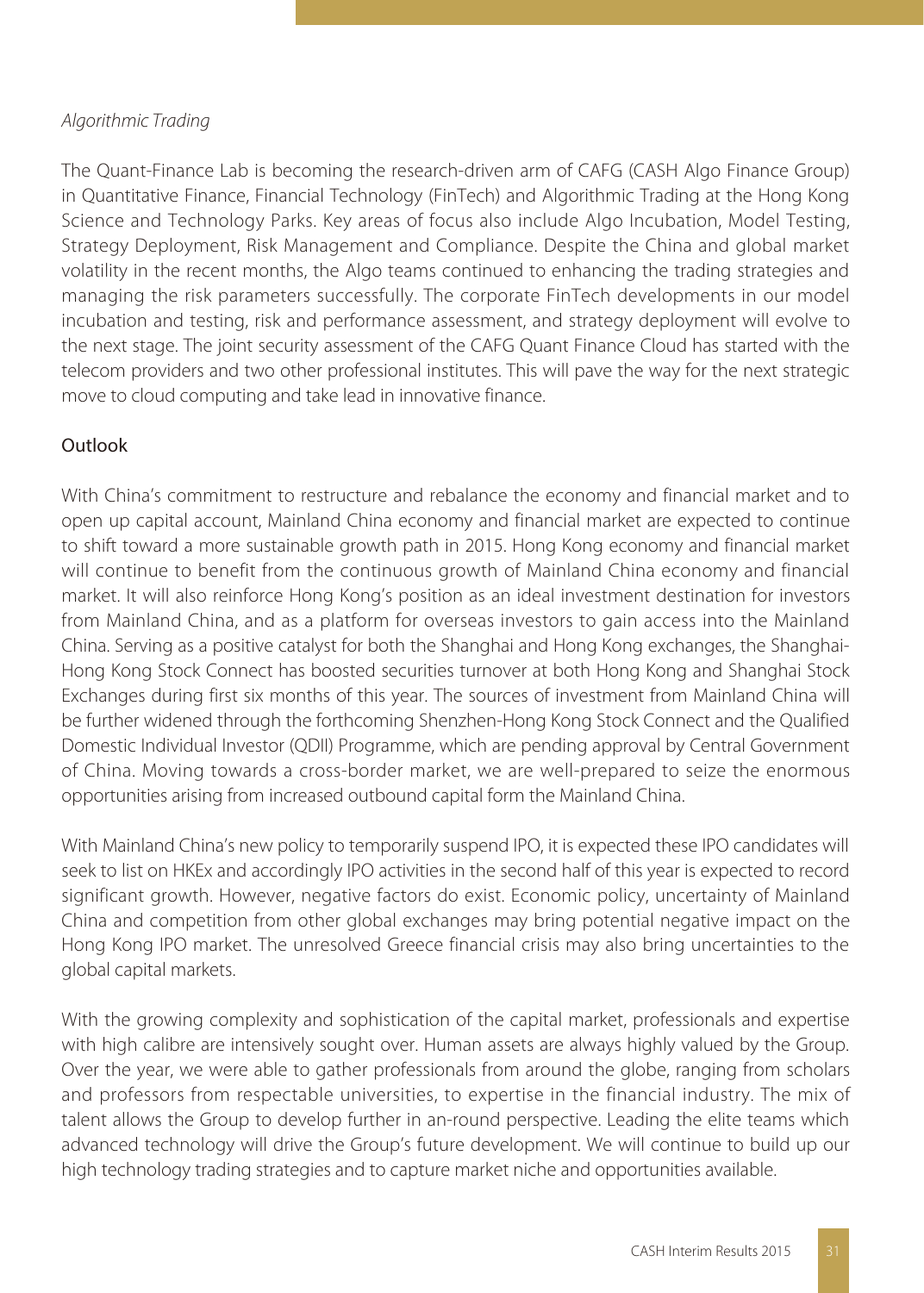## Retail Management Business — CRMG

### Industry Review

In the first half of 2015, the private residential property market regained a certain momentum after the government made adjustments to the double stamp duty. This was despite further tightening of mortgage lending by the Hong Kong Monetary Authority. Overall sales registrations in the private residential property market, including both primary and secondary markets, increased by 21%. Most of the growth was supported by solid end-user demand for small and medium-sized units.

## Business Review and Outlook

To capture market opportunities arising from the growing number of small and medium-sized apartments, and to enhance customer awareness of Pricerite's new product and service offerings, we launched the "Small Space: Big Universe" (小小空間:大大宇宙) branding campaign in January 2015. The campaign sought to communicate the following brand philosophy and positioning:

"While most people in Hong Kong live in small and medium-sized apartments,

where the living space is small,

we believe home is where we really enjoy our life and is a universe for every individual.

Pricerite has thus developed a series of flexible and versatile home furnishing products and services to enable our customers to build their own universe within their own space."

It starred young and independent artists Ivana Wong and Kandy Wong, together with golden oldie Childhood, to bring to mind a home that is both cosy and creative when supported by Pricerite's innovative, multifunctional and stylish products for young couples and individuals.

The branding campaign received great acclaim and a highly positive response from the market and customers. It won TVB's Most Popular TV Commercial Award 2015, the number of Pricerite members increased to over 500,000, and store traffic also saw a double-digit increase.

We are sustaining and advancing our brand proposition by expanding our product mix and depth through smart merchandising. This includes on-going enhancement of existing product ranges and more innovative products and services for better space management.

Our tailor-made furniture (TMF) services continue to grow rapidly and to contribute significantly to sales. In response to the mortgage-tightening measures, during the period under review we offered an interest-free 48-month instalment plan to customers, the first of its kind in the market. At the same time, our buying and merchandising team sourced more quality home products from international vendors in Japan, Korea, Malaysia, Singapore, and other countries. In the first half of 2015, our imported merchandise mix rose from 16% to 22%.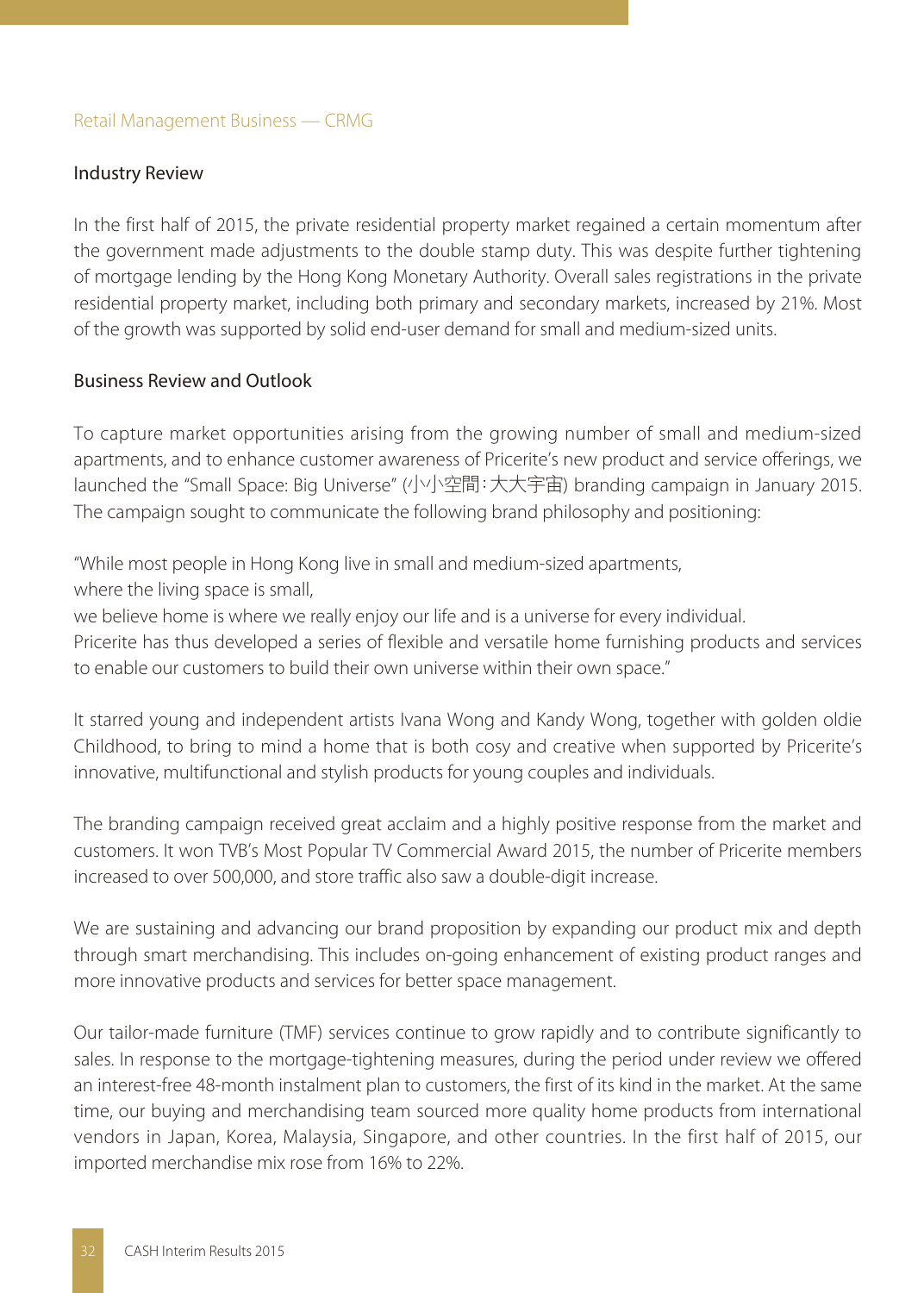Pricerite also recorded over 150% sales growth in online channels. A new distribution centre was set up to streamline our logistics and improve order-fulfilment efficiency. To further enhance our omni-channel retail experience, we launched an electronic member card to facilitate VIP member discounts and members' ability to earn points offline and online. In addition, we launched a "buy online, pick up offline" service, offering customers the choice of picking up small orders in selected stores. In April and June 2015, our website received the Bronze Award at the "Best .hk Website Awards 2014" and a Top 10 e-Commerce Websites Award respectively.

We are optimistic about developments in the property market over the rest of the year, given that both supply and demand for small and medium-sized flats is likely to stay strong. We have revamped our Wanchai store and expanded our Shatin store to provide a better shopping environment in both and to capture the demand in the home furnishings market. However, the recent drop in overall retail sales figures and Mainland China visitors will inevitably affect the local economy and spending sentiment, and we will adopt a cautious approach in our strategic outlook and network expansion plan.

## Mobile Internet Services Business — Net2Gather

## Industry Review

According to the 2015 China Gaming Industry Report released during the China Digital Entertainment Expo & Conference, total revenue for gaming services in the China market in first 6 months of 2015 are estimated at RMB60.51 billion, posted a year-on-year growth of 21.9%. Gaming companies from China have discovered new avenues of growth in overseas markets. Overseas sales of Chinese online games recorded substantial increase in first six months of 2015 to USD1.76 billion, representing a year-on-year increase of 121.4%. Emerging markets such as Southeast Asia, India and South America where competition is less intense were the major targets for outbound Chinese game developers.

## Business Review

During the period under review, we have built the mobile game library by forming partnerships with over 30 mobile game teams to secure global game licensing rights and promote their games in overseas market. In the meantime, we have formed a licensing agreement with a leading mobile gaming operator in North America to publish one of the games in our portfolio, known as "Eden Online". We will leverage on their local publishing capabilities to release the game and promote to both iOS and Android mobile game users in respective regions in the second half of 2015.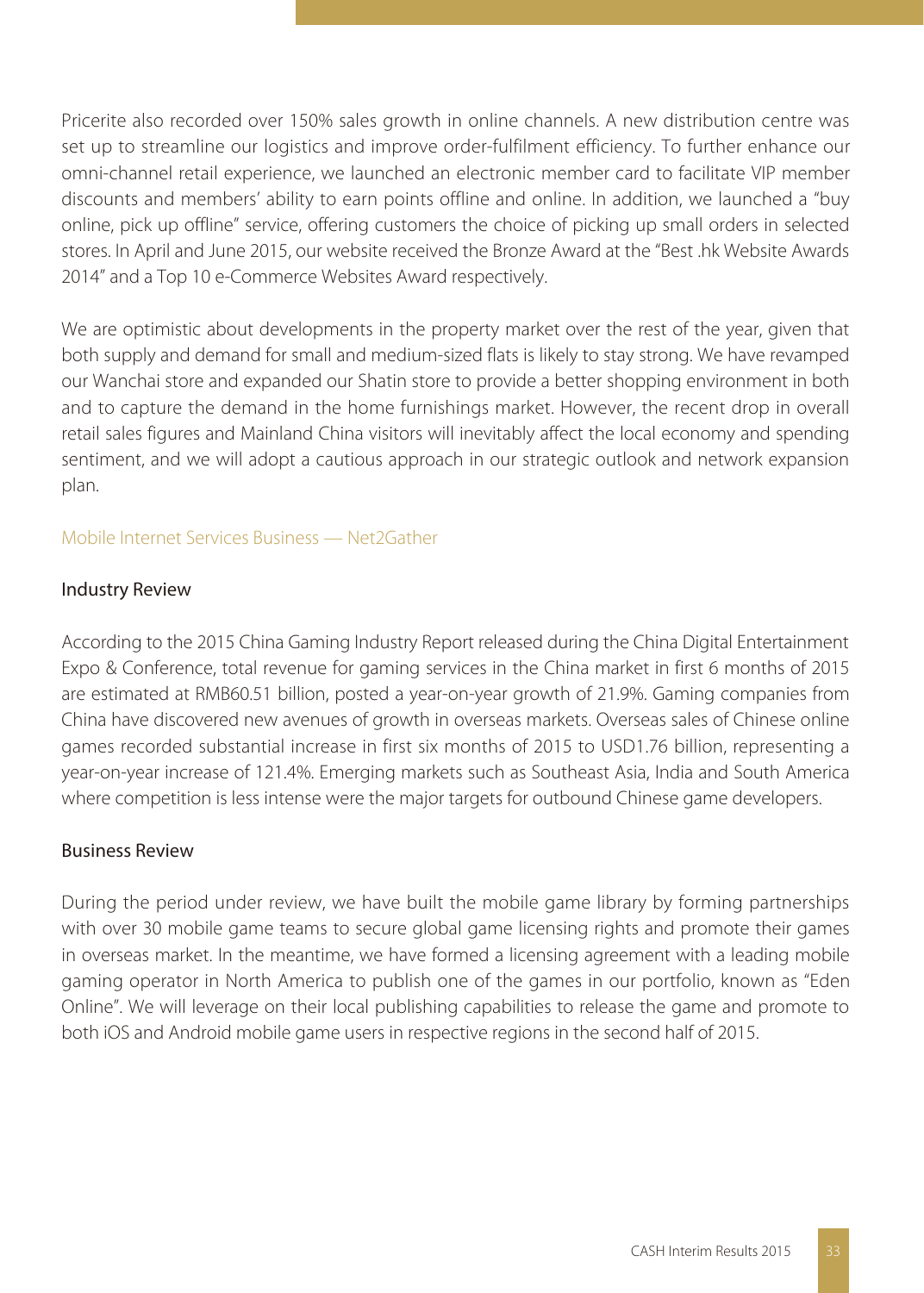# Employee Information

At 30 June 2015, the Group had 1,203 employees, of which 255 were at the CFSG's group. Our employees were remunerated according to their performance, working experience and market conditions. The total amount of remuneration cost of employees of the Group for the period under review was approximately HK\$189.1 million.

# Benefits

The Company and some of its subsidiaries provide employee benefits including mandatory provident fund scheme, medical insurance scheme, discretionary share options, performance bonus and sales commission for their staff. The Company also provides its employees in the PRC with medical and other subsidies, and contributes to the retirement benefit plans.

# **Training**

The Group has implemented various training policies and organised a number of training programs aimed specifically at improving the skills of its employees and generally to increase the competitiveness, productivity and efficiency of the Group including training in areas such as product knowledge, customer service, selling techniques, team building, communication, languages, presentation, coaching, quality management and also professional regulatory training programs as required by regulatory bodies. The Group also arranges for relevant staff, who are licensed persons under the Securities and Futures Ordinance ("SFO"), to attend the requisite training courses to fulfill/ comply with the continuous professional training as prescribed in the SFO.

The Group conducts an initial staff orientation for new employees in order to familiarise them with the Group's history and strategy, corporate culture, quality management measures and rules and regulations. This orientation aims to prepare the new employees for the positions by establishing a sense of belongingness and cooperation; by supplying necessary information that resolves an employee's concerns; and by removing any potential barriers for job effectiveness and continuous learning.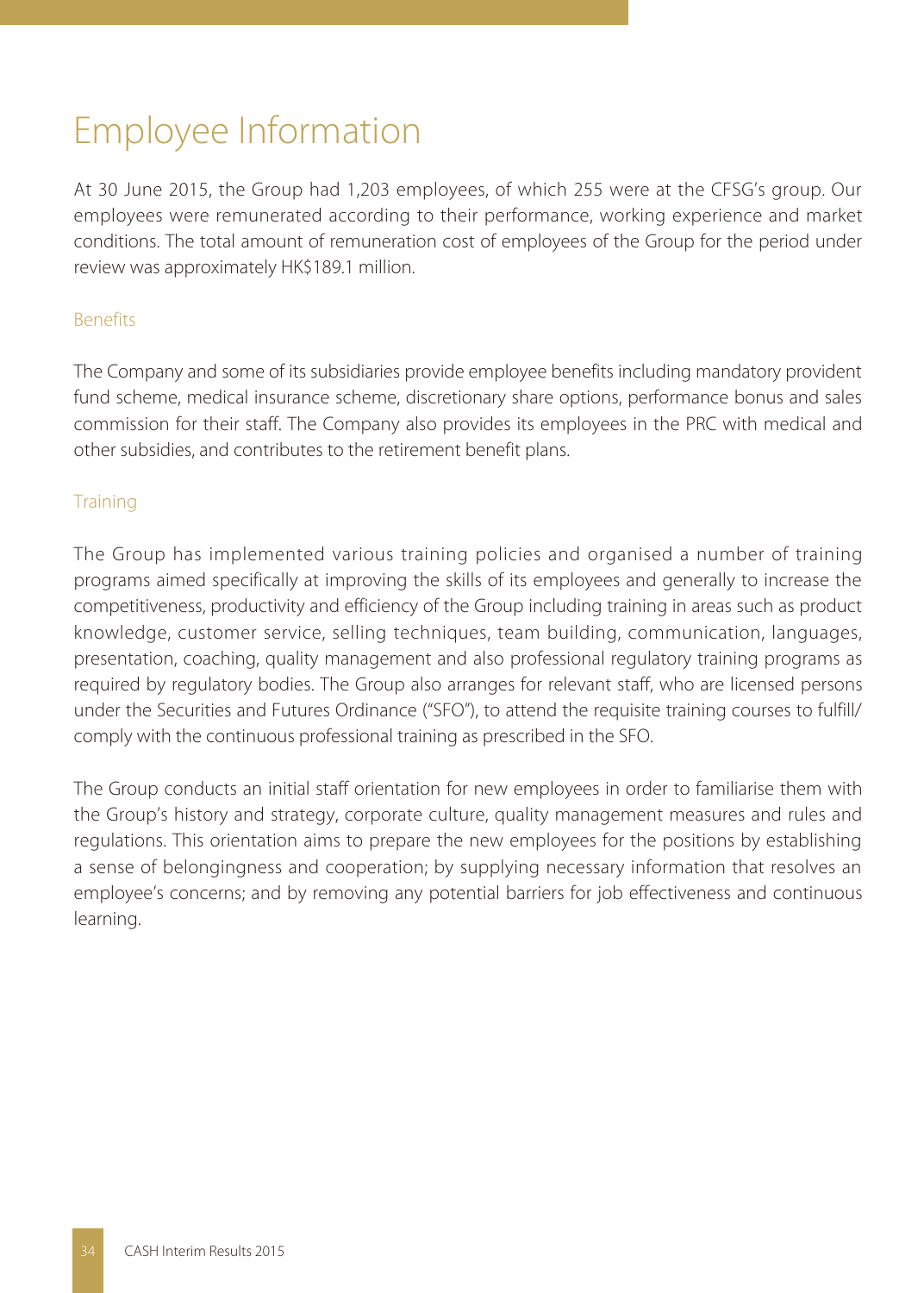# Directors' Interests in Securities

As at 30 June 2015, the interests and short positions of each Director and chief executive of the Company in the shares, underlying shares and debentures of the Company or its associated corporations (within the meaning of Part XV of the SFO) which (a) were recorded in the register required to be kept under section 352 of the SFO; or (b) as otherwise notified to the Company and the Stock Exchange pursuant to the Model Code for Securities Transactions by Directors of Listed Companies ("Model Code") were as follows:

# A. The Company

|                      |                                                              | Number of shares |                       |                      |
|----------------------|--------------------------------------------------------------|------------------|-----------------------|----------------------|
| Name                 | Capacity                                                     | Personal         | Corporate<br>interest | Shareholding<br>(% ) |
| Kwan Pak Hoo Bankee  | Beneficial owner and interest in<br>a controlled corporation | 2,840,000        | 181,245,205*          | 33.21                |
| Law Ping Wah Bernard | Beneficial owner                                             | 18,230,208       |                       | 3.29                 |
|                      |                                                              | 21,070,208       | 181,245,205           | 36.50                |

## (a) Long positions in the ordinary shares of HK\$0.10 each

The shares were held by Cash Guardian Limited ("Cash Guardian") (which was 100% beneficially owned by Mr Kwan Pak Hoo Bankee ("Mr Kwan")). Mr Kwan was deemed to be interested in all these shares as a result of his interests in Cash Guardian as disclosed in the "Substantial Shareholders" below.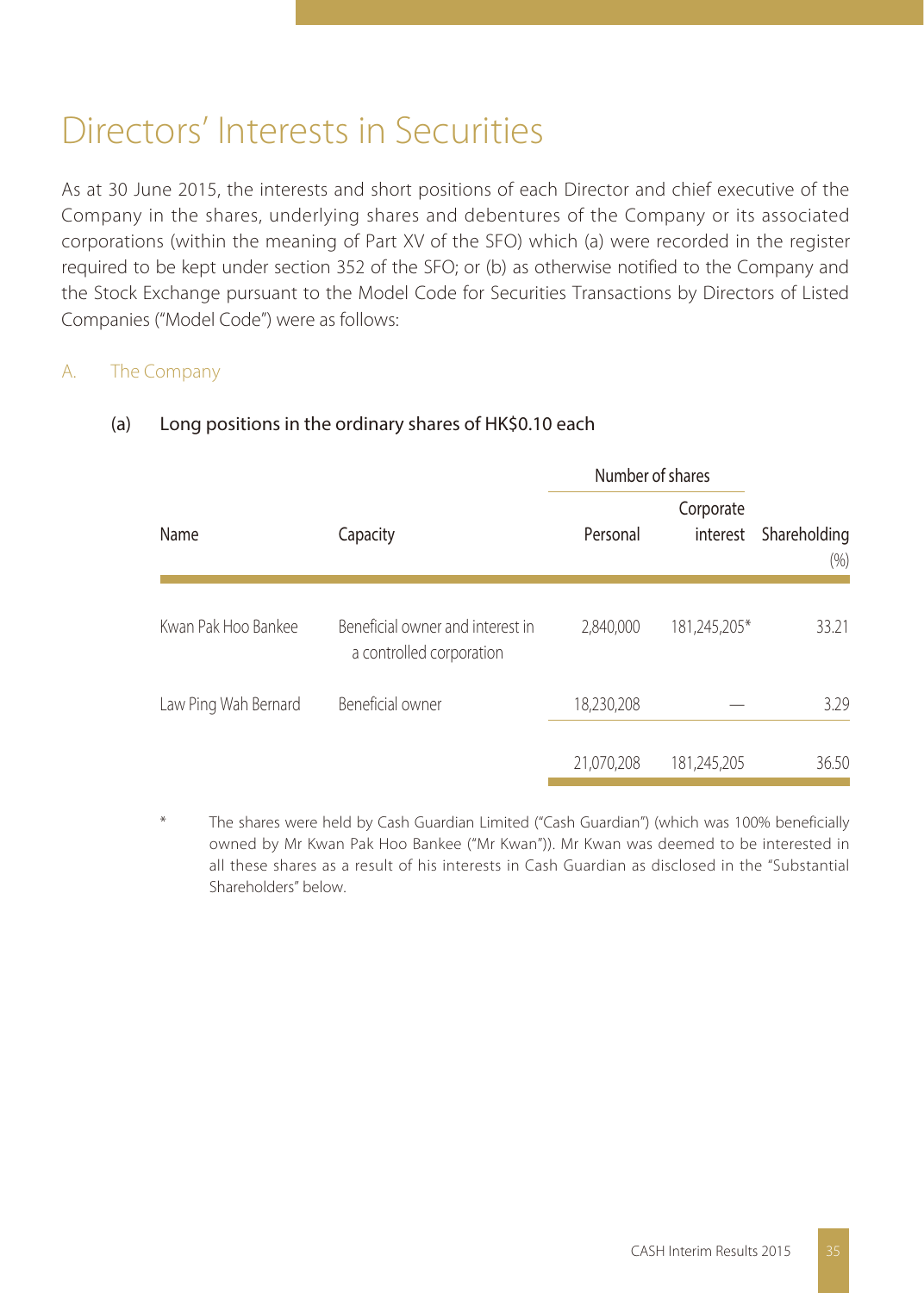## (b) Long positions in the underlying shares

|                      |               |                    |                                          |               | Number of options                         | Percentage                              |                                                      |
|----------------------|---------------|--------------------|------------------------------------------|---------------|-------------------------------------------|-----------------------------------------|------------------------------------------------------|
| Name                 | Date of grant | Option period      | Exercise<br>price<br>per share<br>$(HK\$ | <b>Notes</b>  | outstanding<br>as at<br>1 January<br>2015 | outstanding<br>as at<br>30 June<br>2015 | to issued<br>shares as at<br>30 June<br>2015<br>(96) |
| Kwan Pak Hoo Bankee  | 2/9/2014      | 2/9/2014-31/8/2018 | 0.620                                    | $(1)$ & $(2)$ | 5.000.000                                 | 5.000.000                               | 0.90                                                 |
| Law Ping Wah Bernard | 2/9/2014      | 2/9/2014-31/8/2018 | 0.620                                    | (2)           | 5.000.000                                 | 5.000.000                               | 0.90                                                 |
| Ng Hin Sing Derek    | 2/9/2014      | 2/9/2014-31/8/2018 | 0.620                                    | (2)           | 4.000.000                                 | 4.000.000                               | 0.72                                                 |
|                      |               |                    |                                          |               | 14.000.000                                | 14.000.000                              | 2.52                                                 |

### *Options under share option schemes*

### Notes:

- (1) Mr Kwan is also the substantial shareholder of the Company.
- (2) The vesting of certain options is subject to achievement of agreed milestones/performance indicators as determined at the sole discretion of the Board. The options must be exercised within one month from the date on which the Board's approval of the vesting of the options.
- (3) No option was granted, exercised, lapsed or cancelled during the period.
- (4) The options were held by the directors of the Company in the capacity of beneficial owners.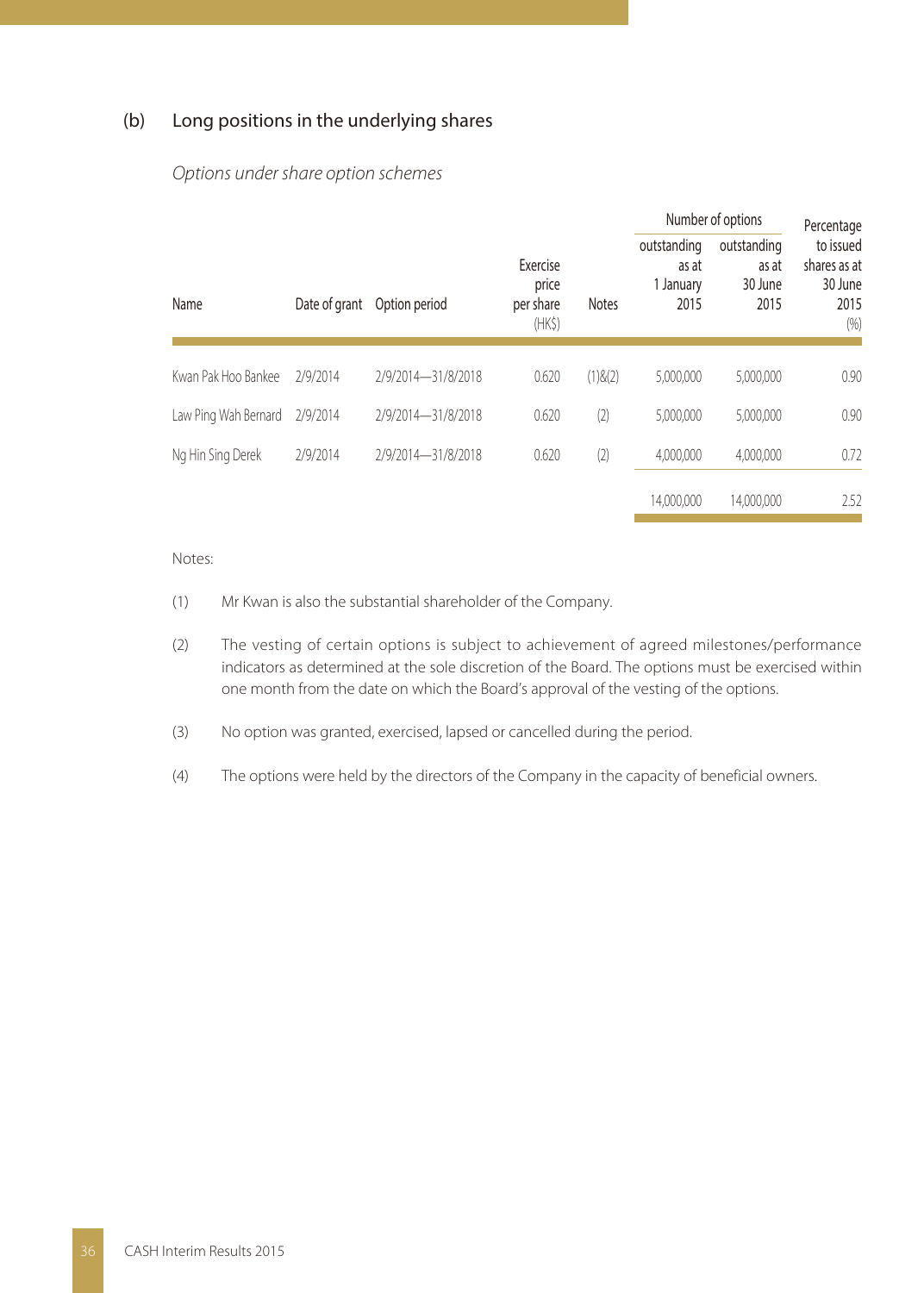# B. Associated corporation (within the meaning of SFO)

# CFSG

*(a) Long positions in the ordinary shares of HK\$0.02 each*

|                   |                  | Number of shares | Shareholding<br>(9/6) |  |
|-------------------|------------------|------------------|-----------------------|--|
| Name              | Capacity         | Personal         |                       |  |
| Ng Hin Sing Derek | Beneficial owner | 96,066           |                       |  |

Save as disclosed above, as at 30 June 2015, none of the Directors, chief executives or their associates had any interests and short positions in the shares, underlying shares or debentures of the Company or any of its associated corporations (within the meaning of Part XV of the SFO).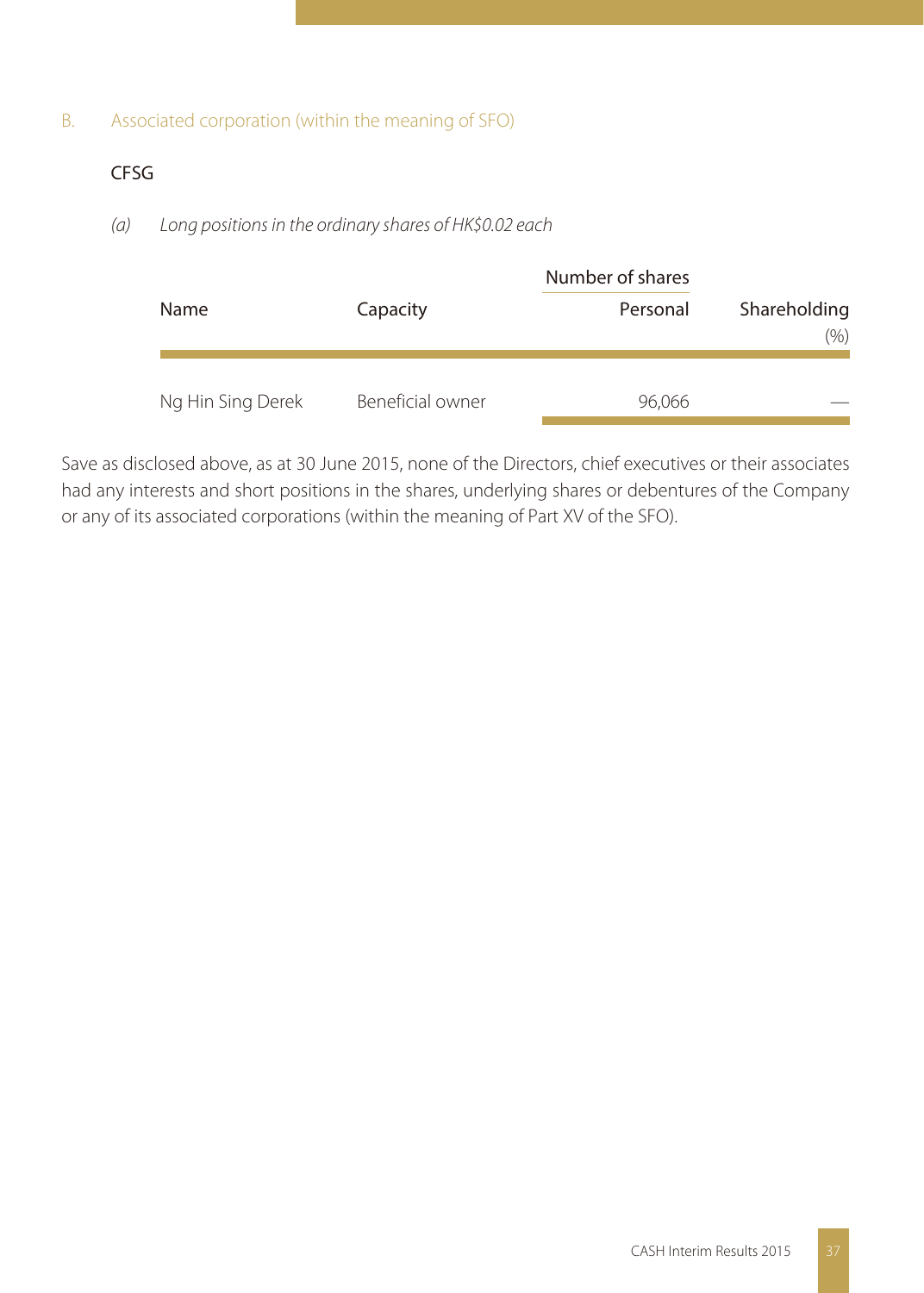# Share Option Schemes

# The Company

Details of share options to subscribe for shares in the Company granted to participants under the share option scheme of the Company during the six months ended 30 June 2015 were as follows:

|                              |                    |                                       |               | Number of options                         |                                         |
|------------------------------|--------------------|---------------------------------------|---------------|-------------------------------------------|-----------------------------------------|
| Date of grant                | Option period      | Exercise price<br>per share<br>$(HK\$ | <b>Notes</b>  | outstanding<br>as at<br>1 January<br>2015 | outstanding<br>as at<br>30 June<br>2015 |
| <b>Directors</b><br>2/9/2014 | 2/9/2014-31/8/2018 | 0.620                                 | $(1)$ & $(2)$ | 14,000,000                                | 14,000,000                              |
| <b>Employees</b><br>2/9/2014 | 2/9/2014-31/8/2018 | 0.620                                 | (2)8(3)       | 17,400,000                                | 17,400,000                              |
|                              |                    |                                       |               | 31,400,000                                | 31,400,000                              |

### Notes:

- (1) Details of the options granted to the directors are set out in the section headed "Directors' Interests in Securities".
- (2) The vesting of certain options is subject to achievement of agreed milestones/performance indicators as determined at the sole discretion of the Board. The options must be exercised within one month from the date on which the Board's approval of the vesting of the options.
- (3) The options are subject to 4 tranches period as to (a) 25% exercisable from 2 September 2014 up to 31 August 2018; (b) 25% exercisable from 1 September 2015 up to 31 August 2018; (c) 25% exercisable from 1 September 2016 up to 31 August 2018; and (d) 25% exercisable from 1 September 2017 up to 31 August 2018.
- (4) No option was granted, exercised, lapsed or cancelled during the period.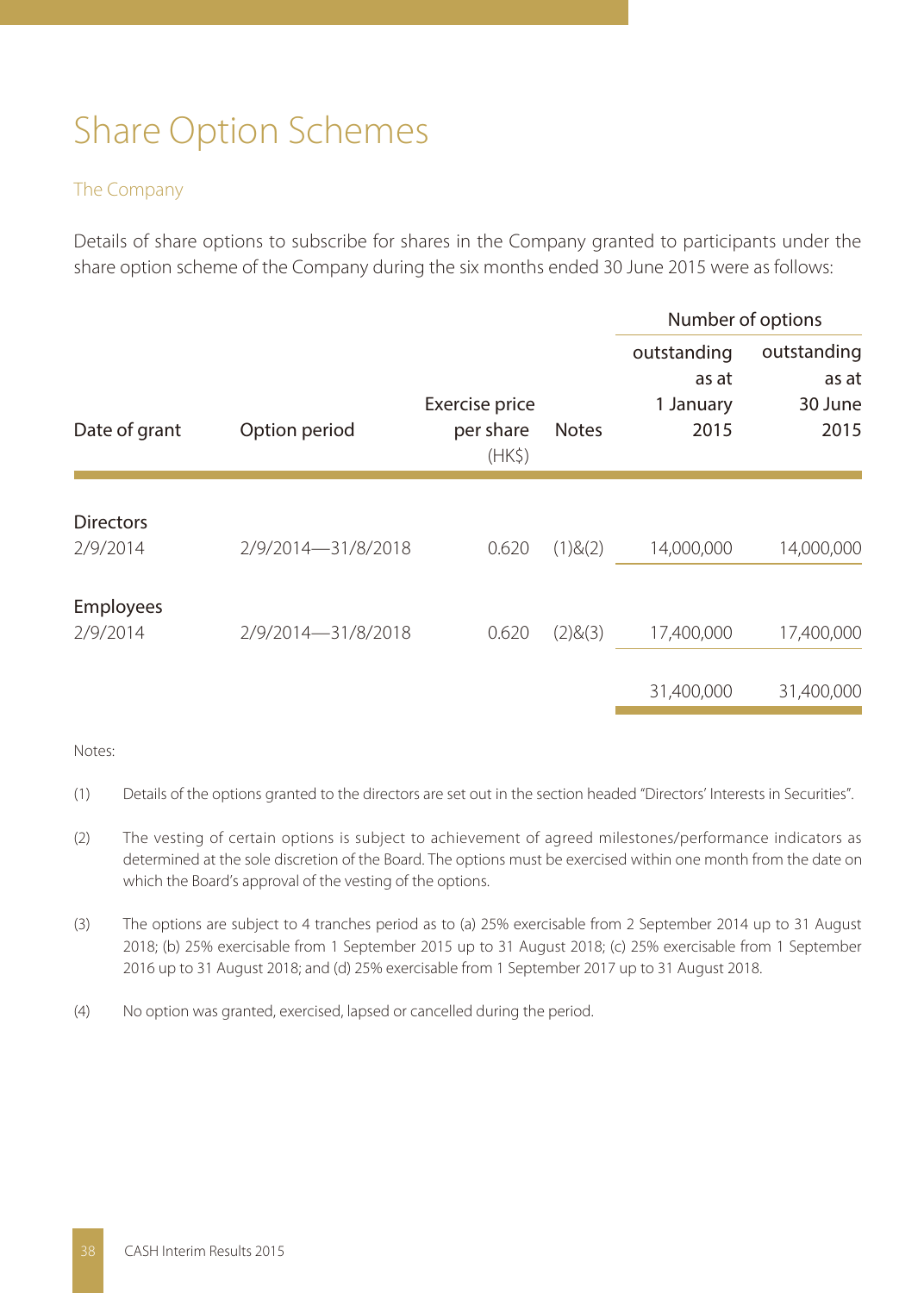## The subsidiaries

# (i) CFSG

Details of share options to subscribe for shares in CFSG granted to participants under the share option scheme of CFSG during the six months ended 30 June 2015 were as follows:

|                              |                      |                                          |              | Number of options                         |                                                 |                                   |                                         |
|------------------------------|----------------------|------------------------------------------|--------------|-------------------------------------------|-------------------------------------------------|-----------------------------------|-----------------------------------------|
| Date of grant                | Option period        | Exercise<br>price<br>per share<br>$(HK\$ | <b>Notes</b> | outstanding<br>as at<br>1 January<br>2015 | exercised<br>during<br>the period<br>(Note (3)) | cancelled<br>during<br>the period | outstanding<br>as at<br>30 June<br>2015 |
| Employees and<br>consultants |                      |                                          |              |                                           |                                                 |                                   |                                         |
| 11/4/2014                    | 11/4/2014-31/12/2017 | 0.097                                    | (2)          | 75.000.000                                | (24,500,000)                                    | (50,500,000)                      |                                         |
| 22/5/2014                    | 22/5/2014-31/12/2017 | 0.091                                    | (2)          | 46.000.000                                | (38.000.000)                                    | (8,000,000)                       |                                         |
|                              |                      |                                          |              | 121.000.000                               | (62,500,000)                                    | (58,500,000)                      |                                         |

Notes:

- (1) Details of the options granted to the directors of the Company are set out in the section headed "Directors' interests in securities" above.
- (2) The vesting of certain options is subject to the achievement of agreed milestones/performance indicators as determined at the sole discretion of the Board. The options must be exercised within one month from the date on which the Board's approval of the vesting of the options.
- (3) During the period, the following options held by the participants of members of the Group were exercised:

| Date of exercise               | Number of Options        | Exercise price<br>per share<br>(HKS) | Weighted average<br>closing price<br>of the shares<br>immediately before<br>the date of exercise<br>(HK <sub>5</sub> ) |
|--------------------------------|--------------------------|--------------------------------------|------------------------------------------------------------------------------------------------------------------------|
|                                |                          |                                      |                                                                                                                        |
| 11 March 2015<br>11 March 2015 | 24,500,000<br>38,000,000 | 0.097<br>0.091                       | 0.430<br>0.430                                                                                                         |
|                                | 62,500,000               |                                      |                                                                                                                        |

(4) No option was granted or lapsed during the period.

## (ii) Netfield Technology Limited (incorporated in Bermuda) ("Netfield (Bermuda)")

No option has been granted under the share option scheme of Netfield (Bermuda) since its adoption on 6 June 2008.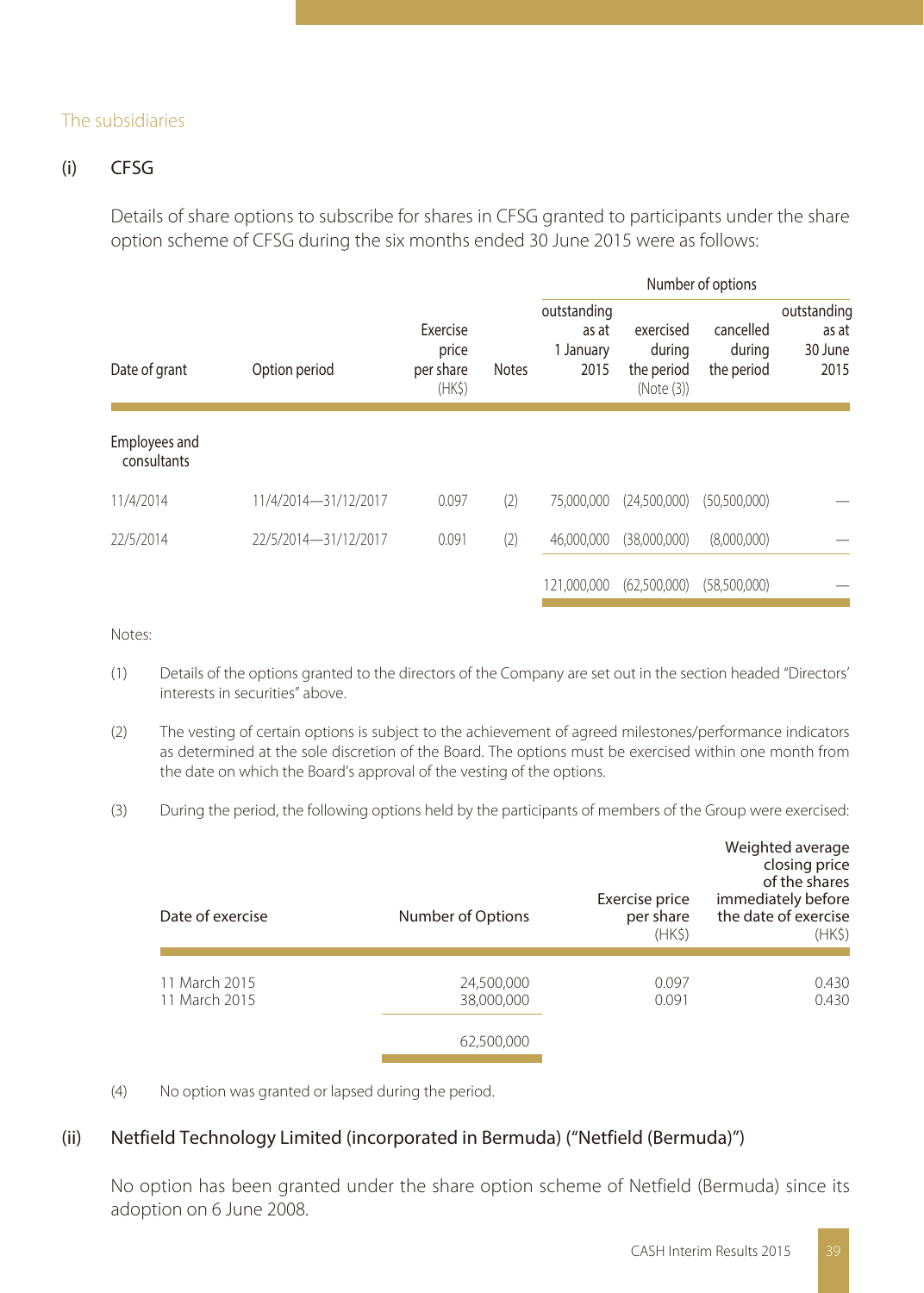# Substantial Shareholders

As at 30 June 2015, so far as is known to the Directors and chief executives of the Company, the persons/companies (other than a Director or chief executive of the Company) who had, or were deemed or taken to have an interest or short positions in the shares and underlying shares as recorded in the register required to be kept under Section 336 of the SFO or as otherwise notified to the Company were as follows:

| Name                                         | Capacity                                                                        | Number of<br>shares | Shareholding<br>(% ) |
|----------------------------------------------|---------------------------------------------------------------------------------|---------------------|----------------------|
| Hobart Assets Limited<br>(Notes (1) and (2)) | Interest in a controlled corporation                                            | 181,245,205         | 32.70                |
| Cash Guardian<br>(Notes (1) and (2))         | Interest in a controlled corporation                                            | 181,245,205         | 32.70                |
| Mr Wang Shui Ming<br>(Note (3))              | Beneficial owner, interest in a<br>controlled corporation and<br>other interest | 44,403,284          | 8.01                 |

Notes:

- (1) This refers to the same number of shares held by Cash Guardian, a wholly-owned subsidiary of Hobart Assets Limited, which in turn was 100% beneficially owned by Mr Kwan. Pursuant to the SFO, Mr Kwan and Hobart Assets Limited were deemed to be interested in the shares held by Cash Guardian.
- (2) Mr Kwan (a director whose interests are not shown in the above table) was interested and/or deemed be interested in a total of 184,085,205 shares (33.21%), which were held as to 181,245,205 shares by Cash Guardian and as to 2,840,000 shares in his personal name. Detail of his interest is set out in the section "Directors' interests in securities" above.
- (3) The shares were held as to 13,315,484 in his personal name, as to 20,648,100 held by Mingtak Holdings Limited (a 100%-owned controlled corporation of Mr Wang), and 10,439,700 held by him as nominee under a power of attorney. Pursuant to the SFO, Mr Wang was deemed to be interested in all these shares.

Save as disclosed above, as at 30 June 2015, the Directors and chief executives of the Company were not aware of any other parties or corporation (other than a Director or chief executive of the Company) who had, or were deemed or taken to have, any interests or short positions in the shares and underlying shares as recorded in the register required to be kept under Section 336 of the SFO or as otherwise notified to the Company.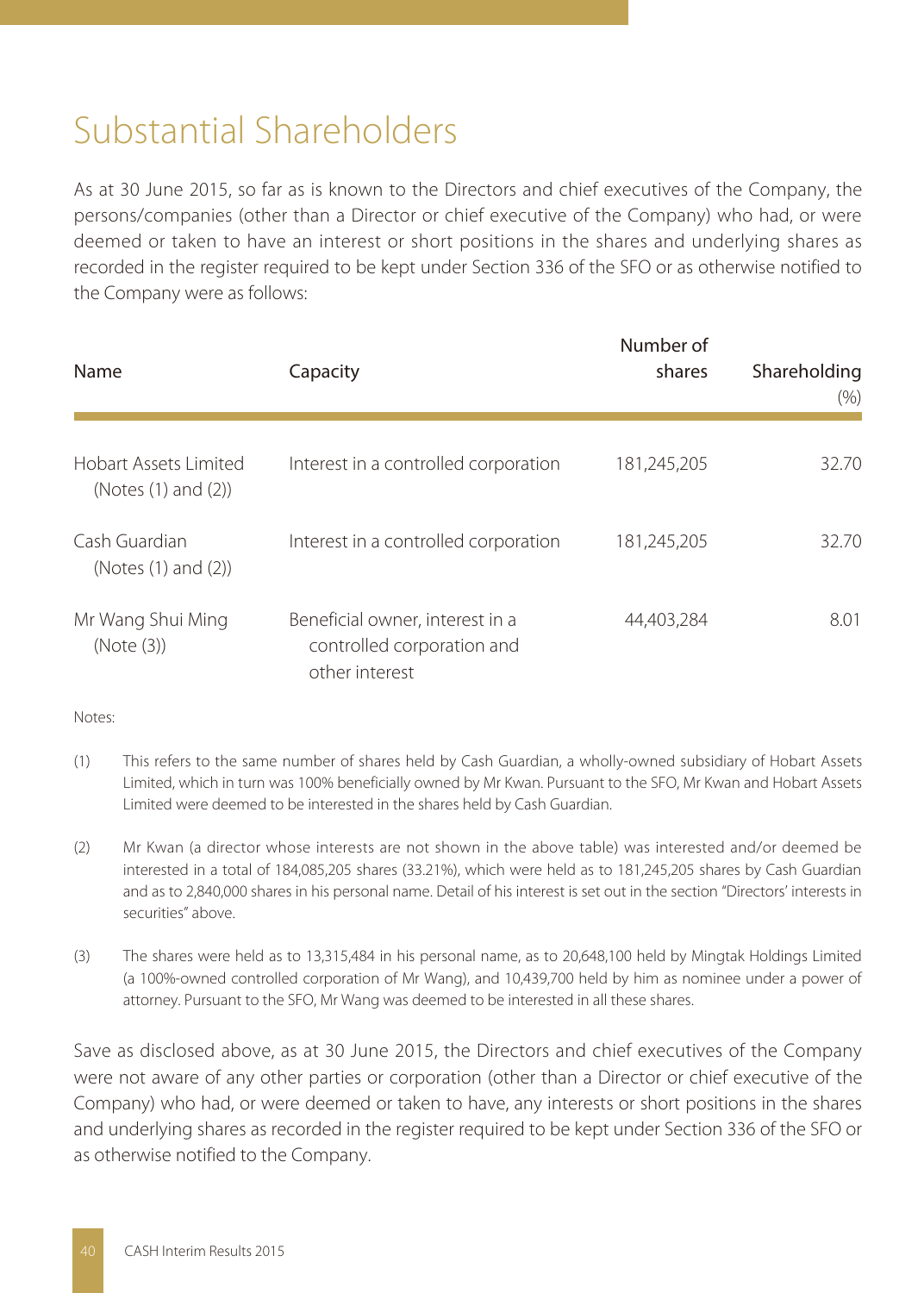# Corporate Governance

During the accounting period from 1 January 2015 to 30 June 2015, the Company had duly complied with the code provisions set out in the Code on Corporate Governance Practices ("CG Code") contained in Appendix 14 of the Listing Rules, except for the deviations summarised as follows:

The Company does not have a nomination committee as provided for in code provision A.5 as its function has been performed by the Board as a whole. The Board under the leadership of the Chairman is responsible for reviewing the structure, size and composition of the Board and the appointment of new Directors from time to time to ensure that it has a balanced composition of skills and experience appropriate for the requirements of the businesses of the Company, and the Board as a whole is also responsible for reviewing the succession plan for the Directors.

Save for the above, the Company has been in compliance with the CG Code throughout the six months ended 30 June 2015.

# Compliance with the Model Code

The Company has adopted a code of conduct regarding securities transactions by directors as set out in Appendix 10 of the Listing Rules. All directors have confirmed, following specific enquiry by the Company, that they fully complied with the required standard of dealings set out therein throughout the review period.

# Review of Results

The Group's unaudited consolidated results for the six months ended 30 June 2015 have not been reviewed by the auditors of the Company, but have been reviewed by the audit committee of the Company.